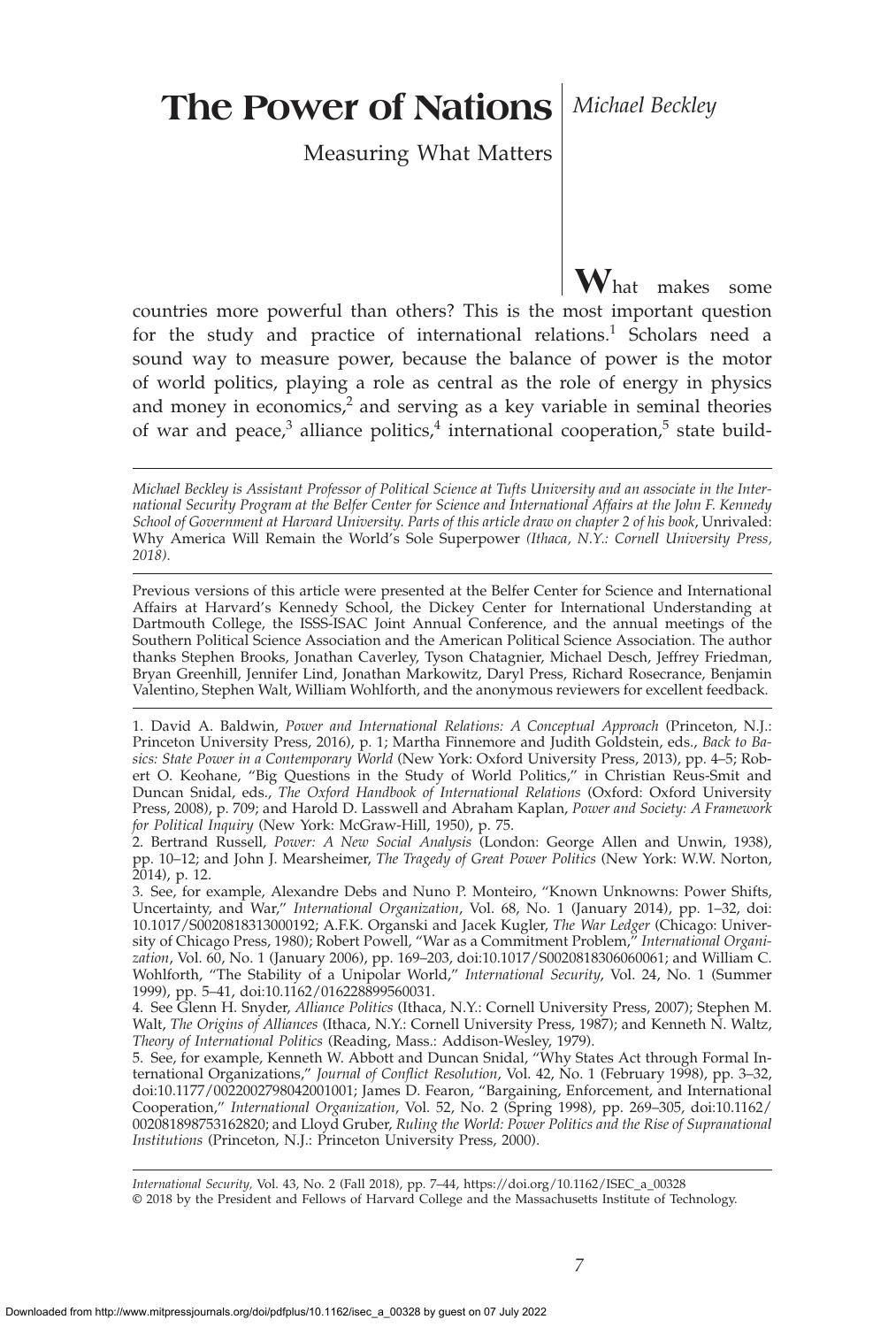ing, $^6$  trade, $^7$  nuclear proliferation, $^8$  and democratization. $^9$  Policymakers, too, need an accurate way to gauge the power of nations, because vital decisions regarding grand strategy, alliance commitments, economic policy, military procurement, and the use of force hinge on estimates of relative power.<sup>10</sup>

Power, however, is like love; it is "easier to experience than to define or measure."<sup>11</sup> Just as one cannot say "I love you 3.6 times more than her," scholars cannot calculate the balance of power precisely, because power is largely unobservable and context dependent.<sup>12</sup> Power is typically defined as the ability of a country to shape world politics in line with its interests, but measuring this ability systematically is impossible, because doing so would require parsing each country's interests in, and influence over, a potentially infinite number of international events.<sup>13</sup> Moreover, measuring power by evaluating outcomes is not very useful for policymaking, because analysts have to wait for an event (e.g., a war, diplomatic summit, or trade dispute) to occur before they can assess the balance of power—and even then, they will only know the distribution of power regarding that particular event.<sup>14</sup>

To get around these problems, most scholars measure power in terms of resources, specifically wealth and military assets.<sup>15</sup> The logic of this approach is simple and sound: countries with more wealth and more military assets at their disposal tend to get their way more often than countries with fewer of these resources.

Unfortunately, however, most scholars measure resources with gross indi-

<sup>6.</sup> See, for example, Michael C. Desch, "War and Strong States, Peace and Weak States?" *International Organization*, Vol. 50, No. 2 (Spring 1996), pp. 237–268, doi:10.1017/S0020818300028551.

<sup>7.</sup> See, for example, Joanne Gowa and Edward D. Mansfield, "Power Politics and International Trade," *American Political Science Review*, Vol. 87, No. 2 (June 1993), pp. 408–420, doi:10.2307/ 2939050; and Albert O. Hirschman, *National Power and the Structure of Foreign Trade* (Berkeley: University of California Press, 1945).

<sup>8.</sup> See, for example, Nuno P. Monteiro and Alexandre Debs, "The Strategic Logic of Nuclear Proliferation," *International Security*, Vol. 39, No. 2 (Fall 2014), pp. 7–51, doi:10.1162/ISEC\_a\_00177.

<sup>9.</sup> See, for example, Seva Gunitsky, *Aftershocks: Great Powers and Domestic Reforms in the Twentieth Century* (Princeton, N.J.: Princeton University Press, 2017).

<sup>10.</sup> Ashley J. Tellis et al., *Measuring Power in the Postindustrial Age* (Santa Monica, Calif.: RAND Corporation, 2000), pp. 1–11.

<sup>11.</sup> Joseph S. Nye Jr., "The Changing Nature of World Power," *Political Science Quarterly*, Vol. 105, No. 2 (Summer 1990), p. 177, doi:10.2307/2151022.

<sup>12.</sup> Joseph S. Nye Jr., *The Future of Power* (New York: PublicAffairs, 2011), p. 3.

<sup>13.</sup> Nye, "The Changing Nature of World Power," p. 178.

<sup>14.</sup> Mearsheimer, *The Tragedy of Great Power Politics*, p. 60; Nye, *The Future of Power*, p. 8; and William C. Wohlforth, *The Elusive Balance: Power and Perceptions during the Cold War* (Ithaca, N.Y.: Cornell University Press, 1993), pp. 4, 10.

<sup>15.</sup> On the link between resources and power, see Paul M. Kennedy, *The Rise and Fall of the Great* Powers: Economic Change and Military Conflict from 1500 to 2000 (New York: Random House, 1987); Mearsheimer, *The Tragedy of Great Power Politics*, pp. 55–138; Nye, *The Future of Power*, pp. 25–81; and Tellis et al., *Measuring Power in the Postindustrial Age*, pp. 1–33.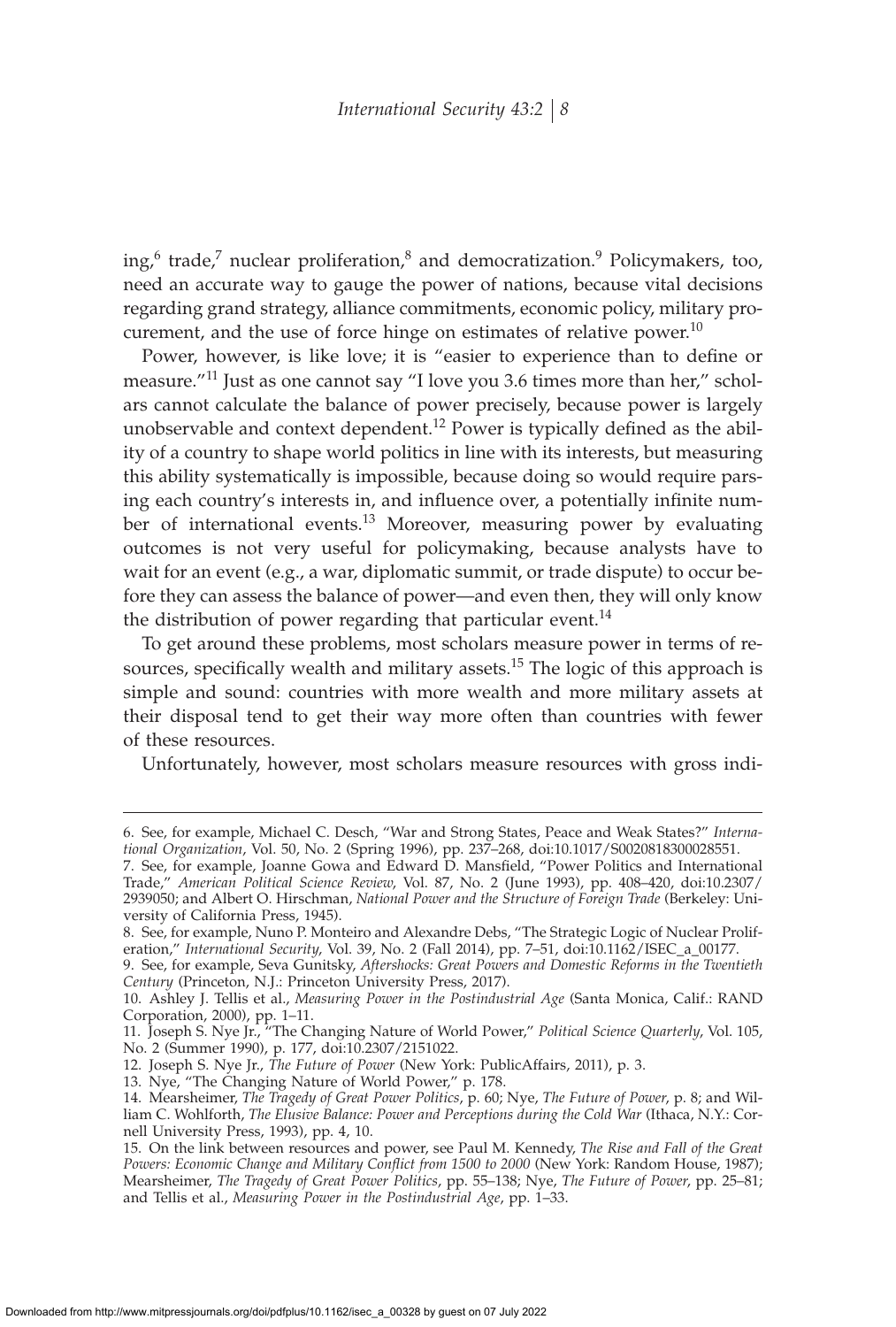cators, such as gross domestic product (GDP); military spending; or the Composite Indicator of National Capability (CINC), which combines data on military spending, troops, population, urban population, iron and steel production, and energy consumption.<sup>16</sup> These indicators systematically exaggerate the wealth and military capabilities of poor, populous countries, because they tally countries' resources without deducting the costs countries pay to police, protect, and serve their people. A country with a big population might produce vast output and field a large army, but it also may bear massive welfare and security burdens that drain its wealth and bog down its military, leaving it with few resources for power projection abroad.

Previous studies have highlighted this problem, $17$  yet most scholars continue to measure power with gross indicators. In doing so, they implicitly assume that these indicators are good enough, serving as "rough but reliable" measures of power, and that they are the best indicators available given data constraints.<sup>18</sup> Are these assumptions true?

In this article, I argue that neither assumption holds. Standard gross indicators are not good enough; they are logically unsound and empirically unreliable, severely mischaracterizing the balance of power in numerous cases, including in some of the most consequential geopolitical events in modern history. Moreover, gross indicators are not the only available option; scholars should measure resources with net indicators. In essence, this process involves creating a balance sheet for each country: assets go on one side of the ledger; liabilities go on the other side; and net resources are calculated by subtracting the latter from the former. I explain how scholars can go about this process in qualitative research and develop a proxy for net resources that they can use in quantitative research.

I then show that this net framework does a better job than prevailing gross approaches at tracking the rise and fall of great powers over the past 200 years, predicting war and dispute outcomes, and serving as a control variable in statistical models of various aspects of international relations. Taken together, these results strongly support my contention that power is a function of net resources.

<sup>16.</sup> David J. Singer, Stuart Bremer, and John Stuckey, "Capability Distribution, Uncertainty, and Major Power War, 1820–1965," in Bruce M. Russett, ed., *Peace, War, and Numbers* (Beverly Hills, Calif.: Sage, 1972), pp. 19–48.

<sup>17.</sup> See, for example, Klaus Knorr, *The War Potential of Nations* (Princeton, N.J.: Princeton University Press, 1956), p. 231; Mearsheimer, *The Tragedy of Great Power Politics*, pp. 61–63; and Michael Beckley, "China's Century? Why America's Edge Will Endure," *International Security*, Vol. 36, No. 3 (Winter 2011/12), pp. 58–59, doi:10.1162/ISEC\_a\_00066.

<sup>18.</sup> Mearsheimer, *The Tragedy of Great Power Politics*, pp. 55, 60–68; and Tellis et al., *Measuring Power in the Postindustrial Age*, p. 26.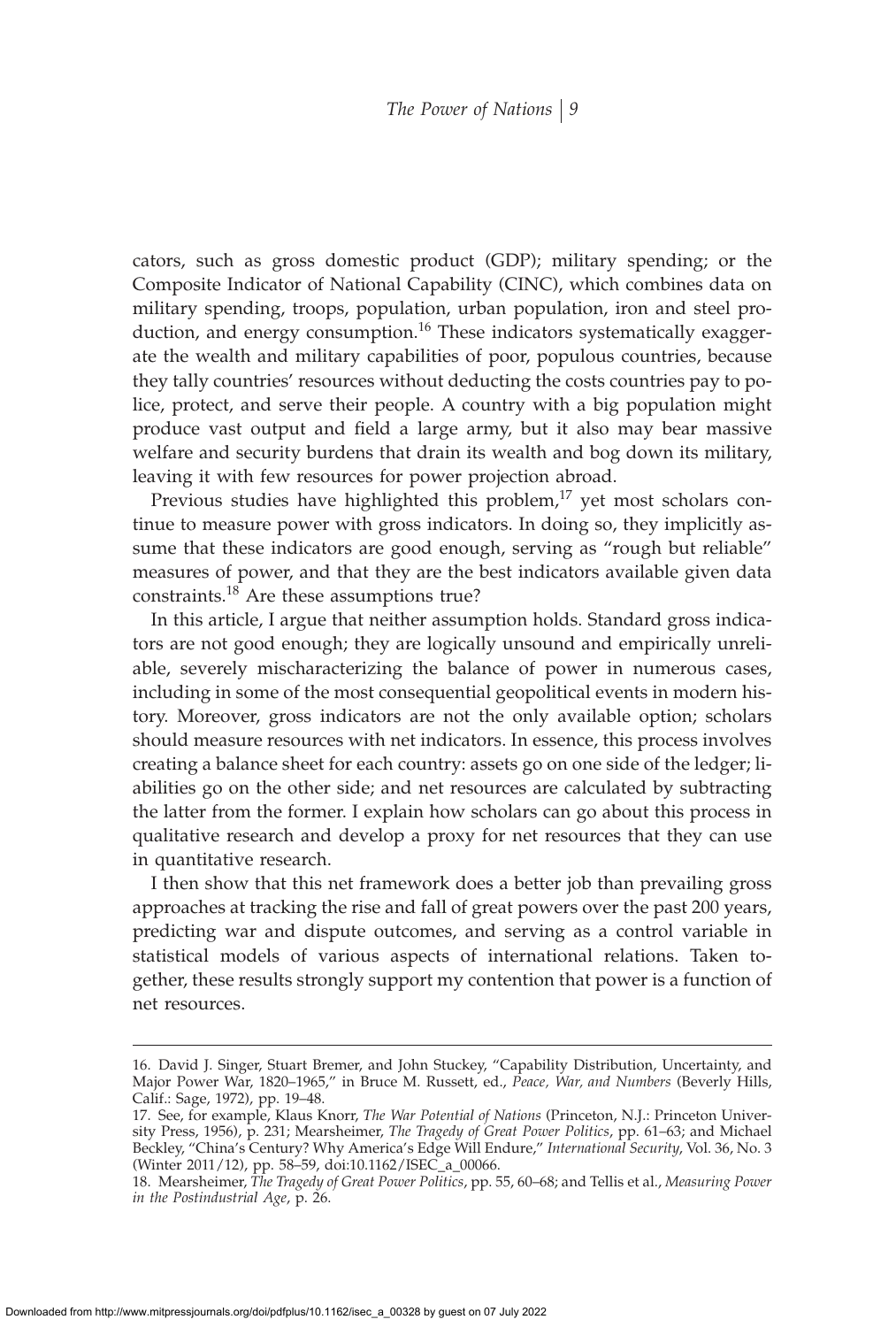These findings have two main implications. First, an enormous body of scholarship has been based on flawed gross indicators of power, so scholars may need to reevaluate old studies with new measures. For example, more than 1,000 studies have used CINC as a proxy for power.<sup>19</sup> As I show later, however, CINC distorts the balance of power in numerous cases. How might the findings of seminal studies change if scholars replaced CINC with more accurate measures of power? The only way to find out is to retest old studies with new measures. This study is intended to be a first step in this process.

Second, my results challenge the conventional wisdom about current trends in the balance of power. Since the 1990s, and especially since the 2008 financial crisis, many scholars, analysts, and journalists have argued that the United States' "unipolar moment" is being swept away by the rise of new powers most notably, China.<sup>20</sup> Bookstores feature best-sellers such as *The Post-American World, When China Rules the World, Death by China, Becoming China's Bitch*, and *Destined for War: Can the United States and China Escape Thucydides's Trap*?;<sup>21</sup> and the "rise of China" has become the most read-about news story of the twenty-first century. $22$ 

These writings, in turn, have shaped public opinion and government policy. Polls show that most people in most countries think that China is overtak-

<sup>19.</sup> Citations calculated from Google Scholar.

<sup>20.</sup> See, for example, Charles Krauthammer, "The Unipolar Moment," *Foreign Affairs*, Vol. 70, No. 1 (January/February 1990/91), pp. 23–33, doi:10.2307/20044692; Christopher Layne, "The Unipolar Illusion: Why New Great Powers Will Rise," *International Security*, Vol. 17, No. 4 (Spring 1993), pp. 5–51, doi:10.2307/2539020; Kenneth N. Waltz, "The Emerging Structure of International Politics," *International Security*, Vol. 18, No. 2 (Fall 1993), pp. 44–79, doi:10.2307/2539097; Kishore Mahbubani, *The New Asian Hemisphere: The Irresistible Shift of Global Power to the East* (New York: PublicAffairs, 2009); Parag Khanna, *The Second World: How Emerging Powers Are Redefining Global* Competition in the Twenty-first Century (New York: Random House, 2009); Thomas L. Friedman and Michael Mandelbaum, *That Used to Be Us: How America Fell Behind in the World It Invented and How We Can Come Back* (New York: Farrar, Straus and Giroux, 2011); Arvind Subramanian, *Eclipse: Living in the Shadow of China's Economic Dominance* (Washington, D.C.: Petersen Institute for International Economics, 2011); Edward Luce, *Time to Start Thinking: America in the Age of Descent* (New York: Atlantic Monthly, 2012); Amitav Acharya, *The End of American World Order* (New York: Polity, 2014); Gideon Rachman, *Easternization: Asia's Rise and America's Decline from Obama to Trump and Beyond* (New York: Other Press, 2017); and Christopher Layne, "The U.S.-Chinese Power Shift and the End of Pax Americana," *International Affairs*, Vol. 94, No. 1 (January 2018), pp. 89–111, doi:10.1093/ia/iix249.

<sup>21.</sup> Fareed Zakaria, *The Post-American World: Release 2.0* (New York: W.W. Norton, 2011); Martin Jacques, *When China Rules the World: The End of the Western World and the Birth of a New Global Order* (New York: Penguin, 2009); Peter W. Navarro and Greg W. Autry, *Death by China: Confronting the Dragon—A Global Call to Action* (Upper Saddle River, N.J.: Prentice Hall, 2011); Peter D. Kiernan, *Becoming China's Bitch: And Nine More Catastrophes We Must Avoid Right Now* (New York: Turner, 2012); and Graham Allison, *Destined for War: Can America and China Escape Thucydides's Trap?* (Boston: Houghton Mifflin Harcourt, 2017).

<sup>22. &</sup>quot;Osama bin Laden Eclipses Royal Wedding in Global Media," Reuters, May 5, 2011, https:// www.reuters.com/article/idINIndia-56809920110505.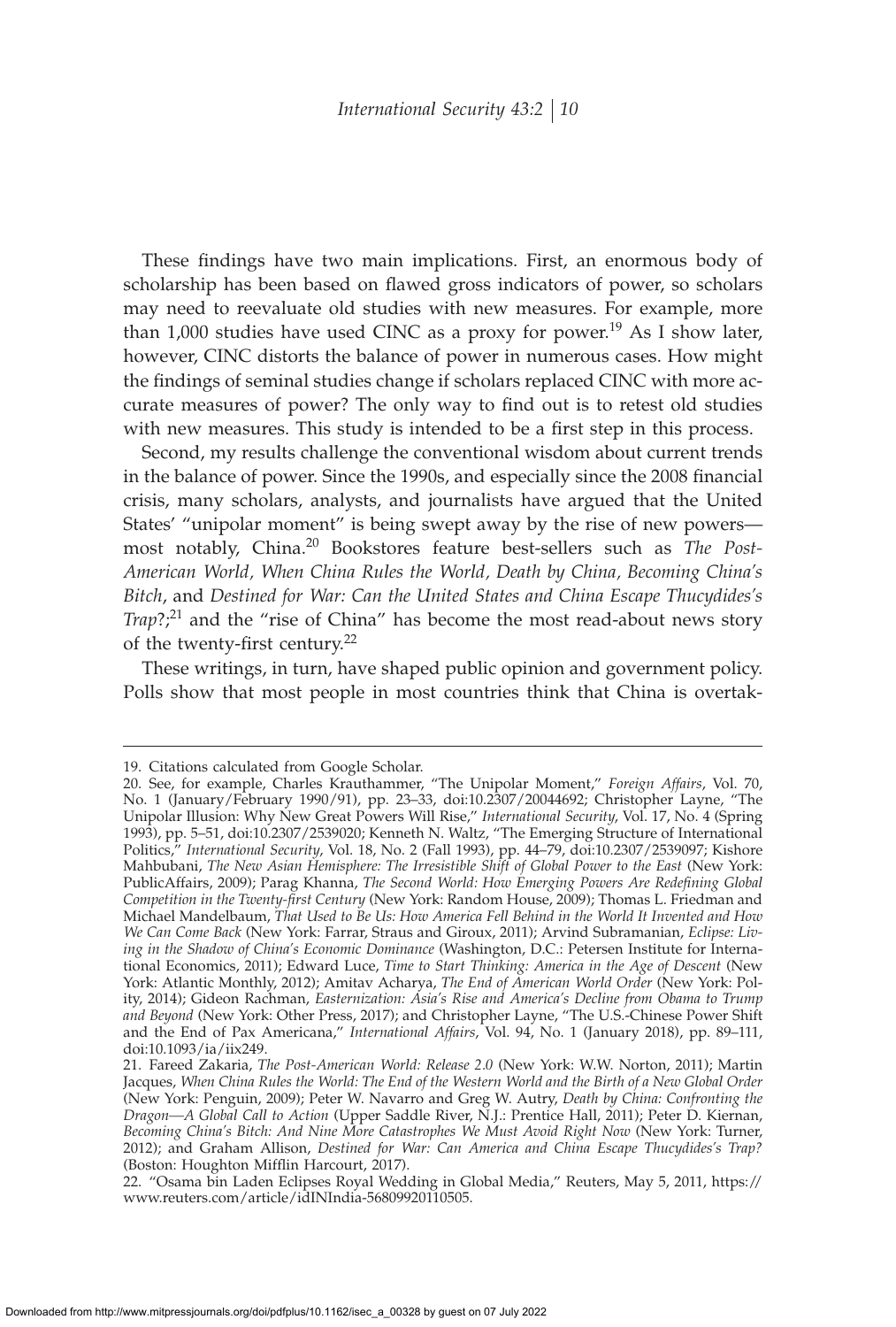ing the United States as the world's leading power.<sup>23</sup> The U.S. National Intelligence Council has issued multiple reports advising the president to prepare the country for the rise of China and the reemergence of multipolarity by 2030.<sup>24</sup> China's president, Xi Jinping, has invoked the Thucydides Trap in public speeches; and the author of *Death by China* has become President Donald Trump's top adviser on trade.

The hype about China's rise, however, has been based largely on gross indicators that ignore costs. When costs are accounted for, it becomes clear that the United States' economic and military lead over China is much larger than typically assumed—and the trends are mostly in America's favor.

This article proceeds in eight sections. The first section explains why scholars typically measure power in terms of resources. The second explains why scholars should measure resources in net rather than gross terms. The third discusses specific indicators of gross and net resources. Sections four through seven test the validity of these indicators with case studies, large-*n* statistics, and replication analyses. The final section discusses implications of these analyses for scholarship and policy.

## *Measuring Power: Resources versus Outcomes*

Power can be measured in two main ways.<sup>25</sup> The most common approach, and the one I focus on in this article, measures power by tallying the wealth and military assets of each country. The logic of this "power as resources" approach is straightforward.<sup>26</sup> Wealth enables a country to buy influence through aid, loans, investment, and bribes and to cultivate soft power (the ability of a country to attract and co-opt others) by, among other things, funding global propaganda campaigns, building huge skyscrapers, and hosting international expositions and sporting events.<sup>27</sup> Military resources (e.g., troops and weapons), on the other hand, enable a country to destroy enemies; attract allies; and extract concessions and kickbacks from weaker countries by issuing threats of violence and offers of protection.

<sup>23.</sup> Pew Research Center, "Global Indicators Database" (Washington, D.C.: Pew Research Center, 2017), http://www.pewglobal.org/database/.

<sup>24.</sup> National Intelligence Council (NIC), *Global Trends 2030: Alternative Worlds* (Washington, D.C.: U.S. Government Printing Office, 2012).

<sup>25.</sup> Mearsheimer, *The Tragedy of Great Power Politics*, pp. 57–60; Nye, *The Future of Power*, pp. 3–25; and Tellis et al., *Measuring Power in the Postindustrial Age*, pp. 12–24.

<sup>26.</sup> Kennedy, *The Rise and Fall of the Great Powers*; Mearsheimer, *The Tragedy of Great Power Politics*, pp. 55–138; Nye, *The Future of Power*, pp. 12–81; and Tellis et al., *Measuring Power in the Postindustrial Age*, pp. 53–132.

<sup>27.</sup> On soft power, see Joseph S. Nye Jr., *Soft Power: The Means to Success in World Politics* (New York: PublicAffairs, 2004).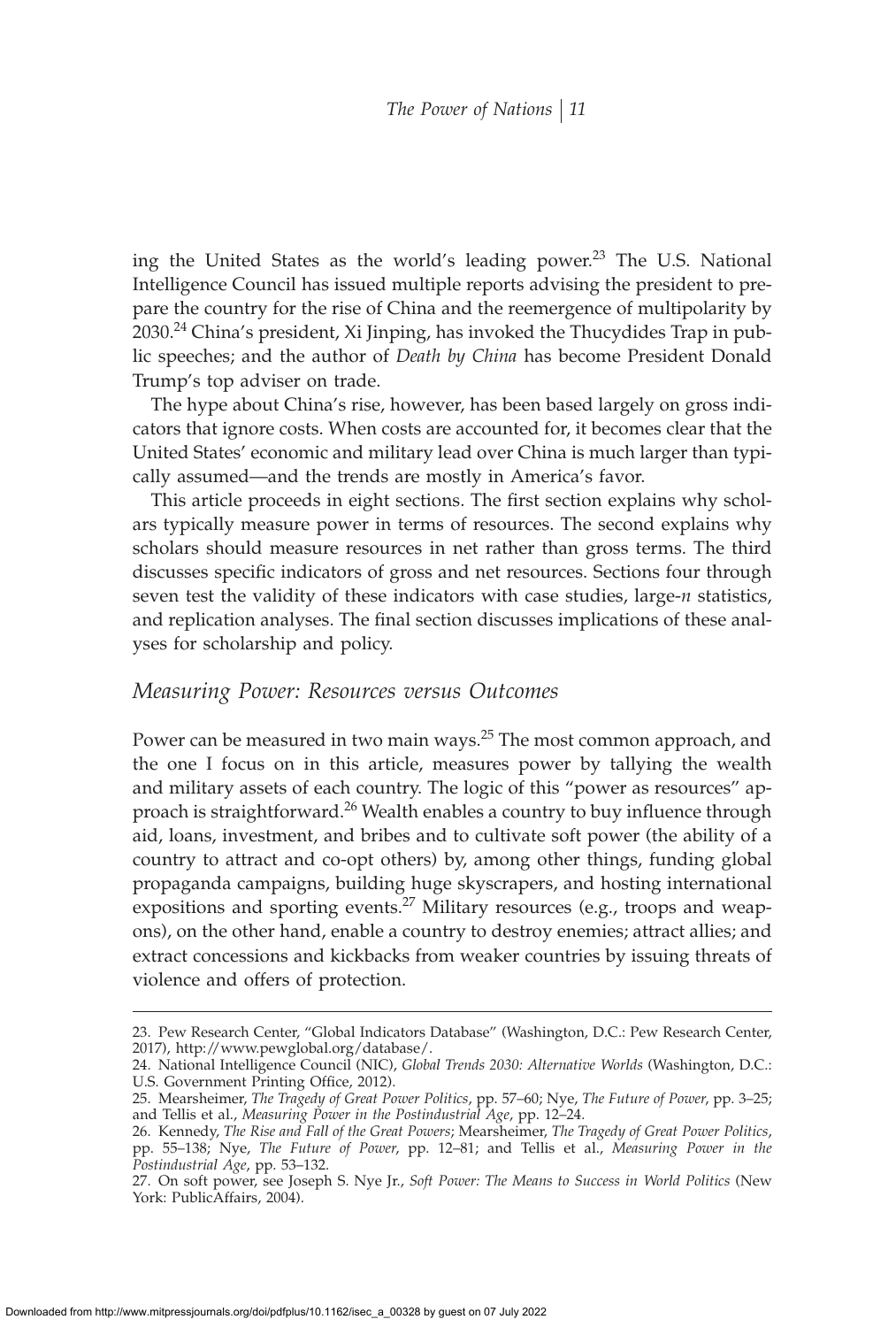Some scholars, however, reject the power-as-resources approach and instead measure power in terms of outcomes.<sup>28</sup> In their view, power is first and foremost about winning. It is the ability of a country to prevail in a dispute, $29$  set the agenda for international negotiations, $30$  or alter the preferences of other countries.<sup>31</sup> Measuring power thus requires a "power as outcomes" approach that involves observing international events—such as wars or diplomatic negotiations—and then determining the extent to which the participants shaped the outcomes in line with their respective interests.

Both methods have virtues. The power-as-outcomes approach identifies who got what, when, and how on a specific issue. $32$  It also helps explain cases in which the side with fewer resources prevailed. As I show later, these David versus Goliath cases are common; in fact, they account for roughly 20 to 30 percent of all international disputes and wars. Materially weak countries can defeat stronger opponents through smart strategy, or dumb luck, or by running more risks or bearing greater costs. $33$  The power-as-outcomes approach accounts for these nonmaterial factors and thus measures power with a greater degree of granularity than the power-as-resources approach.

Yet, the power-as-outcomes approach has several weaknesses that limit its usefulness for the empirical study of international relations. First, scholars often want to assess the overall balance of power—that is, the balance of power across a broad range of issues—but the power-as-outcomes approach is inherently issue specific. The reason is that evaluating outcomes requires knowing the preferences of the actors involved; in other words, determining which country won a dispute (the outcome) requires establishing what each country wanted to happen in the first place (preferences).<sup>34</sup> Preferences, however, are

<sup>28.</sup> For one of many examples, see David A. Baldwin, *Paradoxes of Power* (Cambridge, Mass.: Basil Blackwell, 1989).

<sup>29.</sup> In Robert A. Dahl's famous terms, power is A's ability to get B to do something that B otherwise would not. See Dahl, "The Concept of Power," *Behavioral Science*, Vol. 2, No. 3 (July 1957), pp. 201–215, doi:10.1002/bs.3830020303.

<sup>30.</sup> Peter Bachrach and Morton S. Baratz, "Two Faces of Power," *American Political Science Review*, Vol. 56, No. 4 (December 1962), pp. 947–952, doi:10.2307/1952796; and Robert O. Keohane and Joseph S. Nye Jr., *Power and Interdependence* (New York.: HarperCollins, 1989), pp. 32–33.

<sup>31.</sup> Michael Barnett and Raymond Duvall, "Power in International Politics," *International Organization*, Vol. 59, No. 1 (January 2005), pp. 39–75, doi:10.1017/S0020818305050010; Stefano Guzzini, "Structural Power: The Limits of Neorealist Power Analysis," *International Organization*, Vol. 47, No. 3 (Summer 1993), pp. 443–478, doi:10.1017/S0020818300028022; and Steven Lukes, *Power: A Radical View* (Basingstoke, U.K.: Palgrave Macmillan, 2005).

<sup>32.</sup> On the importance of specifying scope and domain when measuring power, see Baldwin, *Power and International Relations*.

<sup>33.</sup> Andrew J.R. Mack, "Why Big Nations Lose Small Wars: The Politics of Asymmetric Conflict," *World Politics*, Vol. 27, No. 2 (January 1975), pp. 175–200, doi:10.2307/2009880; and Ivan Arreguín-Toft, "How the Weak Win Wars: A Theory of Asymmetric Conflict," *International Security*, Vol. 26, No. 1 (Summer 2001), pp. 93–128, doi:10.1162/016228801753212868.

<sup>34.</sup> Peter Morris, *Power: A Philosophical Analysis* (Manchester, U.K.: Manchester University Press, 2002), pp. 25–28.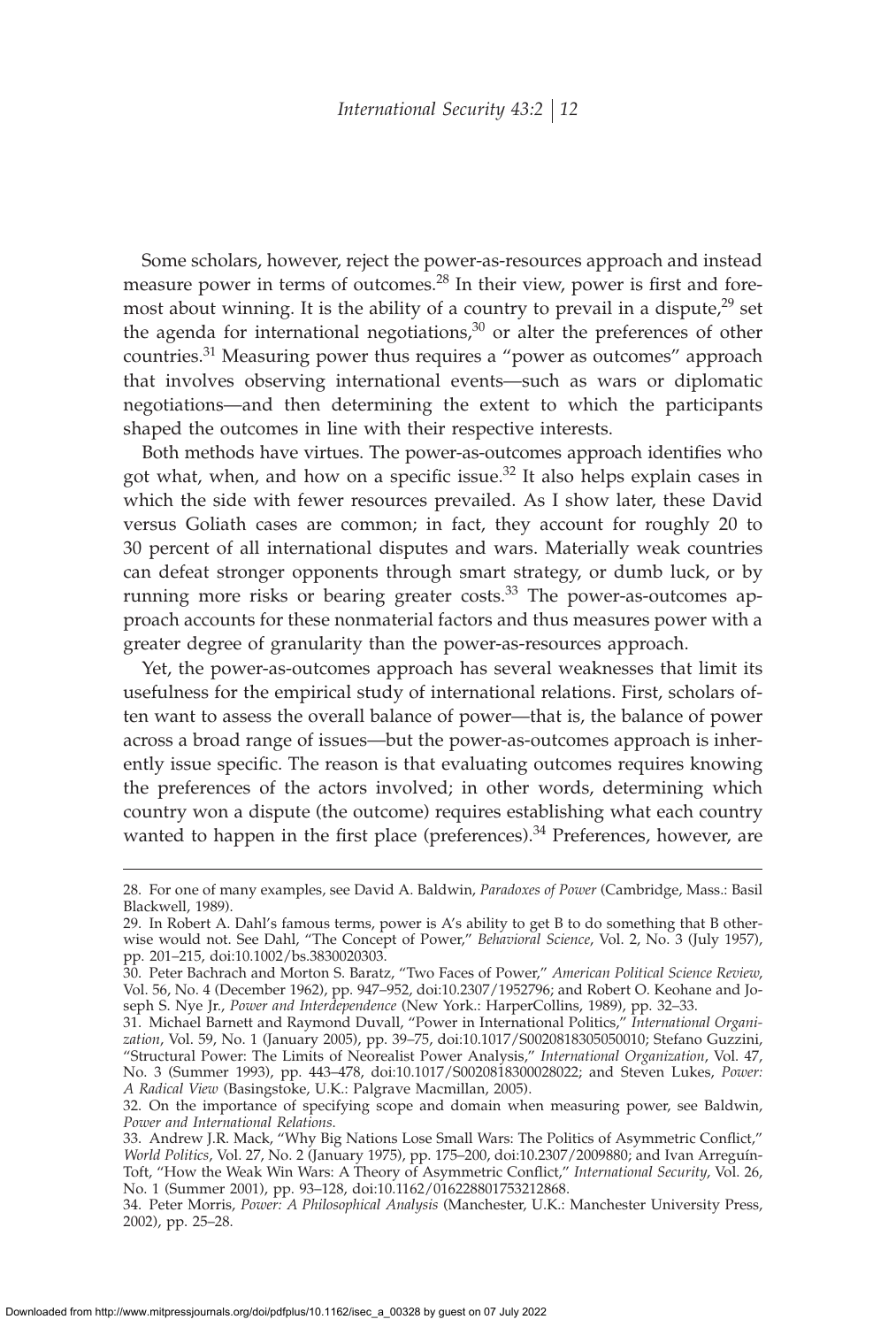not fixed—different countries, at different times, want different things—so although analysts might be able to know a country's preferred outcome regarding a particular event, it is difficult, if not impossible, to know the preferences of many countries across hundreds of events over long periods of time.<sup>35</sup> Thus, the strength of the power-as-outcomes approach—its specificity—becomes a weakness when the goal is to assess the overall balance of power.

Second, the power-as-outcomes approach is useful only for analyzing past events.<sup>36</sup> After all, analysts must wait for an outcome to occur before they can study it. Scholars, however, often want to measure the balance of power today and make an educated guess about what the balance of power will look like in the future.

Third, the power-as-outcomes approach sometimes leads to nonsensical conclusions.<sup>37</sup> For example, North Vietnam defeated the United States in the Vietnam War (1965–73), but it would be strange to argue that North Vietnam, a fledgling country where most of the population was living on less than a dollar per day, was more powerful than the United States, a globally engaged superpower with a \$3 trillion economy, dozens of allies, and thousands of nuclear weapons. A better interpretation of the war's outcome would be that power has limits, and that North Vietnam defeated the United States, not because it was more powerful, but because it was more resolved (i.e., more willing to bear costs in pursuit of its objectives). In short, power alone does not determine outcomes; grit, luck, and wisdom matter, too. The poweras-resources approach untangles power from these and other nonmaterial elements, whereas the power-as-outcomes approach lumps them together.

For these reasons, I ultimately adopt the power-as-resources approach. I do so, however, using a hybrid approach: I measure power in terms of resources, but I use data on outcomes to evaluate the relative validity of different resource indicators. Specifically, I assess which indicators of resources most accurately track the rise and fall of the great powers and predict the winners of past international disputes and wars. This dual approach captures the best of both worlds; it yields a measure of power that is historically valid and

<sup>35.</sup> In a recent study, Robert J. Carroll and Brenton Kenkel try to get around this problem by using machine learning techniques, CINC data, and militarized interstate dispute (MID) data to develop a proxy for power called the Dispute Outcome Expectations (DOE) score, which is directly interpretable as the probability of victory in a militarized interstate dispute. Unfortunately, however, DOE scores cannot be used to study dispute and war outcomes, because the scores are based on war and dispute outcome data and would thus be endogenous in statistical models. Moreover, DOE scores are based on CINC, which I show to be a severely flawed measure of power resources. See Carroll and Kenkel, "Prediction, Proxies, and Power," Florida State University and Vanderbilt University, 2016, http://doe-scores.com/doe.pdf.

<sup>36.</sup> Mearsheimer, *The Tragedy of Great Power Politics*, p. 60; Nye, *The Future of Power*, p. 8; and Wohlforth, *The Elusive Balance*, pp. 4, 10.

<sup>37.</sup> Mearsheimer, *The Tragedy of Great Power Politics*, p. 60.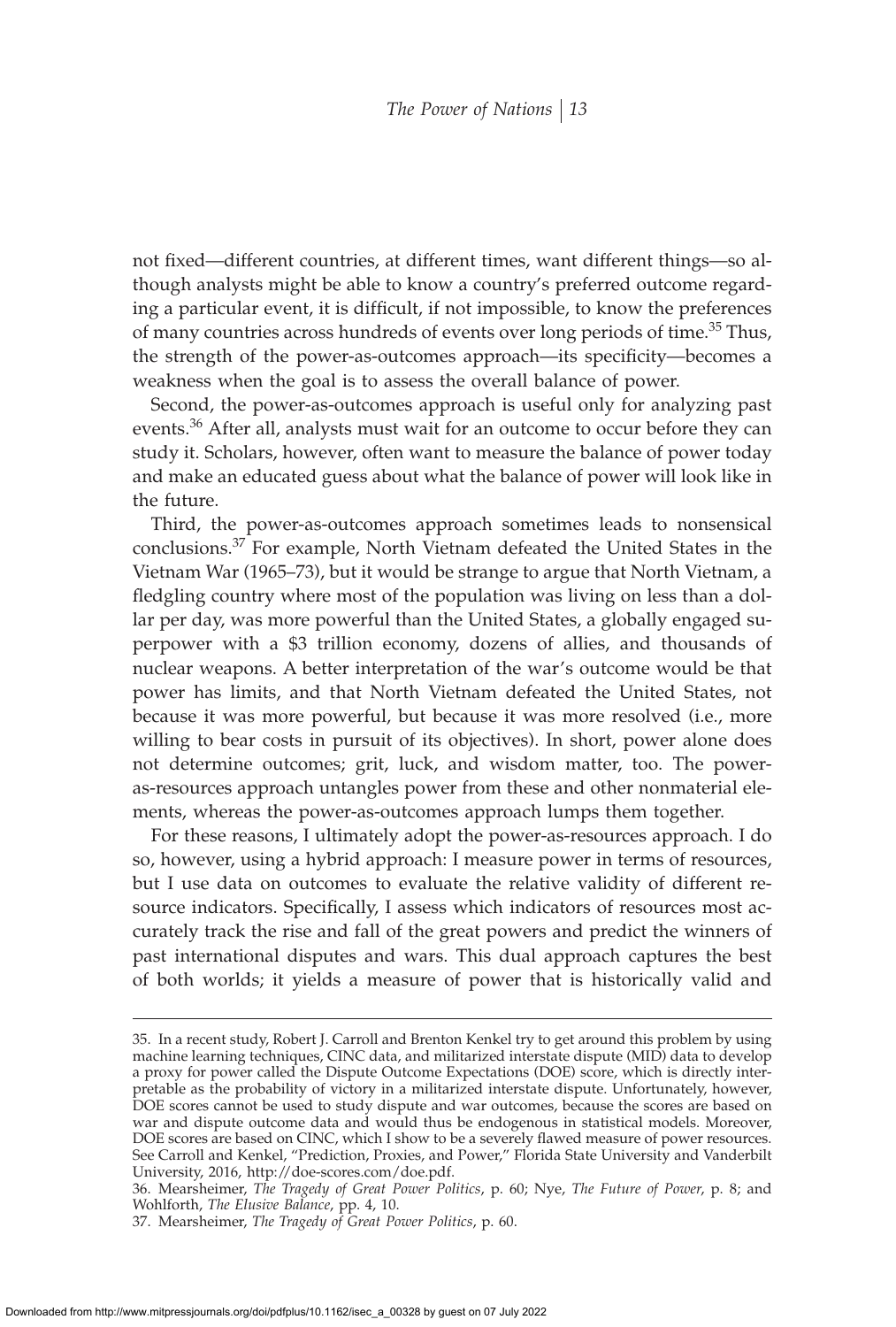generalizable, one that faithfully reflects the past but also can be applied to the present and projected into the future.

## *Measuring Resources: Gross versus Net*

Many scholars and analysts measure power in terms of resources. Unfortunately, most of them measure resources in gross rather than net terms. As noted, gross indicators systematically overstate the power of populous countries, because they count the benefits of having a big population, but not the costs.

A big population is obviously an important power asset.<sup>38</sup> Luxembourg, for example, will never be a great power, because its workforce is a blip in world markets and its army is smaller than Cleveland's police department. A big population, however, is no guarantee of great power status, because people both produce and consume resources; 1 billion peasants will produce immense output, but they also will consume most of that output on the spot, leaving few resources left over to buy global influence or build a powerful military.

To rank among the most powerful nations in the world, a state needs to amass a large stock of resources, and to do that a state must be big and efficient. It must produce high output at low costs. It must not only mobilize vast inputs, but also produce significant output per unit of input. In short, a nation's power stems not from its gross resources, but from its net resources—the resources left over after subtracting costs.<sup>39</sup>

What costs? There are three main costs that erode countries' power resources: production costs, welfare costs, and security costs.

Production costs are the price of doing business; they are the resources a nation must input to generate economic and military outputs. In economics, production costs include the raw materials consumed, and the negative externalities (e.g., pollution) created, during the production process. In military affairs, production costs refer to the number of assets needed to generate a given level of force and are mainly a function of skill and technology—a military with skillful military personnel and superior technology will use fewer resources to accomplish a mission than a military with low skill and outdated technology.<sup>40</sup>

<sup>38.</sup> Kingsley Davis, "The Demographic Foundations of National Power," in Monroe Berger, Theodore Abel, and Charles H. Page, eds., *Freedom and Control in Modern Societies* (New York: Van Nostrand, 1954), pp. 206–242; and Katherine Organski and A.F.K. Organski, *Population and World Power* (New York: Alfred A. Knopf, 1961).

<sup>39.</sup> Klaus Knorr calls these resources the "disposable surplus." See Knorr, *The War Potential of Nations*, p. 231.

<sup>40.</sup> Stephen Biddle, *Military Power: Explaining Victory and Defeat in Modern Battle* (Princeton, N.J.: Princeton University Press, 2004).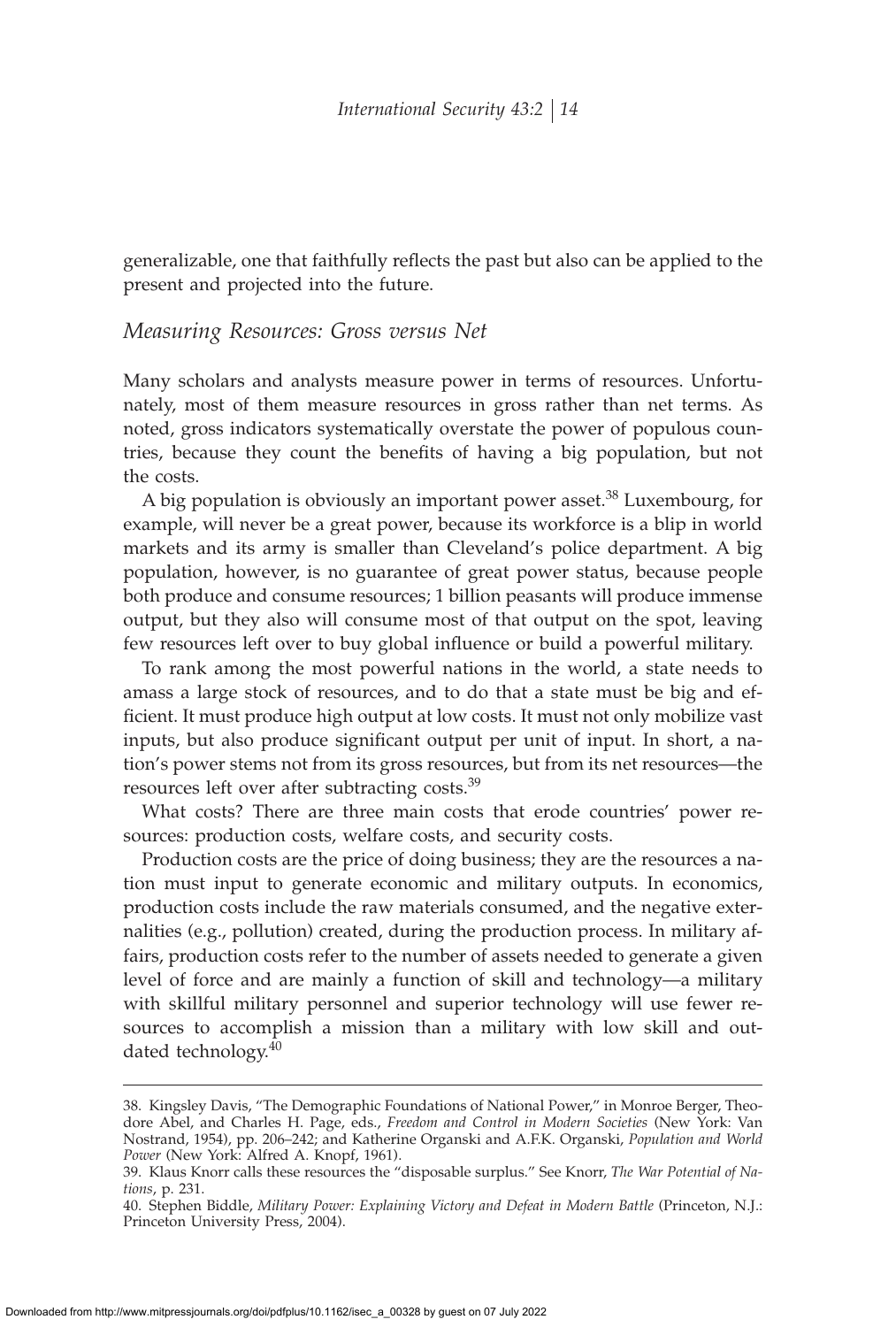Welfare costs are subsistence costs; they are the expenses a nation pays to keep its people from dying in the streets and include outlays on basic items such as food, health care, social security, and education.

Security costs are the price a government pays to police and protect its citizens. The logic of deducting assets tied up in domestic law enforcement and homeland security is simple: police and military units that are bogged down chasing criminals, quelling rebellions, or defending borders against foreign invasions cannot project power abroad or create wealth at home. Measuring security costs thus accounts for the fact that two nations with identical sets of gross resources may, nevertheless, wield vastly different levels of power if one country is surrounded by enemies and wracked by internal strife whereas the other is stable and surrounded by allies.

Needless to say, production, welfare, and security costs add up. In fact, for most of human history, they consumed nearly all of every country's resources.<sup>41</sup> Even today, they tie down large amounts of the world's economic and military assets. To assess the balance of power, therefore, analysts must deduct these costs by using net indicators.

# *Power Indicators*

In this section, I show that the most commonly used indicators of economic and military resources ignore production, welfare, and security costs. After highlighting this problem, I discuss how scholars can address it by using net indicators.

## gross indicators

Most scholars and analysts measure power using gross indicators, including various measures of economic input (e.g., on research and development [R&D] spending, capital investment, and energy consumption); economic output (e.g., GDP, manufacturing, and industrial output); trade and financial flows; and "bean counts" of military spending, platforms, and personnel. According to a review of the literature, scholars and government analysts produced at least sixty-nine power measurement frameworks from 1936 to 2010, and forty-two of these frameworks were composed solely of some combination of the gross indicators listed above. $42$ 

<sup>41.</sup> Ian Morris, *Why the West Rules—For Now: The Patterns of History, and What They Reveal about the Future* (New York: Farrar, Straus and Giroux, 2010).

<sup>42.</sup> The remaining twenty-seven formulas combined gross material indicators with nonmaterial factors (e.g., morale, prestige, and diplomatic skill), per capita material indicators, or both. See Karl Hermann Höhn, "Geopolitics and the Measurement of National Power," Ph.D. dissertation, University of Hamburg, 2011.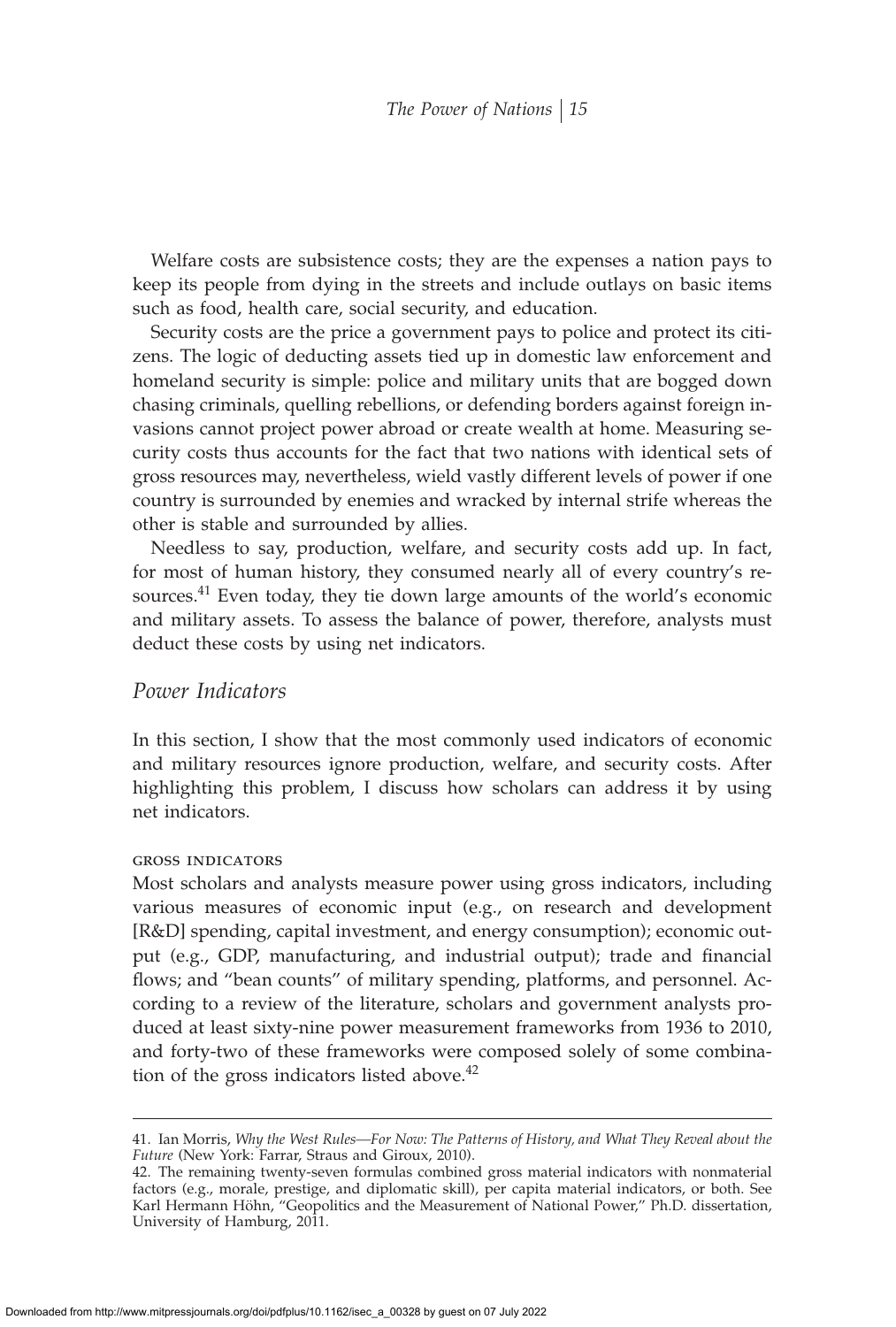The most popular indicator is GDP, which records the value of all goods and services produced within a country over a fixed period of time. GDP has been described as "the leading indicator" and "the Zeus of the statistical pantheon," because governments, organizations, and scholars around the world use it to gauge states' raw capabilities.<sup>43</sup> Although GDP is technically an economic indicator, proponents argue that it captures both economic and military capacity, because states can easily convert economic resources into military might. In short, GDP is considered to be fungible; it can be turned into "any mix of military, economic, and political" resources, just as a person can use cash to buy many forms of influence.<sup>44</sup>

Despite the widespread use of GDP, however, few people know what it actually measures or recognize that it does not deduct costs.

To begin, GDP counts production costs (inputs and externalities) as output. Spending money always increases GDP, even if the funds are wasted on boondoggles; in fact, the most common method of calculating GDP is called the "expenditure method" and involves simply adding up all of the spending done by the government, consumers, and businesses in a country in a given time period.<sup>45</sup> Thus, hiring workers always increases GDP, even if they spend all day getting drunk in the break room. Boosting production always increases GDP, even if the goods rot on the shelf and tons of toxic waste are released in the process. In fact, a country can increase its GDP by dumping toxic waste into the streets and then spending billions of dollars to clean it up.

GDP also does not deduct welfare costs. Money spent feeding people is counted the same as profits earned selling supercomputers on world markets. Consequently, populous countries generate considerable economic activity simply by existing. Even a nation caught in a Malthusian hell, in which all output is immediately devoured, will post a large GDP if it has a big population.

Finally, GDP counts security spending as economic output. GDP does not distinguish between guns and butter. It counts a \$100 million gulag the same as a \$100 million innovation center. Hence, GDP fails to account fully for the economic costs of domestic instability and international conflict. In fact, GDP usually rises when a country mobilizes for war. To be sure, military investments can sometimes yield economic dividends. For example, the internet and

<sup>43.</sup> Zachary Karabell, *The Leading Indicators: A Short History of the Numbers That Rule Our World* (New York: Simon and Schuster, 2014), p. 158.

<sup>44.</sup> Emilio Casetti, "Power Shifts and Economic Development: When Will China Overtake the USA?" *Journal of Peace Research*, Vol. 40, No. 6 (November 2003), p. 663, doi:10.1177/ 00223433030406003.

<sup>45.</sup> Diane Coyle, *GDP: A Brief but Affectionate History* (Princeton, N.J.: Princeton University Press, 2014).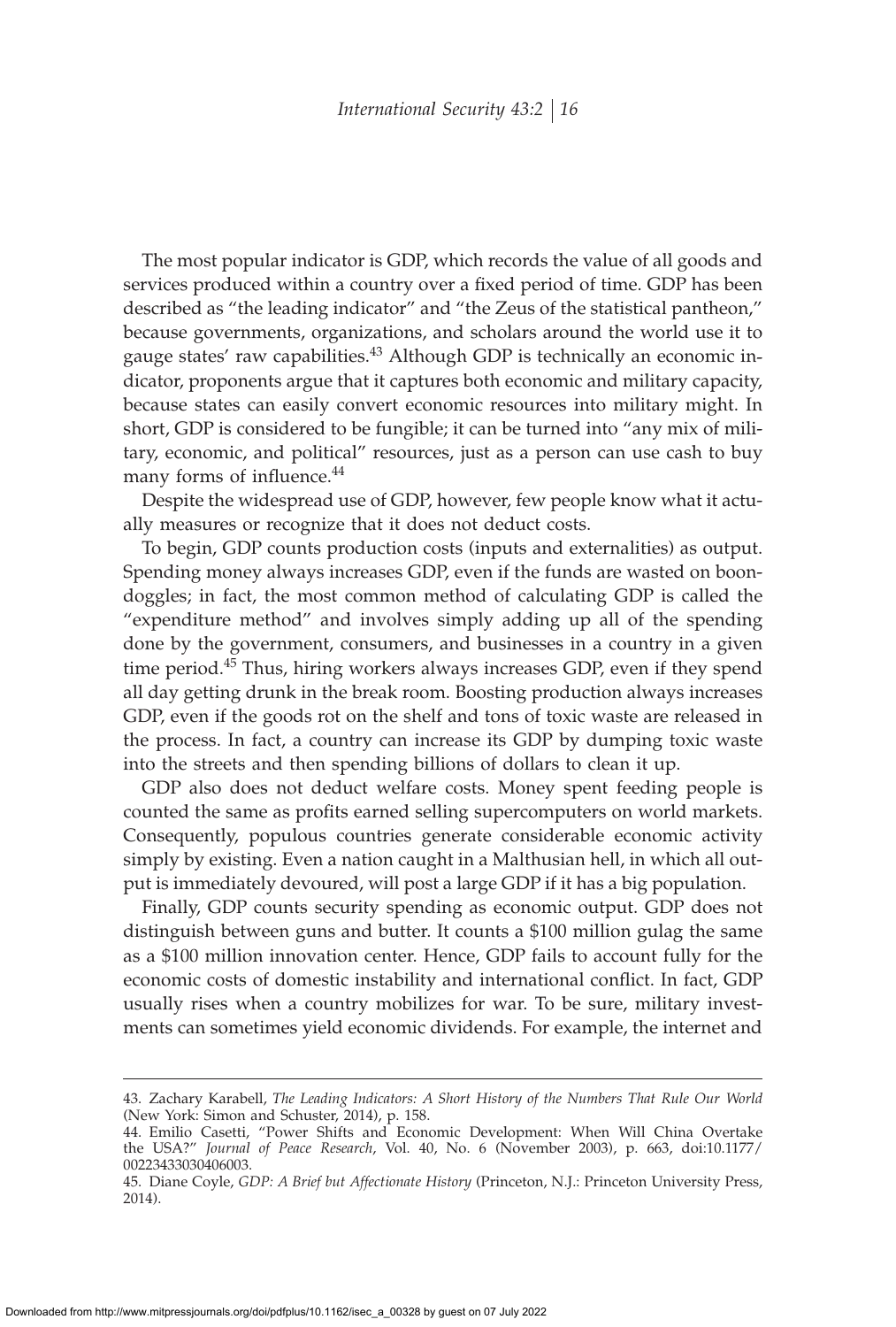the Global Positioning System began as U.S. military research projects. In general, however, resources devoted to policing and protection drain wealth rather than create it.<sup>46</sup>

Besides GDP, the other most commonly used indicator is "war potential," which combines measures of gross economic output and gross military resources.<sup>47</sup> The logic of this approach is that power ultimately depends on the ability to win major wars, and doing that requires a big army backed by a hefty military budget and substantial industrial might.

Governments are fond of this approach. For example, the U.S. National Intelligence Council, a body that advises the president, gauges global power trends with an index that combines military spending, GDP, population, and R&D spending.<sup>48</sup> Academics, too, typically measure the power of nations in terms of war potential. As noted, more than 1,000 peer-reviewed studies have used CINC, which combines data on military spending, troops, population, urban population, iron and steel production, and energy consumption.<sup>49</sup>

Measures of war potential, however, suffer from the same problem as GDP: they are gross measures that do not deduct production, welfare, or security costs. They count military units the same, regardless of their level of skill or technology, the welfare costs of supporting those units, $50$  or whether they are projecting power abroad or imposing order at home. They also treat military spending and other inputs, such as energy consumption or R&D spending, as if they were outputs, so a country could substantially increase its CINC score by making enemies and then raising a huge, oil-guzzling army to attack them.

Ultimately, all gross indicators are one-dimensional; they measure only the size of a country's resources, not how efficiently a country uses them.

net indicators

How can scholars address the shortcomings of the standard indicators of national power discussed above? The ideal solution would be to deduct costs

<sup>46.</sup> Kennedy, *The Rise and Fall of the Great Powers*.

<sup>47.</sup> Knorr, *The War Potential of Nations*. For exhaustive reviews of dozens of different indexes of war potential, see Höhn, "Geopolitics and the Measurement of National Power"; and Tellis et al., *Measuring Power in the Postindustrial Age*, pp. 25–33.

<sup>48.</sup> NIC, *Global Trends 2030*, pp. 16–17.

<sup>49.</sup> Singer, Bremer, and Stuckey, "Capability Distribution, Uncertainty, and Major Power War, 1820–1965."

<sup>50.</sup> Personnel costs typically consume roughly one-third of countries' military budgets, and these expenses can balloon to 50 percent or more for large armies, especially after wars. On this point, see Peter E. Robertson and Adrian Sin, "Measuring Hard Power: China's Economic Growth and Military Capacity," *Defence & Peace Economics*, Vol. 28, No. 1 (February 2017), pp. 91–111, doi:10.1080/10242694.2015.1033895.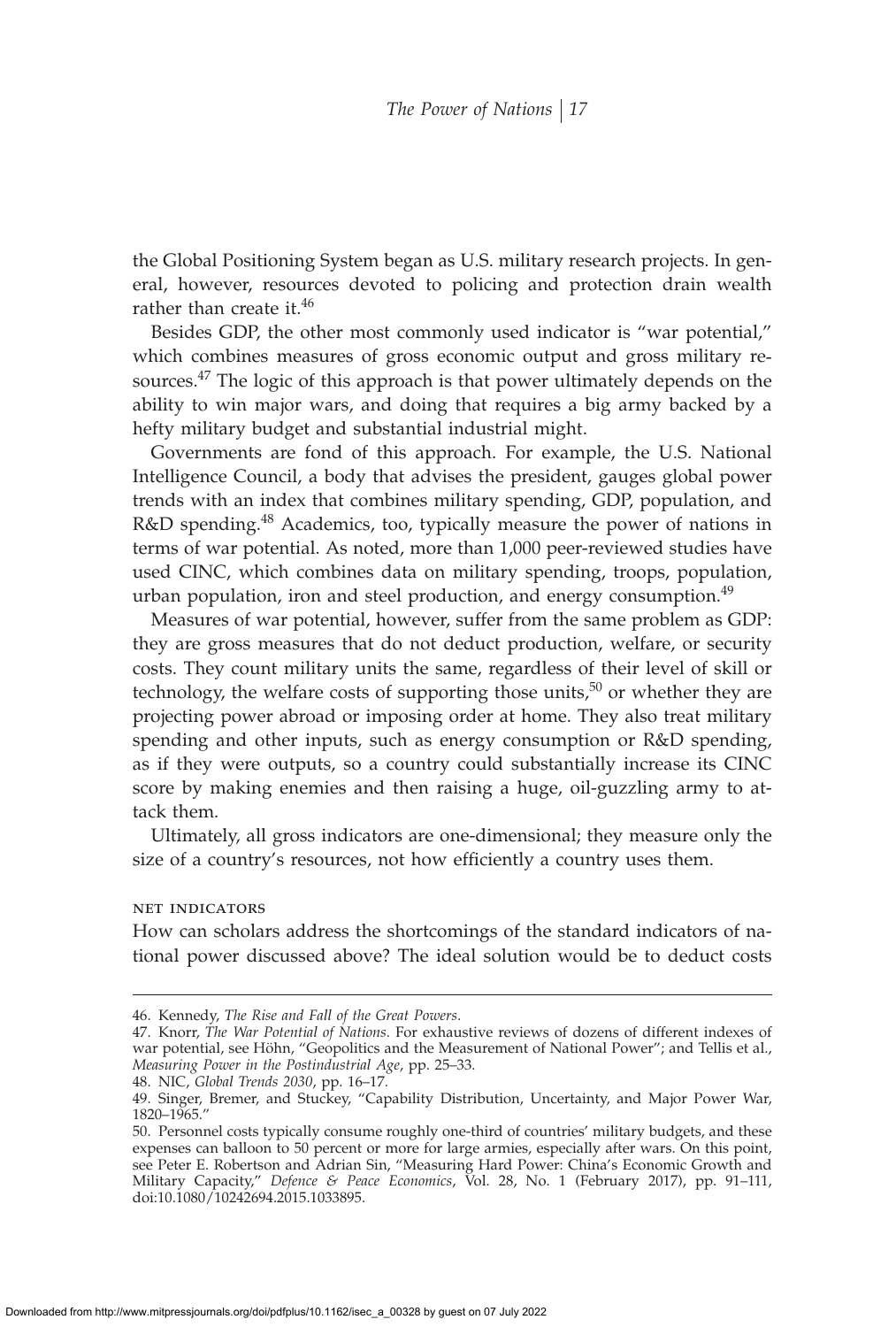and thereby measure net stocks of economic and military resources directly. For example, if a country cuts down a forest to build a new office park, then the value of the forest would show up as a loss on the country's balance sheet. If a country spends \$50 billion fighting a war—or growing food to feed its people or cleaning up toxic waste or hosting the Olympics—then \$50 billion would be deducted from its stock of assets. In short, there would be no free lunch.

The obvious problem with such an approach, however, is that compiling balance sheets for every country is a painstaking process that requires substantial data and time. The World Bank and the United Nations, working with dozens of economists from leading universities and research organizations, have recently taken up the task and published rough estimates of countries' net stocks of resources.<sup>51</sup> These databases, however, go back only to 1990 and are therefore of limited use for studying long-term trends or general patterns in international relations. To do that, scholars need a proxy for net resources that has data covering many countries going back many decades. Does such an indicator exist?

In an oft-cited statistical reference, the historian Paul Bairoch suggested that the "strength of a nation could be found in a formula combining per capita and total GDP."<sup>52</sup> Bairoch did not elaborate on this point, but subsequent research supports his intuition: as noted, scholars already believe that GDP represents the gross size of a state's economic and military output, and there is a large literature showing that GDP per capita serves as a reliable proxy for economic and military efficiency.

Economists, for example, use GDP per capita to measure economic development, because rich countries are, almost by definition, more efficient than poor countries—the main exceptions to this rule are petro-states, such as Saudi Arabia, that can grow rich simply by pumping oil. Military studies also show that the higher a country's GDP per capita, the more efficiently its military fights in battle.<sup>53</sup> The reason is that a vibrant civilian economy helps a country produce advanced weapons, train skillful military personnel, and manage complex military systems.

<sup>51.</sup> Glenn-Marie Lange and Kevin Carey, eds., *The Changing Wealth of Nations 2018: Building a Sustainable Future* (Washington, D.C.: World Bank, 2018); and United Nations University International Human Dimensions Programme on Global Environmental Change (UNU-IHDP) and United Nations Environment Programme (UNEP), *Inclusive Wealth Report 2014: Measuring Progress toward Sustainability* (New York: Cambridge University Press, 2014).

<sup>52.</sup> Paul Bairoch, "Europe's Gross National Product: 1800–1975," *Journal of European Economic History*, Vol. 5, No. 2 (Fall 1976), p. 282.

<sup>53.</sup> Michael Beckley, "Economic Development and Military Effectiveness," *Journal of Strategic Studies*, Vol. 33, No. 1 (February 2010), pp. 43–79, doi:10.1080/01402391003603581.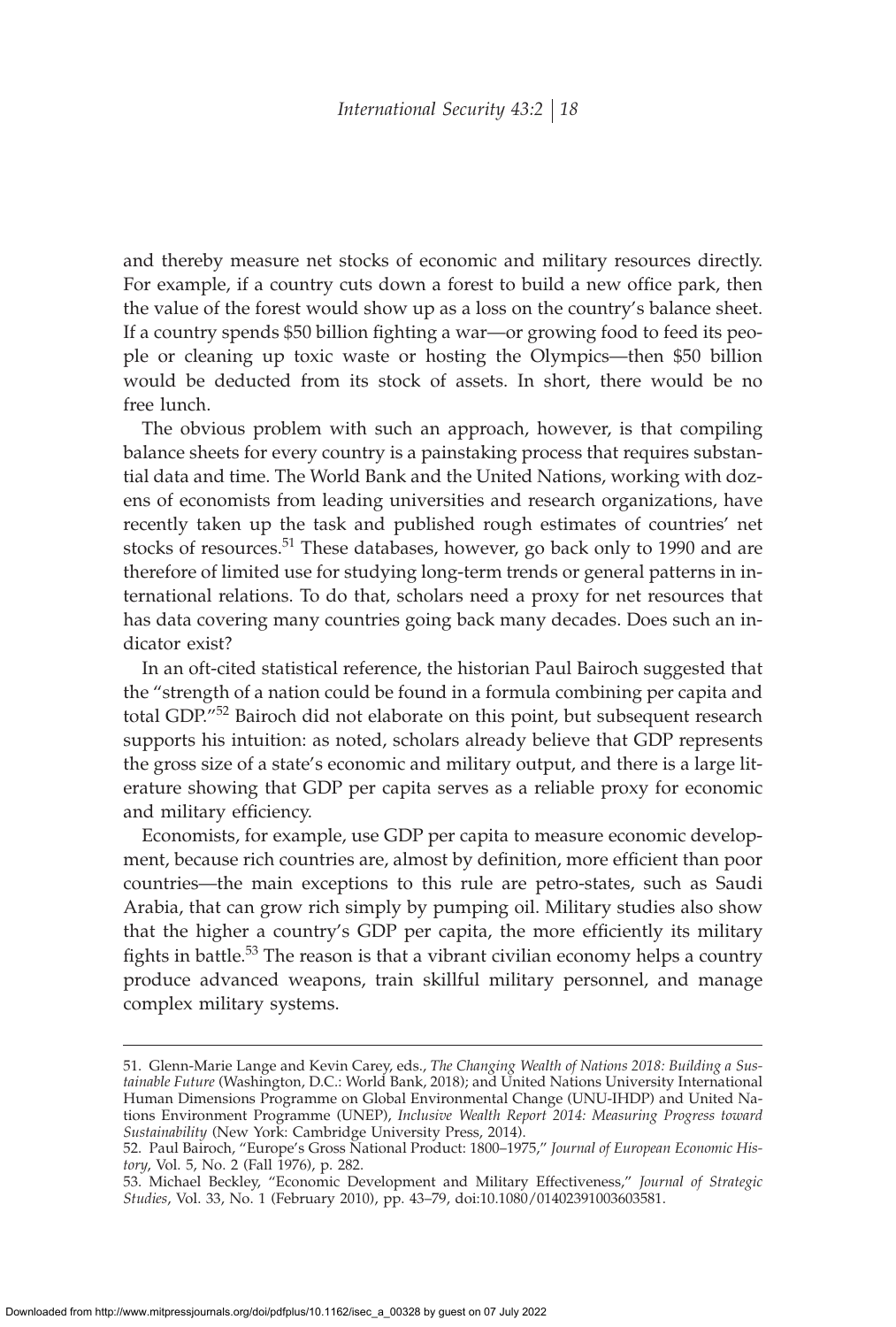GDP per capita thus provides a rough but reliable measure of economic and military efficiency. This finding is not surprising, because population size is the main driver of production, welfare, and security costs. The bigger a country's population, the more people the government must protect and provide for. Therefore, dividing GDP by population controls for some of the costs that make the difference between a state's gross and net resources. Combining GDP with GDP per capita thus yields an indicator that accounts for size and efficiency, the two main dimensions of net resources.

To create a rough proxy for net resources, I follow Bairoch's advice by simply multiplying GDP by GDP per capita, creating an index that gives equal weight to a nation's gross output and its output per person. This two-variable index obviously does not measure net resources directly, nor does it resolve all of the shortcomings of GDP and CINC. By penalizing population, however, it provides a better sense of a nation's net resources than GDP, CINC, or other gross indicators alone.

Future studies can experiment with ways to improve this measure by adjusting the weights or, even better, by expanding the databases created by the World Bank and the United Nations or developing new measures of net stocks of resources. For now, however, multiplying GDP by GDP per capita yields a primitive proxy that scholars can use to evaluate the importance of net resources in international politics. The following sections conduct such an evaluation.

## *Research Design*

I use three methods to compare the importance of gross versus net resources in international politics. First, I conduct case studies of extended great power rivalries in which one nation had a preponderance of gross resources while the other had a preponderance of net resources. I focus on "extended" rivalries, meaning geopolitical competitions that lasted for several decades or longer, because they provide more information about each nation's relative power than does a single war or crisis. I focus on great powers, because minor power competitions are often shaped by great power politics and thus may not reveal much information about the relative power of the minor powers themselves. Additionally, I focus on cases in which one side had a preponderance of gross resources while the other side had a preponderance of net resources, because these cases constitute head-to-head tests of the importance of gross versus net resources in geopolitical competition.

Second, I use large datasets to assess how well some of the single-variable indicators highlighted above (GDP, CINC, and GDP  $\times$  GDP per capita) predict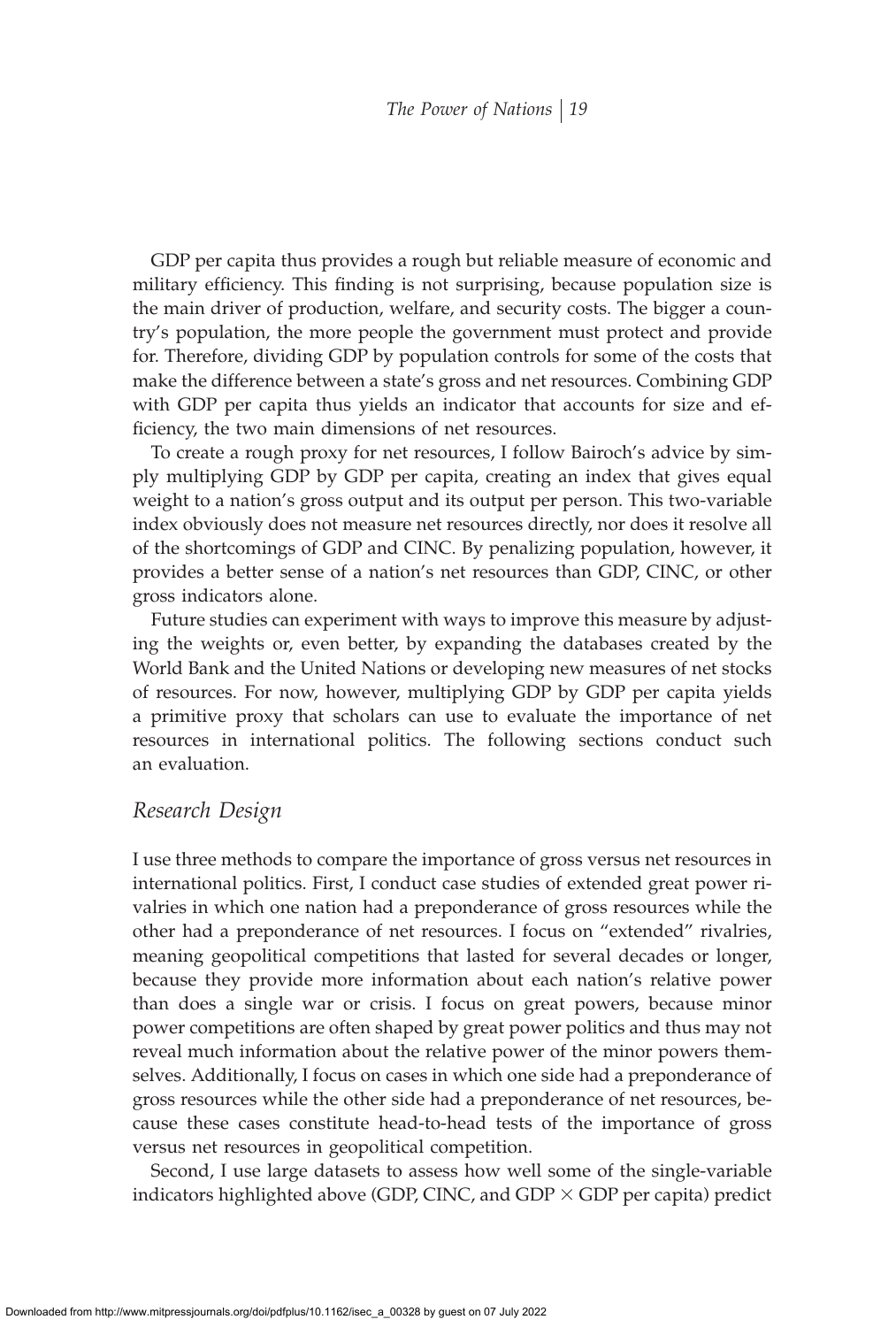the winners and losers of international disputes and wars. In essence, I use GDP and CINC as representatives for the standard, gross approach to measuring power; and I use GDP  $\times$  GDP per capita as the representative for my alternative, net approach. I focus on dispute and war outcomes, because they are especially revealing about nations' relative power: in peacetime, countries may be able to exaggerate their power; but in times of conflict, bluffs get called, vulnerabilities get exposed, and stronger nations usually emerge victorious. Obviously, no measure of power will predict all dispute and war outcomes resolve, strategy, luck, and selection effects also play a role, as I explain below—but a valid measure of power should perform better than random chance at predicting dispute and war outcomes, and, all else equal, scholars should prefer the measure that predicts the most outcomes.

Third, I analyze how well each measure performs as a control variable when plugged into existing models of international relations. Many studies use statistical models that control for power to isolate correlations among other variables. I replicate two dozen of these studies and substitute measures of gross and net resources to see how each indicator affects the models' in-sample goodness-of-fit. All else equal, scholars should prefer the measure of power that maximizes the goodness-of-fit in the most models, meaning the measure that explains the most variance in the data.

Each of these methods has strengths and weaknesses. My goal is to compensate for the weaknesses of one with the strengths of others. The case study method allows me to analyze cases in detail and incorporate a range of indicators consistent with each measurement framework, rather than relying solely on single-variable proxies. The large-n results, by contrast, sacrifice the detail of the case studies, but help ensure that my findings apply broadly across many cases. Finally, the replication analyses test the resilience of each measure to a variety of model specifications and across numerous areas of international relations.

# *Case Studies*

As noted, the ideal case to test the relative importance of gross versus net resources in international politics would be an extended great power rivalry in which one nation had a preponderance of gross resources while the other had a preponderance of net resources. According to widely used datasets, there have been fourteen great power rivalries since 1816 that lasted at least twentyfive years.<sup>54</sup> From this list, I select the rivalries with the largest gaps between the balance of gross and net resources.

54. Correlates of War Project. 2017. "State System Membership List, v2016," http://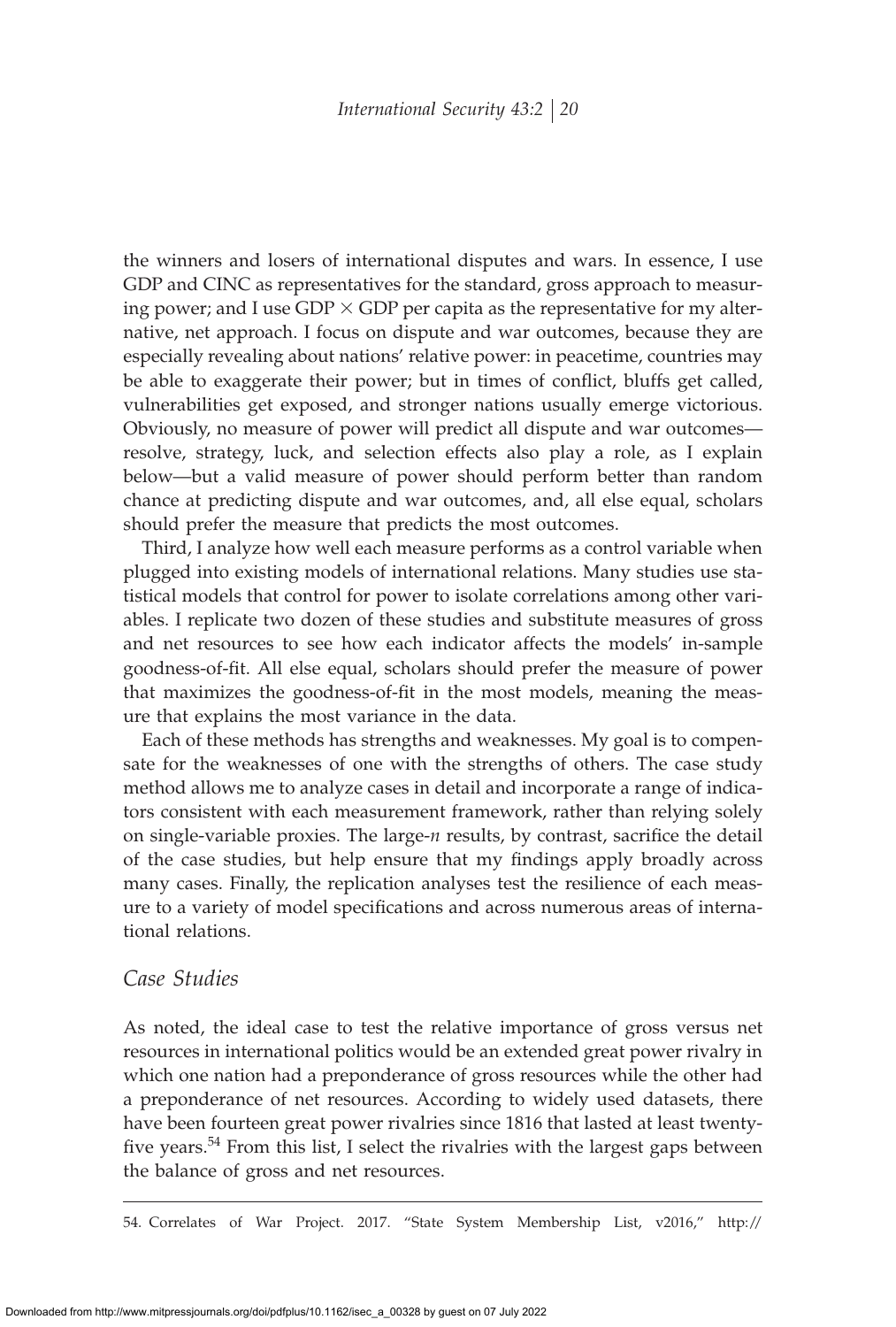To measure the balance of gross resources in a given rivalry, I take the average of one nation's share of the sum of the two sides' GDPs and of the two sides' CINC scores. For example, imagine that country A and country B are rivals. Country A's share of gross resources would be calculated as:

$$
\frac{\left(\frac{GDP_A}{GDP_A + GDP_B}\right) + \left(\frac{CINC_A}{CINC_A + CINC_B}\right)}{2}.
$$

To measure the balance of net resources, I calculate that same nation's share of the sum of the two sides' GDP  $\times$  GDP per capita. In my hypothetical example, this would be:

$$
\frac{\text{GDP per capita}_{A}}{\text{GDP per capita}_{A} + \text{GDP per capita}_{B}}.
$$

To calculate the gap between the balance of gross and net resources in a rivalry in a given year, I simply subtract country A's share of gross resources in that year from its share of net resources in that year and take the absolute value of the difference:

$$
\left| \frac{\left(\frac{GDP_A}{GDP_A + GDP_B}\right) + \left(\frac{CINC_A}{CINC_A + CINC_B}\right)}{2} - \frac{GDP \ per \ capita_A}{GDP \ per \ capita_A + GDP \ per \ capita_B} \right|.
$$

For each of the fourteen great power rivalries mentioned above, I perform this calculation for every year of the rivalry and then take the average. These averages are displayed in descending order in table 1.

Given space constraints, I focus on the rivalries with the largest gaps, which I arbitrarily define as those with at least a 20 percentage-point difference between the average balance of gross resources and the average balance of net resources. Six cases meet this criterion; however, I ultimately exclude two of them—France versus China (1860–1929) and Britain versus the Soviet Union (1946–91)—because these rivalries were sideshows in larger geopolitical competitions and thus do not constitute independent cases. In the nineteenth century, France challenged China only after Britain had already brought China to its knees in the Opium Wars.<sup>55</sup> And during the Cold War, Britain's rivalry with

correlatesofwar.org; and Scott Bennett, "Coding Notes for Interstate/Enduring Data," Pennsylvania State Department of Political Science, updated version, May 1, 2017. 55. For this reason, I add the Britain versus China (1839–1911) rivalry to the list even though it was

not included in the original rivalry datasets.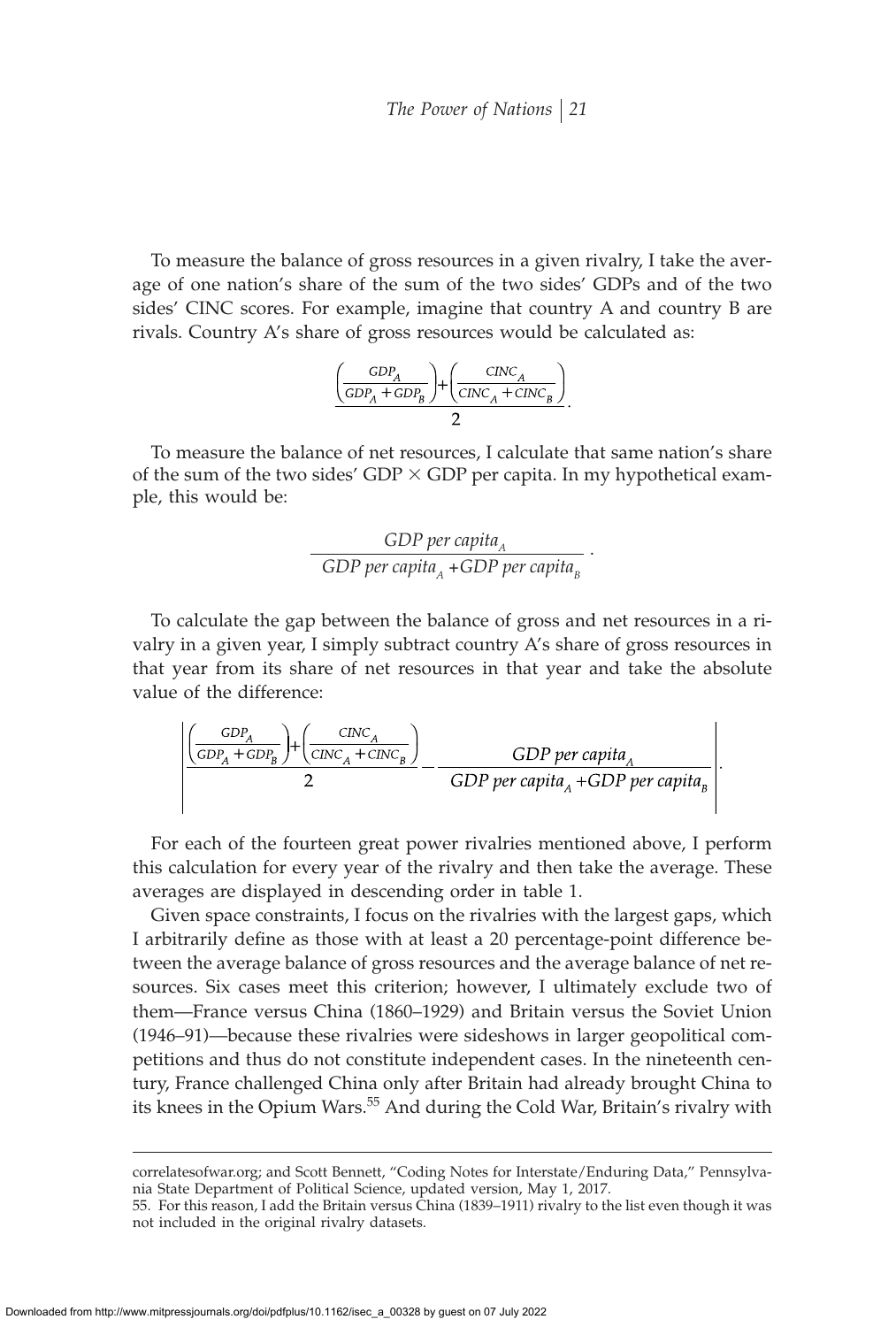| Rivalry                        | Years     | Percentage Point Gap between<br>Balance of Gross Resources and<br><b>Balance of Net Resources</b> |
|--------------------------------|-----------|---------------------------------------------------------------------------------------------------|
| Britain vs. China              | 1839-1911 | 33                                                                                                |
| France vs. China               | 1860-1929 | 32                                                                                                |
| Britain vs. Soviet Union       | 1946-1991 | 29                                                                                                |
| United States vs. Soviet Union | 1946-1991 | 26                                                                                                |
| Germany vs. Russia             | 1891-1917 | 22                                                                                                |
| Japan vs. China                | 1874-1945 | 21                                                                                                |
| Russia/Soviet Union vs. China  | 1857-1991 | 19                                                                                                |
| Britain vs. Russia             | 1833-1907 | 18                                                                                                |
| Japan vs. Russia               | 1853-1991 | 13                                                                                                |
| Britain vs. Germany            | 1853-1991 | 10                                                                                                |
| Britain vs. Italy              | 1911-1947 | 10                                                                                                |
| France vs. Germany             | 1830-1945 | 5                                                                                                 |
| United States vs. Britain      | 1816-1903 | 4                                                                                                 |
| Germany vs. Italy              | 1914-1945 | 4                                                                                                 |
| Austria-Hungary vs. Italy      | 1843-1930 | insufficient data                                                                                 |

#### Table 1. Extended Great Power Rivalries, 1816–1991

the Soviet Union was shaped by the larger U.S.-Soviet rivalry. In sum, I am left with four cases for further study, which are highlighted in gray in table 1.

Before I analyze the cases, it is worth noting that the nine cases with the largest gaps between the balance of gross and net resources, including the four cases I study below, involve Russia or China. This is not surprising, because China and Russia are the only countries in the past 200 years to have led the world in gross resources while lagging behind other great powers in net resources. Their experience in competitions with smaller but more developed countries thus provides the most straightforward test of my contention that power stems from net, rather than gross, resources.

#### britain versus china, 1839–1911

By standard indicators, China looked like a superpower in the nineteenth and early twentieth centuries. It had the largest GDP and military in the world until the 1890s, and the second largest GDP and military until the 1930s.<sup>56</sup> During this time, however, China suffered a "century of humiliation" in which it lost

<sup>56.</sup> Christopher J. Fariss, Jonathan Markowitz, and Therese Anders, "Over 500 Years of Latent GDP and Population Estimates," University of Michigan and University of Southern California, 2017; Stephen Broadberry, Hanhui Guan, and David Daokui Li, "China, Europe, and the Great Divergence: A Study in Historical National Accounting, 980–1850," Discussion Papers in Economic and Social History, No. 155 (Oxford: University of Oxford, April 2017); and Chiu Yu Ko, Mark Koyama, and Tuan-Hwee Sng, "Unified China and Divided Europe," International Economic Re*view*, Vol. 58, No. 1 (January 2018), pp. 285–327, doi:10.1111/iere.12270.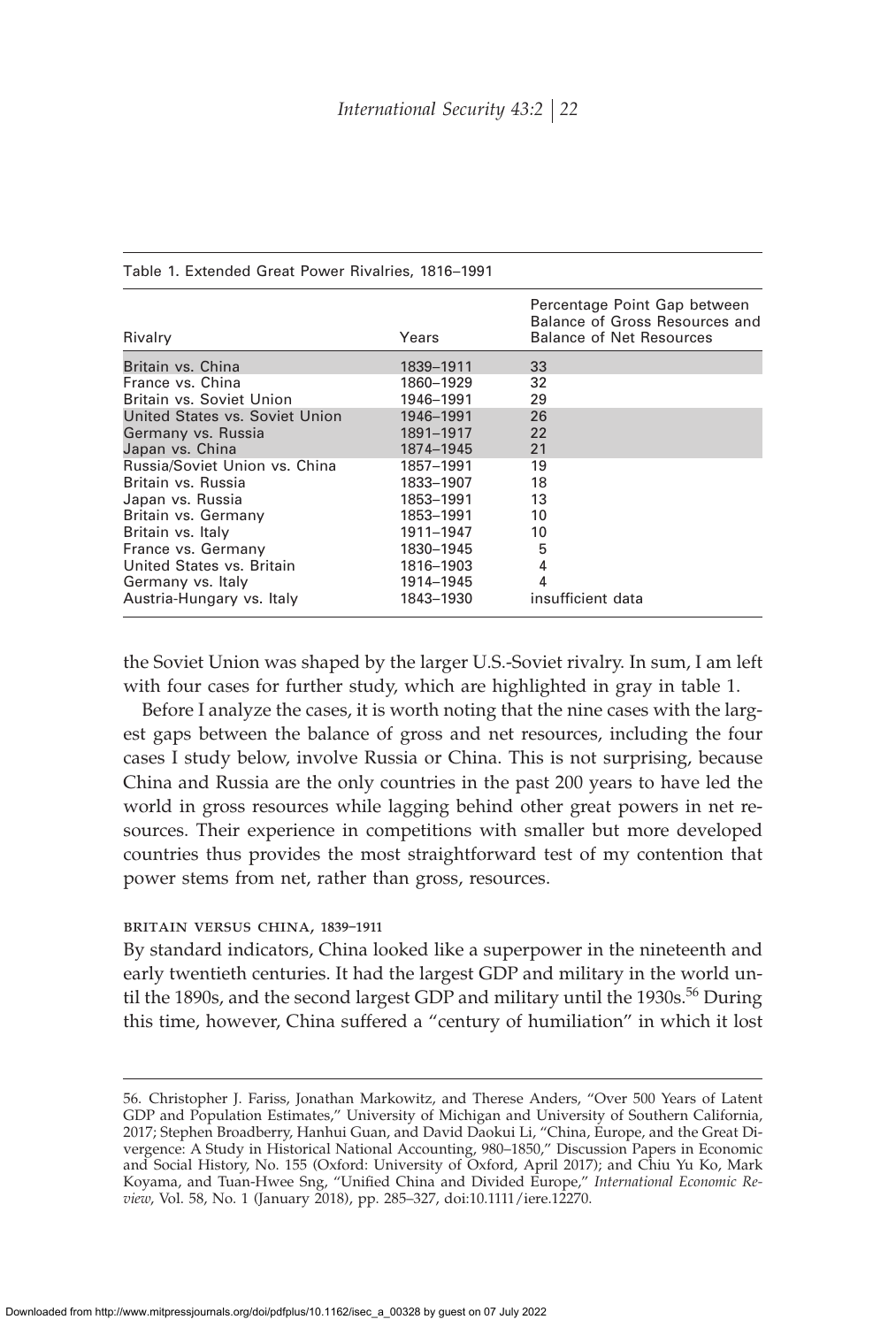significant territory and most of its sovereign rights, fighting at least a dozen wars on its home soil—and losing every single one of them.

The most important of these conflicts were two "opium wars" with Britain.<sup>57</sup> For centuries, European merchants had traveled to China to swap silver for tea and silk. In the nineteenth century, however, British traders discovered that they could obtain better terms of trade by growing opium in India and selling it on the black market in China.<sup>58</sup> Despite China's long-standing ban on opium, British dealers smuggled into China nearly twelve tons of the drug annually, enough to keep 3 million addicts high year-round.<sup>59</sup> This influx of narcotics eroded 20 percent of China's wealth from 1828 to 1836.<sup>60</sup>

To stem the opium epidemic, the Chinese government declared a war on drugs in 1839, and Chinese officials began seizing opium from British merchants and dumping it into the sea. Britain responded by sailing sixteen warships into Chinese waters and sinking China's navy. From 1839 to 1842, in what is now called the First Opium War, British forces occupied most of China's major coastal cities and brought Beijing to the brink of famine by blockading the Grand Canal, the lifeline linking the Chinese capital to China's rice fields in the south.

Overmatched, the Chinese government capitulated in 1842 and signed the Treaty of Nanjing, which gave Britain \$21 million in reparations, a perpetual lease on Hong Kong, access to five port cities, unprecedentedly low Chinese tariffs, and immunity from Chinese law for British citizens living in China.

Fifteen years later, Britain upped the ante by demanding full economic access to all of China and the right to sell opium legally throughout the country. When the Chinese government resisted, Britain again used military force, sparking what is now known as the Second Opium War. In January 1858, British forces occupied Guangzhou, the largest port in China; and in April 1858, British forces, joined by French troops and Russian and U.S. diplomats, occupied Tianjin, the commercial hub of northern China only 100 miles from Beijing.

China mustered little resistance, in part because its military was busy sup-

<sup>57.</sup> W. Travis Hanes III and Frank Sanello, *The Opium Wars: The Addiction of One Empire and the Corruption of Another* (Naperville, Ill.: Sourcebooks, 2004).

<sup>58.</sup> Frances V. Moulder, *Japan, China, and the Modern World Economy: Toward a Reinterpretation of East Asian Development ca. 1600 to ca. 1918* (Cambridge: Cambridge University Press, 1977), pp. 100–102. See also Peter Ward Fay, *The Opium War, 1840–1842* (Chapel Hill: University of North Carolina Press, 1998). For a detailed study of Britain's opium trade, see Carl Trocki, *Opium, Empire, and the Global Political Economy: A Study of the Asian Opium Trade, 1750–1950* (London: Routledge, 1999).

<sup>59.</sup> Morris, *Why the West Rules—For Now*, p. 515.

<sup>60.</sup> Julia Lovell, *The Opium War: Drugs, Dreams, and the Making of Modern China* (London: Picador, 2011), pp. 36–37.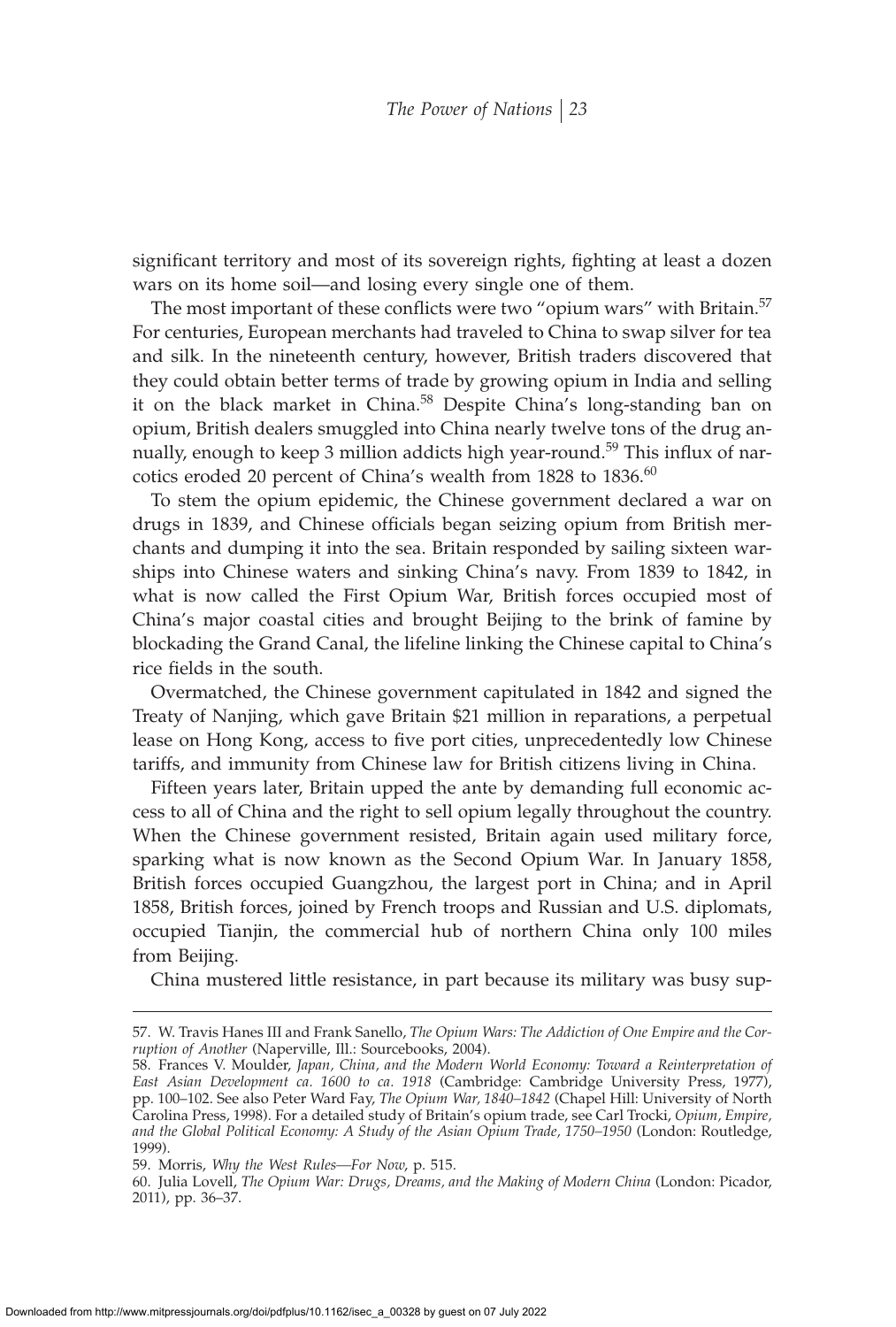pressing the Taiping Rebellion, the bloodiest uprising in human history.<sup>61</sup> In June 1858, therefore, the Chinese government signed the Treaty of Tianjin, granting Britain and its allies access to ten new treaty ports, freedom of travel throughout China, freedom of navigation on the Yangtze River, reparations of 6 million silver taels, and the right to sell opium in China.

When the Chinese government delayed in honoring these terms, British and French forces marched on Beijing, burned down the emperor's Summer Palace, and forced the Chinese government to sign a new treaty—the Treaty of Beijing—that quadrupled China's reparations bill, added Tianjin to the list of open treaty ports, and incorporated the Kowloon Peninsula and Stonecutter's Island into Britain's colony at Hong Kong. Over the next fifty years, China would be forced to sign a dozen more "unequal treaties" with Britain, France, Germany, Japan, Russia, and the United States.

Clearly, Britain was more powerful than China during the Opium Wars. This fact, however, is not captured by standard gross metrics: China's GDP and defense budget were more than twice the size of Britain's, and China's army of 800,000 troops dwarfed the 7,000-troop force that Britain sent to China to fight the wars.<sup>62</sup>

China's weakness is apparent only when costs are taken into account. Figure 1 provides a first-cut assessment and hints at what more detailed research makes clear: China suffered from greater production, welfare, and security costs than Britain and thus had fewer resources to draw on in their many disputes. Whereas Britain comes out far ahead of China when power is measured by my proxy for net resources (GDP  $\times$  GDP per capita), Britain never overtook China in terms of GDP. Moreover, CINC suggests, nonsensically, that China and Britain were equally matched in the mid-nineteenth century and that China surpassed Britain in power in 1907, five years before the Chinese government collapsed.

What were China's costs? First, China was far less productive than Britain. The average unskilled worker in London generated three to six times the output of the average laborer in Beijing, and each British industrial worker generated sixteen to thirty-three times the output of each Chinese industrial worker.<sup>63</sup> British workers were not only healthier and better educated than

<sup>61.</sup> Stephen R. Platt, *Autumn in the Heavenly Kingdom: China, the West, and the Epic Story of the Taiping Civil War* (New York: Alfred A. Knopf, 2012).

<sup>62.</sup> Fariss, Markowitz, and Anders, "Over 500 Years of Latent GDP and Population Estimates"; Peer Vries, "Public Finance in China and Britain in the Long Eighteenth Century," Working Paper No. 167/12 (London: London School of Economics and Political Science, August 2012), p. 19; and Lovell, *The Opium War*, pp. 111–113.

<sup>63.</sup> Morris, *Why the West Rules—For Now*, p. 502; and Paul Bairoch, "International Industrialization Levels from 1750 to 1980," *Journal of European Economic History*, Vol. 11, No. 2 (Fall 1982), p. 281.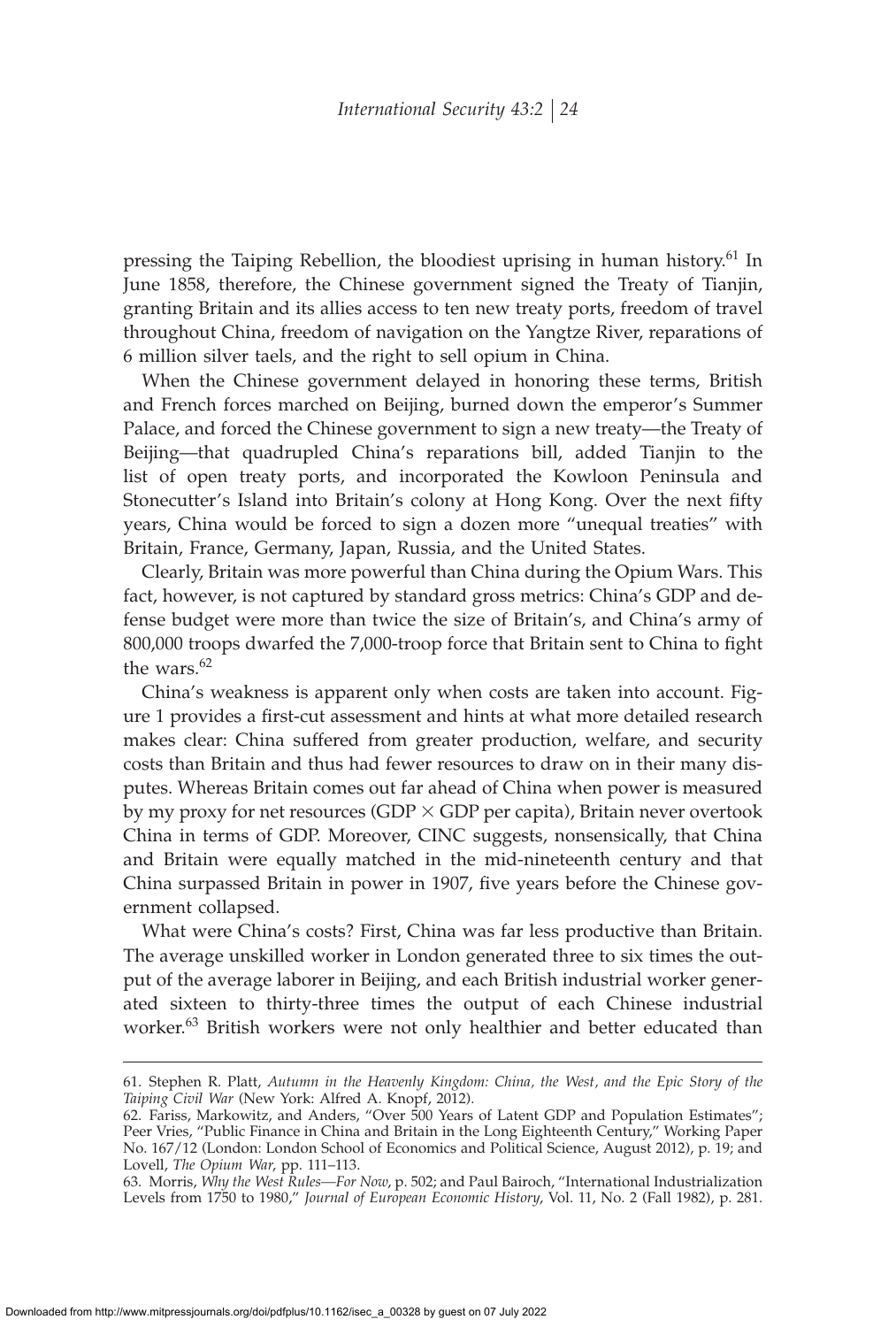

Figure 1. British and Chinese Relative Shares of Power Resources, 1870

SOURCES: Christopher J. Fariss, Jonathan Markowitz, and Therese Anders, "Over 500 Years of Latent GDP and Population Estimates," University of Michigan and University of Southern California, 2017; and David J. Singer, Stuart Bremer, and John Stuckey, "Capability Distribution, Uncertainty, and Major Power War, 1820–1965," in Bruce Russett, ed., *Peace, War, and Numbers* (Beverly Hills, Calif.: Sage, 1972).

NOTE: GDP stands for gross domestic product. CINC stands for Composite Indicator of National Capability.

Chinese workers on average, they also had better technology to do their jobs. British looms, for example, could produce twenty times the output of a Chinese handworker, and British power-driven "mules" (spinning machines) had 200 times the capacity of Chinese spinning wheels.<sup>64</sup>

Second, China's massive population, which was thirteen times larger than Britain's, generated substantial welfare costs. China's "welfare ratio" (its economic output divided by the costs of providing its population with food, clothing, and shelter) was stuck at "bare bones subsistence" levels throughout the nineteenth century, except during the Taiping Rebellion in the 1850s, when the ratio dipped below subsistence and millions of people starved to death.<sup>65</sup> In Britain, by contrast, economic production was four times subsistence in 1820 and more than ten times subsistence by 1900.

Third, domestic instability generated severe security costs for China. The Chinese government faced twenty-five major uprisings each year on average,

<sup>64.</sup> Kennedy, *The Rise and Fall of the Great Powers*, p. 145.

<sup>65.</sup> Robert C. Allen et al., "Wages, Prices, and Living Standards in China, 1738–1925: In Comparison with Europe, Japan, and India," *Economic History Review*, Vol. 64, No. S1 (February 2011), pp. 8–38, doi:10.1111/j.1468-0289.2010.00515.x.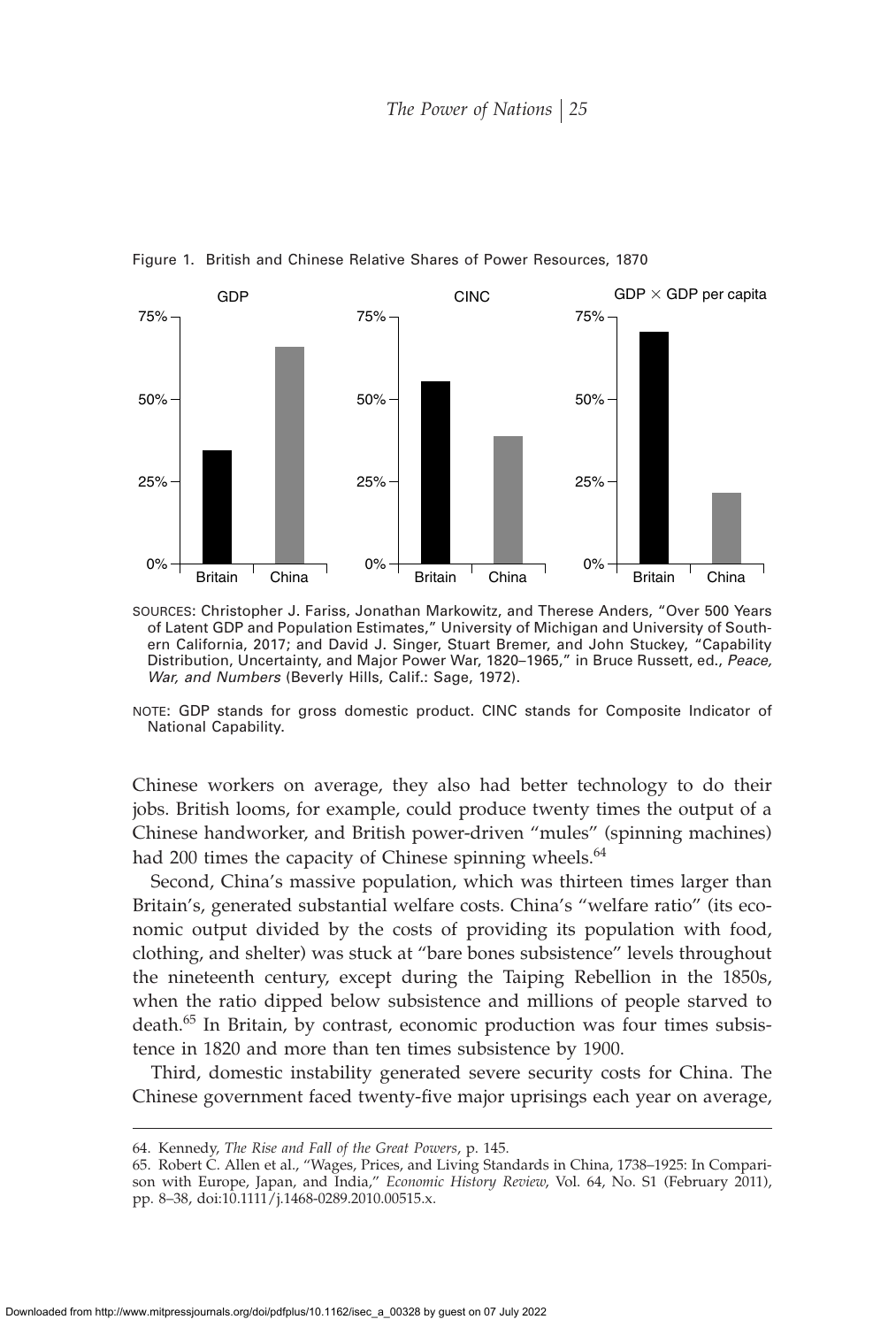so the central government had to keep taxes low to appease local rulers while keeping military spending high to sustain large internal security forces. $66$ These competing demands plunged China into fiscal crisis. China's tax revenues in the nineteenth century were 50 percent lower than they were in the seventeenth century and were five times smaller than Britain's in aggregate and one hundred times smaller on a per capita basis.<sup>67</sup> Meanwhile, China's military spending consumed 50 to 70 percent of government revenues in peacetime and 100 percent or more during wars.<sup>68</sup>

Production, welfare, and security costs also drained China's seemingly vast military resources. To begin, China's military was unskilled and underequipped compared with Britain's. As one study concludes, "In all areas of equipment—weaponry, forts, and most critically ships—Chinese equipment lagged behind that of the British . . . the British had long moved into the era of firepower, while parts of the Chinese army hung on to bows, swords, spears, and rattan shields." $69$  The best Chinese firearm was the matchlock, a muzzleloading musket developed in the fifteenth century that required soldiers to light a match each time it was fired; British regiments, by contrast, were equipped with flintlocks or breech-loading percussion locks.<sup>70</sup> Chinese warships carried 10 cannons each, whereas British ships had 120 or more, and Chinese cannons lacked sights and swivels and thus could not target moving objects, such as enemy ships and soldiers.<sup>71</sup> Repeatedly during the Opium Wars, therefore, Chinese armies of thousands were routed in minutes by a few hundred, or even a few dozen, British troops.

Security costs also degraded China's military power. China's forces were "scattered through the empire, far too busy with domestic peace-keeping duties (killing bandits or rebels; carrying out disaster relief; guarding prisons; policing smugglers) to be spared for the quarrel with the British."<sup>72</sup> At any given time, 50,000 Chinese soldiers were in transit around the country suppressing revolts. Consequently, Chinese garrisons often had only a quarter of their troops on hand to counter British assaults.<sup>73</sup>

72. Lovell, *The Opium War*, p. 113.

<sup>66.</sup> Tuan-Hwee Sng, "Size and Dynastic Decline: The Principal-Agent Problem in Late Imperial China, 1700–1850," *Explorations in Economic History*, Vol. 54 (October 2014), pp. 107–127, doi:10.1016/j.eeh.2014.05.002.

<sup>67.</sup> Ibid., p. 120.

<sup>68.</sup> Vries, "Public Finance in China and Britain in the Long Eighteenth Century," p. 19; and Albert Feuerwerker, *The Chinese Economy, 1870–1949* (Ann Arbor: University of Michigan Press, 1969), pp. 80–83.

<sup>69.</sup> Lovell, *The Opium War*, p. 111.

<sup>70.</sup> Haijian Mao, *The Qing Empire and the Opium War: The Collapse of the Heavenly Dynasty* (Cambridge: Cambridge University Press, 2016), pp. 27–30.

<sup>71.</sup> Ibid., pp. 30–38.

<sup>73.</sup> Ibid.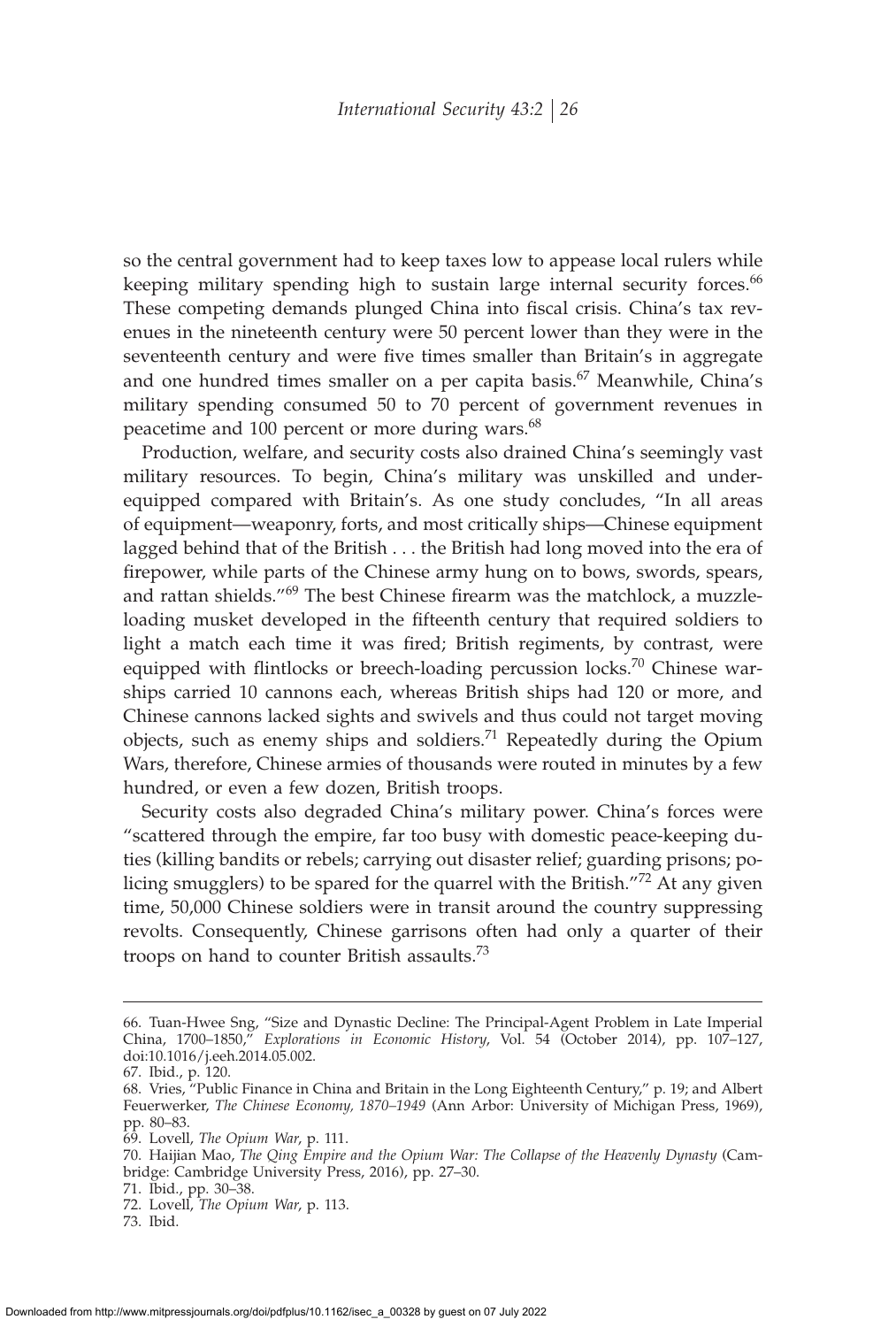## japan versus china, 1874–1945

China's misery did not end with the Opium Wars. In the latter half of the nineteenth century, Japan became determined not to suffer the same fate as China, so it revamped its government, economy, and military and began seizing territory and resources in East Asia. When China tried to stand in the way of Japan's imperialist plans, Japan went on a rampage and quickly defeated China militarily in 1894 and forced it to sign the Treaty of Shimonoseki, which ceded the Liaodong Peninsula, Formosa, and the Pescadores to Japan. China also was forced to recognize Korea's independence—which effectively meant that Korea would become a vassal of Japan, no longer of China—and to give Japan commercial rights in China and a massive indemnity. $74$ 

After pocketing these gains, Japan annexed Korea in 1910, and when World War I broke out in 1914, Japan entered the war on the Allies' side and seized the German-controlled city of Qingdao on China's Shandong Peninsula.<sup>75</sup> Japan then presented China with the infamous "Twenty-One Demands," which basically called for China to become a Japanese ward.<sup>76</sup> The United States forced Japan to abandon its most punishing demands, but Japan still extracted substantial territorial and economic concessions from China.

A little more than a decade later, Japan expanded its presence in northeast China, establishing a colony there called Manchukuo in 1932, and bringing the Chinese provinces of Jehol and Hebei under Japanese control in 1933.<sup>77</sup> In 1934, the Japanese government declared that East Asia was Japan's sphere of influence and warned other great powers not to defend China. Then in 1937, Japan launched a full-scale invasion.<sup>78</sup> By the time World War II began in Europe in 1939, Japan controlled most of eastern China plus Taiwan and its outlying islands. Japanese expansion stopped only when it ran afoul of the United States, which decisively defeated Japan in 1945.

Obviously, Japan was more powerful than China during the late nineteenth and early twentieth centuries. Yet, by standard metrics, China appeared to have far greater power resources (figure 2). China's population, GDP, and military were several times larger than Japan's, but Japan was much more efficient

<sup>74.</sup> Peter Duus, *The Rise of Modern Japan* (Boston: Houghton Mifflin, 1976), pp. 120–135; and Jonathan D. Spence, *The Search for Modern China* (New York: W.W. Norton, 1991), pp. 216–244. 75. W.G. Beasley, *Japanese Imperialism, 1894–1945* (Oxford: Clarendon, 1987), chap. 7.

<sup>76.</sup> Ibid., chap. 8.

<sup>77.</sup> These events are described in Peter Duus, *Japan's Quest for Autonomy: National Security and Foreign Policy, 1930–1938* (Princeton, N.J.: Princeton University Press, 1966), chaps. 2–3; Michael A. Barnhart, *Japan Prepares for Total War* (Ithaca, N.Y.: Cornell University Press, 1987), chap. 1. 78. For a comprehensive account of the Japanese invasion and occupation of China, see Rana Mitter, *China's War with Japan, 1937–1945: The Struggle for Survival* (London: Allan Lane, 2013).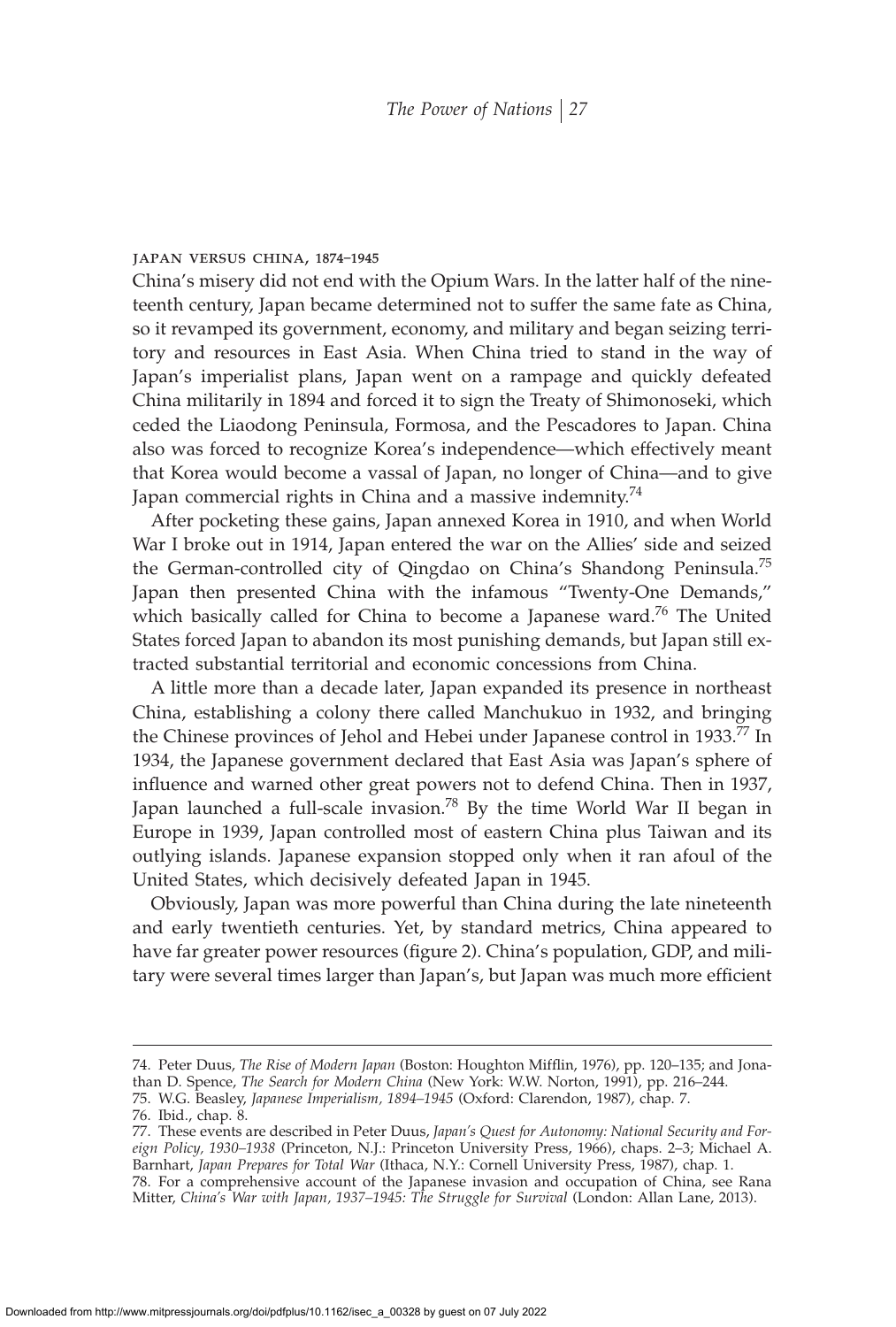

Figure 2. Chinese and Japanese Relative Shares of Power Resources, 1930

SOURCES: Christopher J. Fariss, Jonathan Markowitz, and Therese Anders, "Over 500 Years of Latent GDP and Population Estimates," University of Michigan and University of Southern California, 2017; and David J. Singer, Stuart Bremer, and John Stuckey, "Capability Distribution, Uncertainty, and Major Power War, 1820–1965," in Bruce Russett, ed., *Peace, War, and Numbers* (Beverly Hills, Calif.: Sage, 1972).

NOTE: GDP stands for gross domestic product. CINC stands for Composite Indicator of National Capability.

than China, with lower production, welfare, and security costs, and was thus able to garner a preponderance of net resources.

First, Japanese industry was more productive than China's. In 1913, Japan's labor productivity was three times greater than China's overall. By 1930, Japan was producing 150 times as much iron and steel as China and controlled 80 percent of the global silk market, China's top export industry.<sup>79</sup>

Second, welfare costs worked in Japan's favor. Whereas Chinese economic output hovered around subsistence levels in the early twentieth century, Japan's economy grew five times faster than its population, "making it possible to feed the increasing number of Japanese born every year with enough left over to finance both the government's modernization efforts and investment in the modern sectors of the economy."<sup>80</sup> Whereas agriculture tied down

<sup>79.</sup> Bairoch, "International Industrialization Levels from 1750 to 1980," p. 281; Allen et al., "Wages, Prices, and Living Standards in China, 1738–1925," p. 20; Singer, Bremer, and Stuckey, "Capability Distribution, Uncertainty, and Major Power War, 1820–1965"; and Debin Ma, "Why Japan, Not China, Was the First to Develop in East Asia: Lessons from Sericulture, 1850–1937," *Economic Development and Cultural Change*, Vol. 52, No. 2 (January 2004), pp. 369, 373, doi:10.1086/380947. 80. Duus, *The Rise of Modern Japan*, p. 137.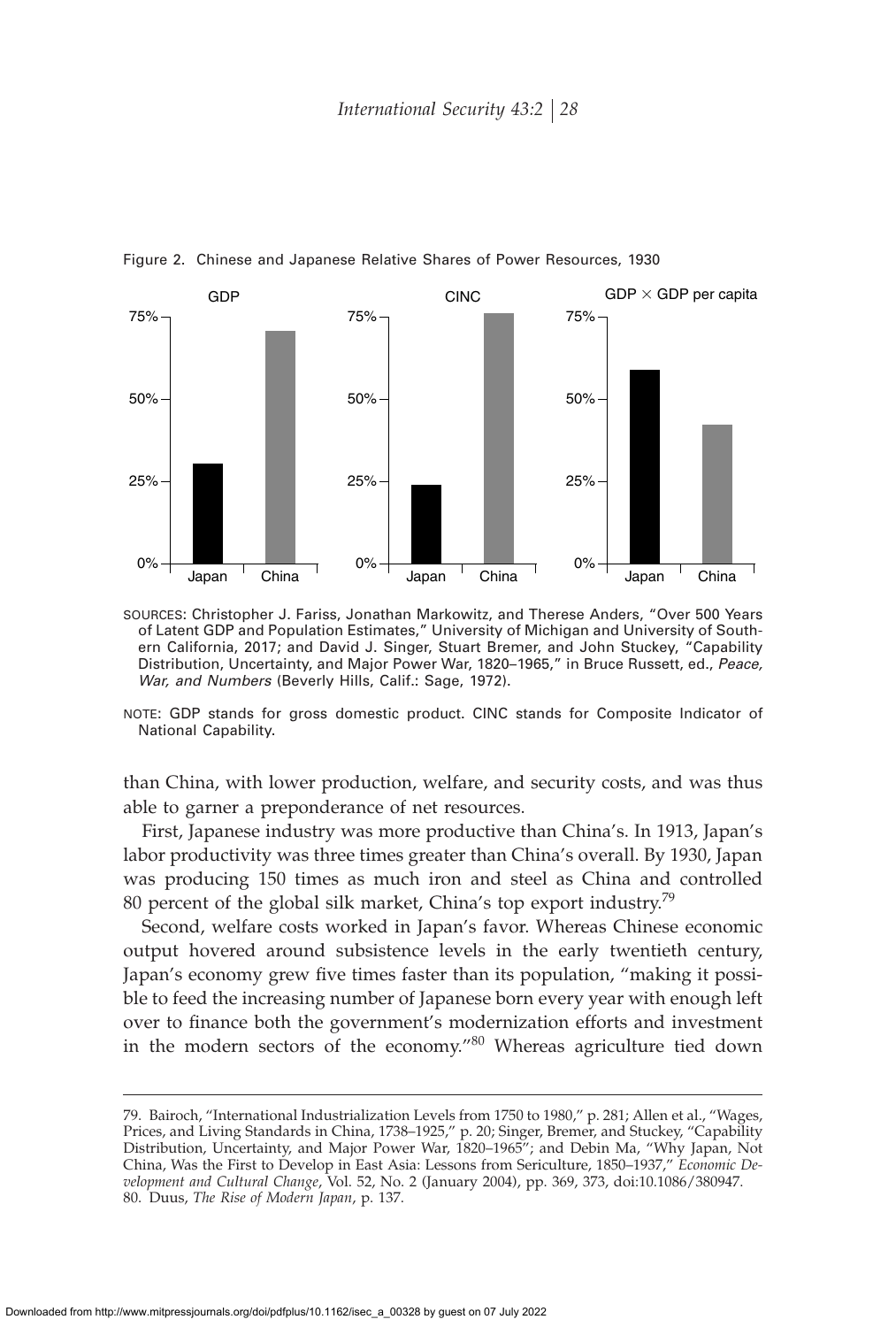80 percent of China's workforce and accounted for 65 percent of China's GDP in the 1930s, it occupied only 47 percent of Japan's workforce and made up 15 percent of its economy.<sup>81</sup>

Third, security costs took a smaller toll on Japan's economy than they did on China's. Military spending consumed half of China's government revenues in the first three decades of the twentieth century, and if indemnities are included, then China's security spending totaled 85 to 100 percent of government revenues. $82$  In Japan, by contrast, the government allocated only 7 to 11 percent of its funds to the military, and this spending was largely offset by the wealth Japan looted from China.<sup>83</sup>

In military affairs, the story was similar.<sup>84</sup> As one study concludes, "Chinese forces lost every major confrontation on the battle field . . . and were inferior in organization, equipment, training, and leadership to the Japanese Army."<sup>85</sup> China had one rifle for every 3 soldiers and one artillery piece for every  $6,000$  soldiers, and 80 percent of Chinese hand grenades failed to explode.<sup>86</sup> Japanese soldiers, by contrast, had not only modern firearms, but also tanks, armored vehicles, combat aircraft, and chemical weapons, which they used indiscriminately on Chinese troops and civilians. Only 27 percent of Chinese officers received any formal training, $87$  and Chinese units lacked field doctors, so even minor wounds often resulted in death.<sup>88</sup> The Chinese military also lacked modern communication and transport equipment—according to one government report, there were only 6,000 trucks in the entire country, half of which were inoperable—so messages were sent via runners, and soldiers moved around the country on foot.<sup>89</sup> As a result, Chinese forces had a limited combat radius, a situation that made counterattacks and timely reinforcement nearly impossible.

Chinese military power also was undermined by welfare costs. As one study concludes:

<sup>81.</sup> Feuerwerker, *The Chinese Economy, 1870–1949*, p. 121; and David Flath, *The Japanese Economy* (Oxford: Oxford University Press, 2014), p. 52.

<sup>82.</sup> Feuerwerker, *The Chinese Economy, 1870–1949*, p. 168; Moulder, *Japan, China, and the Modern World Economy*, p. 191; and Spence, *The Search for Modern China*, p. 235.

<sup>83.</sup> E. Sydney Crawcour, "Industrialization and Technological Change, 1885–1920," in Kozo Yamamura, ed., *The Economic Emergence of Modern Japan* (Cambridge: Cambridge University Press, 1997), p. 52.

<sup>84.</sup> Hsi-sheng Chi, "The Military Dimension, 1942–1945," in James C. Hsiung and Steven I. Levine, eds., *China's Bitter Victory: War with Japan, 1937–45* (New York: Routledge, 1992).

<sup>85.</sup> Marvin Williamsen, "The Military Dimension, 1937–1941," in Hsiung and Levine, *China's Bitter Victory*, p. 135.

<sup>86.</sup> Ibid., pp. 170–171.

<sup>87.</sup> Chi, "The Military Dimension, 1942–1945," p. 173.

<sup>88.</sup> Williamsen, "The Military Dimension, 1937–1941," p. 148.

<sup>89.</sup> Chi, "The Military Dimension, 1942–1945," pp. 168–169.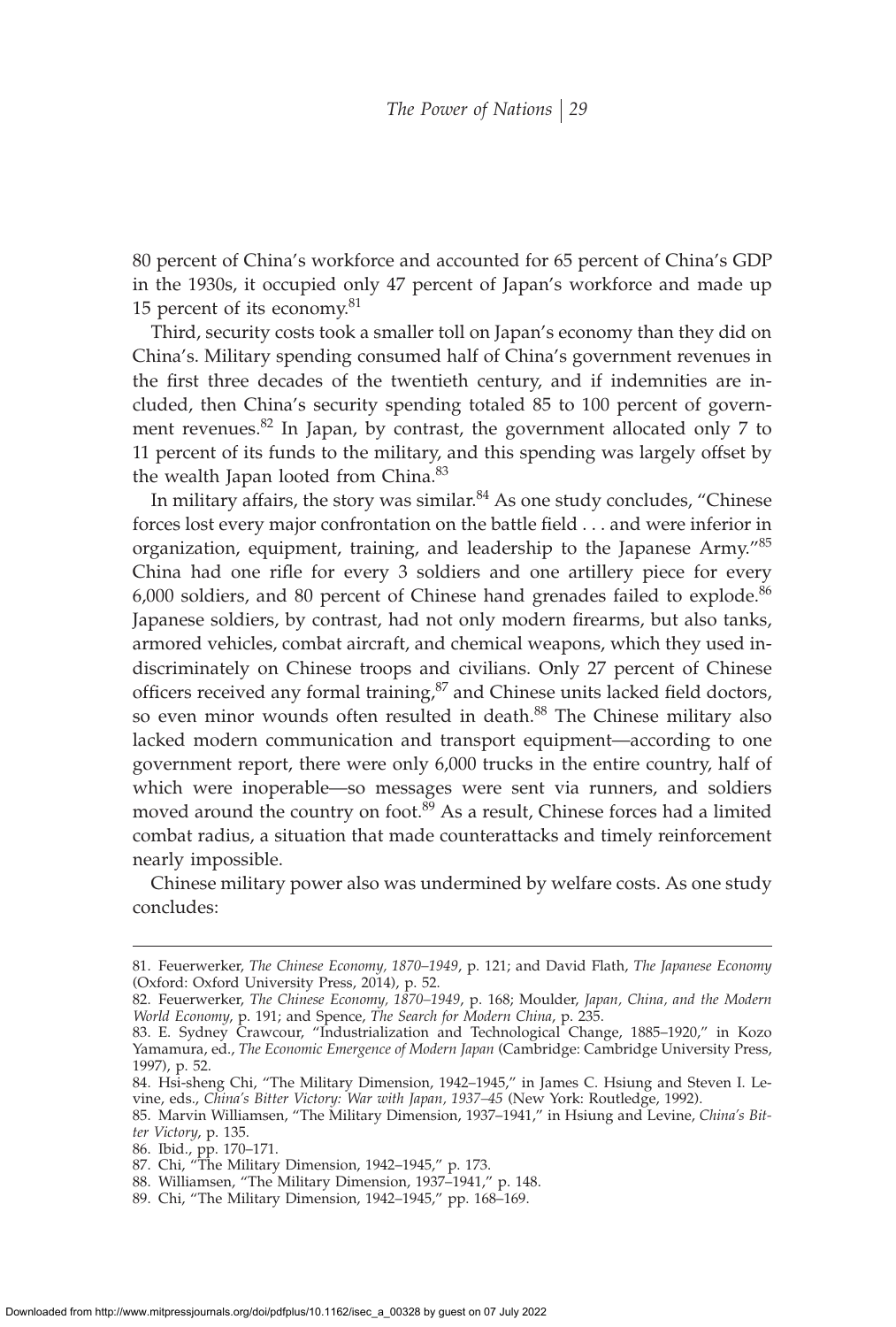The typical Chinese military unit spent the bulk of its time and energy simply trying to preserve its existence. It expected to have to take care of its own needs, including food, clothing, conscripts, weapons, and transportation. Fighting consumed too much energy, so fighting was done only when absolutely necessary. When sufficiently desperate, soldiers would not hesitate to pillage the very same people they were supposed to protect. This in turn provoked numerous incidents of friction between the army and the civilian population. Probably the worst case occurred in Honan during the early phase of Operation Ichigo. When the Chinese troops retreated in defeat, more soldiers were killed by the indignant local population than by the Japanese.<sup>90</sup>

Finally, Chinese forces suffered substantial security costs. China was internally divided prior to the Japanese invasion; indeed, historians call the period from 1916 to 1928 the "Warlord Era," because China was chopped up among rival military cliques. The Nationalist Party, led by Chiang Kai-shek, took control of China in 1928, but its rule remained contested by warlords, communists, and various ethnic separatist groups. During the war with Japan, therefore, the Chinese government stationed troops throughout the country to prevent domestic rivals from seizing power or seceding.<sup>91</sup> With its forces dispersed, the Chinese military often found itself outnumbered in battles with the Japanese despite its four-to-one advantage in troops overall.<sup>92</sup>

## germany versus russia, 1891–1917

For most of the nineteenth century, Russia had the largest GDP and military in Europe. During this time, however, Russia suffered "a steady slackening of power and prestige" and a series of crushing military defeats that culminated in the collapse of the Russian Empire in 1917.<sup>93</sup>

Imperial Russia had two consistent goals throughout the nineteenth century: to expand its empire in the Middle East and Asia while maintaining a balance of power in Europe. This strategy was wrecked in 1871 by the formation of Germany.<sup>94</sup> Although Russia initially allied with Germany and Austria-Hungary to contain France, the rapid growth of German power compelled Russia to switch sides and ally with France in 1894. Germany, finding itself squeezed between two hostile powers, responded by building up its mili-

<sup>90.</sup> Ibid., p. 171.

<sup>91.</sup> Ibid., pp. 174–176.

<sup>92.</sup> Singer, Bremer, and Stuckey, "Capability Distribution, Uncertainty, and Major Power War, 1820–1965."

<sup>93.</sup> Barbara Jelavich, *A Century of Russian Foreign Policy, 1814–1914* (Philadelphia: Lippincott, 1964), p. vii.

<sup>94.</sup> William C. Fuller Jr., *Strategy and Power in Russia, 1600–1914* (New York: Free Press, 1998), p. 292.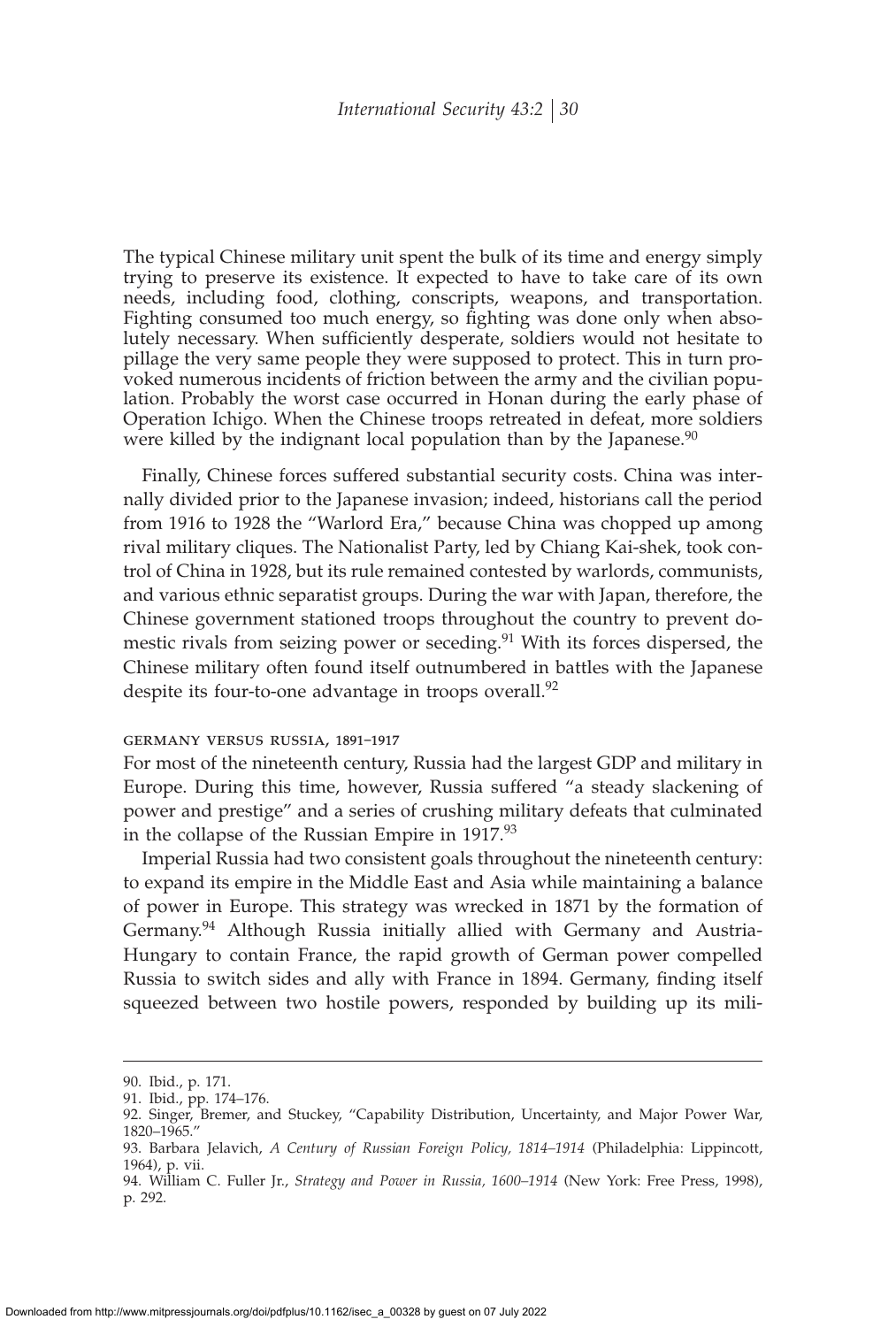

Figure 3. German and Russian Relative Shares of Power Resources, 1905

SOURCES: Christopher J. Fariss, Jonathan Markowitz, and Therese Anders, "Over 500 Years of Latent GDP and Population Estimates," University of Michigan and University of Southern California, 2017; and David J. Singer, Stuart Bremer, and John Stuckey, "Capability Distribution, Uncertainty, and Major Power War, 1820–1965," in Bruce Russett, ed., *Peace, War, and Numbers* (Beverly Hills, Calif.: Sage, 1972).

NOTE: GDP stands for gross domestic product. CINC stands for Composite Indicator of National Capability.

tary and making plans to eliminate the Russian and French threat through a preventive war.<sup>95</sup>

The result—World War I—was catastrophic for Russia: Germany annihilated Russia's military; exacted a large indemnity; and forced Russia to give up territory comprising parts of modern-day Estonia, Latvia, Lithuania, Poland, Belarus, and Ukraine. Only Germany's defeat by a coalition led by Britain, France, and the United States saved Russia from bearing the full brunt of these losses. Nevertheless, Russia was devastated by the war, and by 1920 it was engulfed in a bloody civil war.

What explains Russia's poor performance against Germany? Russia had higher production, welfare, and security costs than Germany and thus had far fewer net resources available for geopolitical competition (figure 3).

To begin, in the early twentieth century, Russia was literally "the least developed European power," lagging behind its neighbors in terms of per capita in-

<sup>95.</sup> Jack Snyder and Keir A. Lieber, "Correspondence: Defensive Realism and the 'New' History of World War I," *International Security*, Vol. 33, No. 1 (Summer 2008), pp. 174–194, doi:10.1162/ isec.2008.33.1.174.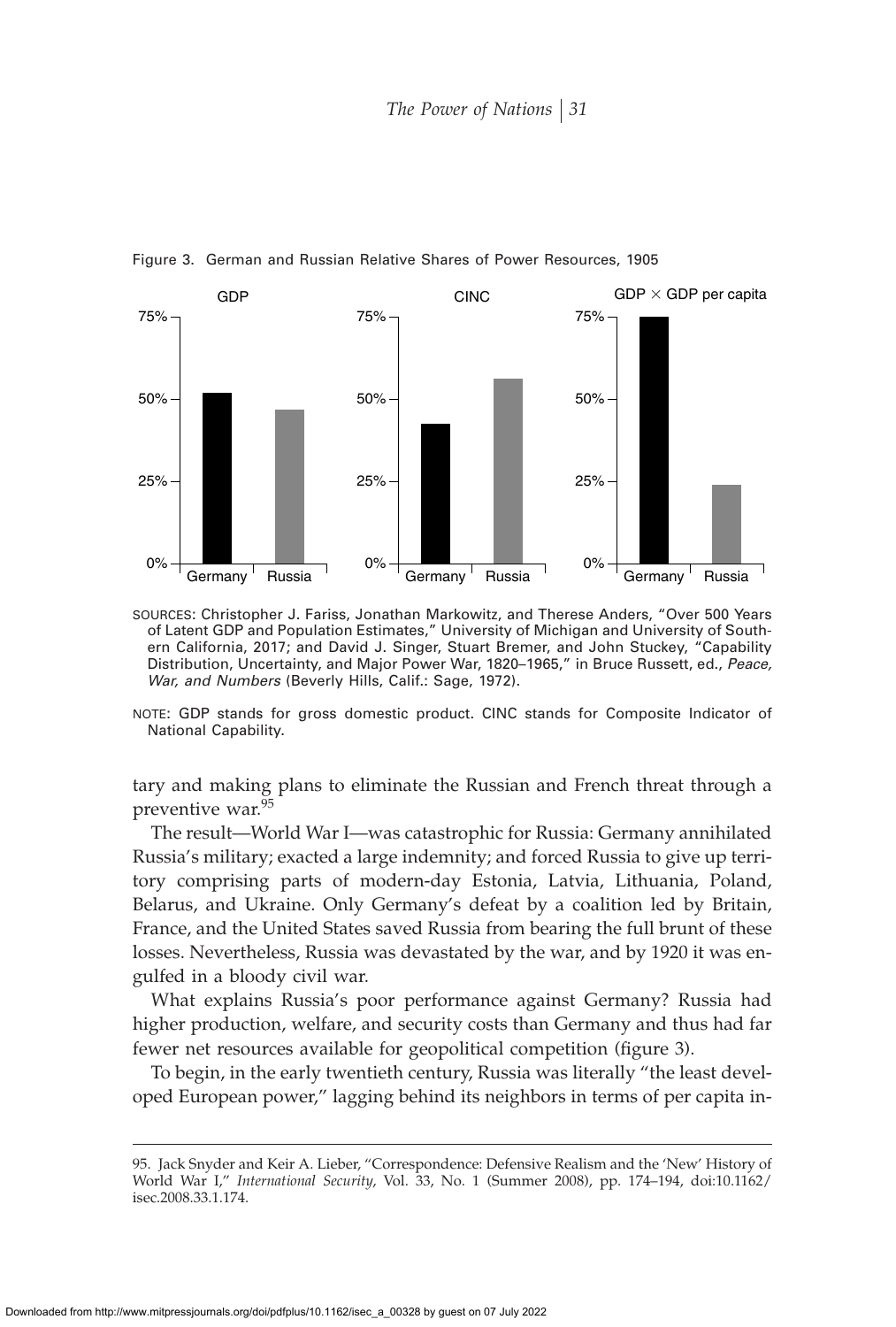come, output per worker, and other measures of economic development such as literacy and health. $96$  In 1910, Russia was only 40 percent as productive as Germany overall and 20 percent as productive in heavy industries.<sup>97</sup>

In addition, most of Russia's economic output was consumed by welfare costs. Russia's GDP grew steadily during the nineteenth century, but nearly all of this growth stemmed from population growth.<sup>98</sup> The demands of feeding this growing population forced 90 percent of Russia's labor force into agriculture.<sup>99</sup> With more and more mouths to feed, Russia failed to accumulate wealth at the rate of other great powers: whereas the real per capita wealth of Germany grew 3 percent annually from 1890 to 1917, Russia's increased by only 1 percent.<sup>100</sup>

Security costs also took a large toll on Russia's economy. With a territory that stretched across one-sixth of the Earth's landmass, Russia had to maintain large military forces just to police its own borders and prevent remote regions from breaking away.<sup>101</sup> From 1870 to 1913, peacetime defense spending consumed 5 percent of Russia's GDP and 80 percent of the Russian government's revenues annually. In Germany, by contrast, peacetime defense spending accounted for 3 percent of GDP.<sup>102</sup>

Russia's army was twice the size of Germany's and had a bigger budget, but Germany's advantages in technology and skill enabled it to outfight Russia on a soldier for soldier basis. Whereas German troops were well trained and armed, a majority of Russian troops were untrained conscripts and sent into battle without rifles, where they were expected to scavenge weapons from the dead.<sup>103</sup> Russia also lacked railroads in its western regions, which made it difficult for Russia to move its armies around the Russo-German border.<sup>104</sup> Germany, on the other hand, had a well-developed railroad system, so it could move its forces quickly to that same border.

Furthermore, throughout the nineteenth and early twentieth centuries, secu-

97. Bairoch, "Europe's Gross National Product."

98. Raymond W. Goldsmith, "The Economic Growth of Tsarist Russia, 1860–1913," *Economic Development and Cultural Change*, Vol. 9, No. 3 (April 1961), p. 441, doi:10.1086/449917.

100. Goldsmith, "The Economic Growth of Tsarist Russia, 1860–1913," pp. 472–475.

<sup>96.</sup> Alec Nove, *An Economic History of the USSR*, rev. ed. (New York: Penguin, 1989), p. 5.

<sup>99.</sup> Robert C. Allen, *Farm to Factory: A Reinterpretation of the Soviet Industrial Revolution* (Princeton, N.J.: Princeton University Press, 2005), p. 25.

<sup>101.</sup> William C. Wohlforth, "The Russian-Soviet Empire: A Test of Neorealism," *Review of International Studies*, Vol. 27, No. 5 (December 2001), pp. 213–235, doi:10.1017/S0260210501008099.

<sup>102.</sup> John M. Hobson, "The Military Extraction Gap and the Wary Titan: The Fiscal-Sociology of British Defense Policy, 1870–1913," *Journal of European Economic History*, Vol. 22, No. 3 (January 1993), pp. 478–479; and Kennedy, *The Rise and Fall of the Great Powers*, p. 174.

<sup>103.</sup> Jonathan R. Adelman, *Revolution, Armies, and War: A Political History* (Boulder, Colo.: Lynne Rienner, 1985), pp. 88–92.

<sup>104.</sup> Mearsheimer, *The Tragedy of Great Power Politics*, p. 72.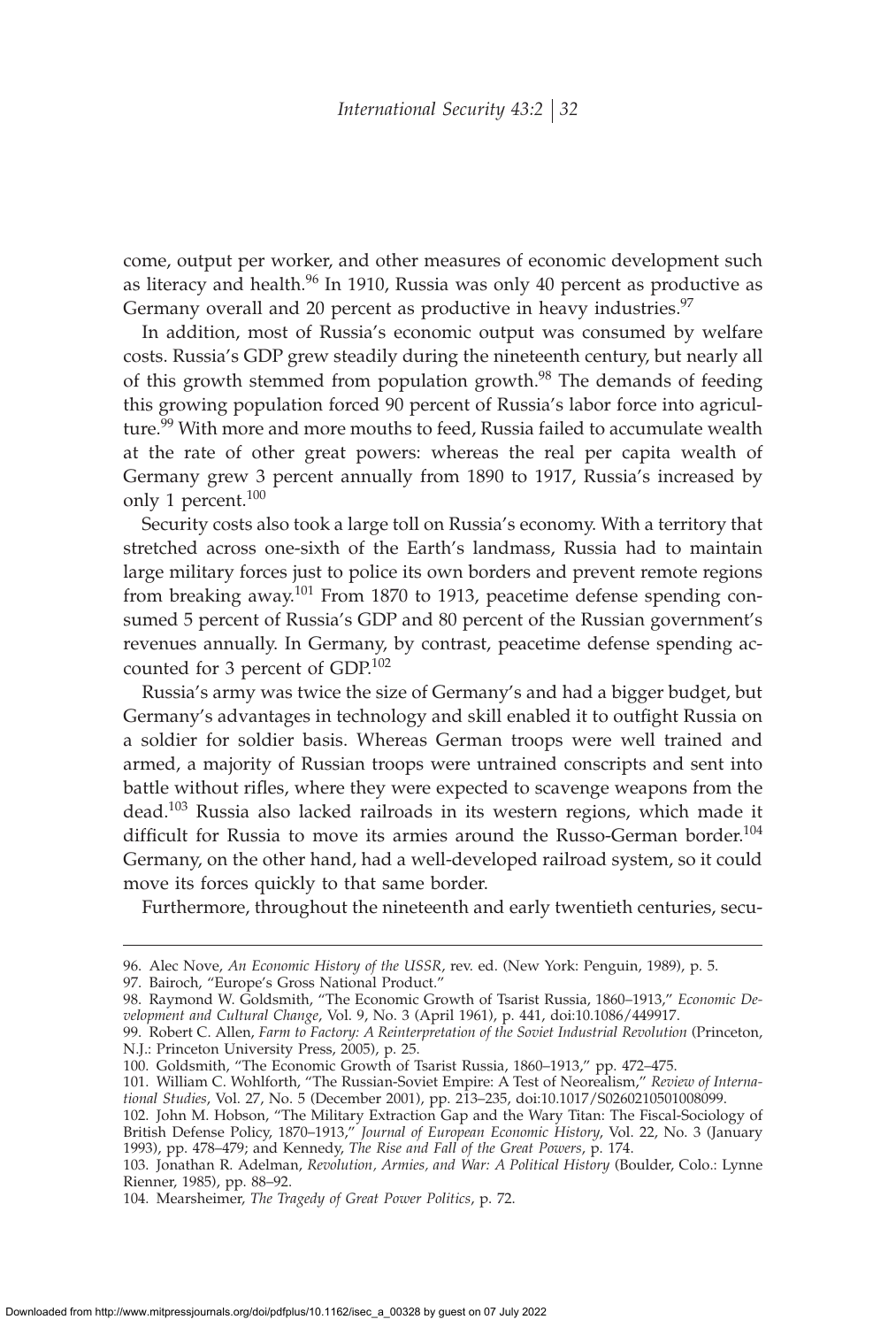rity costs sapped Russian military power. As the historian Paul Kennedy notes, "The great part of the Russian army was always pinned down by internal garrison duties, by police actions in Poland and the Ukraine, and by other activities, such as border patrol." $105$  Consequently, "in every war waged by Russia throughout the reign [of the Russian Empire], its generals were chronically embarrassed by a shortage of troops." $106$  This shortage became acute in the years prior to World War I: mass uprisings increased tenfold from 1909 to 1913 as the tsarist government's hold on power deteriorated and the Russian Revolution gathered pace.<sup>107</sup>

## united states versus soviet union, 1946–91

The Soviet Union suffered enormous losses in World War II, but it gained power in relative terms because it gobbled up territory in Eurasia as the allies dismantled the German and Japanese empires. By 1945, the Soviet Union was the most powerful nation in Europe; by the 1950s, it was widely regarded as one of the world's two superpowers alongside the United States; and by the 1970s, the Soviet Union led the world by most measures of gross resources, including CINC, army size, nuclear weapons, military spending, gross industrial output,  $R&D$  spending, and employment of scientists and engineers.<sup>108</sup> In 1977, Ray Cline, the chief analyst of the Soviet Union in the U.S. Central Intelligence Agency, combined many of these factors into a single power index and concluded that the Soviet Union was twice as powerful as the United States, and rising. $109$ 

Yet, between the 1970s and 1991, the Soviet Union withdrew in defeat from Afghanistan, accepted severe arms-control agreements, opened up sectors of its economy to Western corporations, and lost all of its client states in Eastern Europe and 2 million square miles of territory—a chunk of land nearly twice the size of India.<sup>110</sup> Rather than orchestrate a soft landing for its rival, the

<sup>105.</sup> Kennedy, *The Rise and Fall of the Great Powers*, p. 172.

<sup>106.</sup> Fuller, *Strategy and Power in Russia, 1600–1914*, p. 253.

<sup>107.</sup> Kennedy, *The Rise and Fall of the Great Powers*, pp. 236–237.

<sup>108.</sup> Singer, Bremer, and Stuckey, "Capability Distribution, Uncertainty, and Major Power War, 1820–1965"; Robert S. Norris and Hans M. Kristensen, "Global Nuclear Weapons Inventories, 1945–2010," *Bulletin of the Atomic Scientists*, Vol. 66, No. 4 (July 2010), pp. 77–83, doi:10.2968/ 066004008; National Science Foundation (NSF), *Science and Engineering Indicators, 1989* (Washington, D.C.: NSF, 1989), p. 313; NSF, *Science and Engineering Indicators, 1987* (Washington, D.C.: NSF, 1987), p. 228.

<sup>109.</sup> Ray S. Cline, *World Power Assessment 1977: A Calculus of Strategic Drift* (Boulder, Colo.: Westview, 1977).

<sup>110.</sup> Stephen G. Brooks and William C. Wohlforth, "Power, Globalization, and the End of the Cold War: Reevaluating a Landmark Case for Ideas," *International Security*, Vol. 25, No. 3 (Winter 2000/ 01), pp. 5–53, doi:10.1162/016228800560516.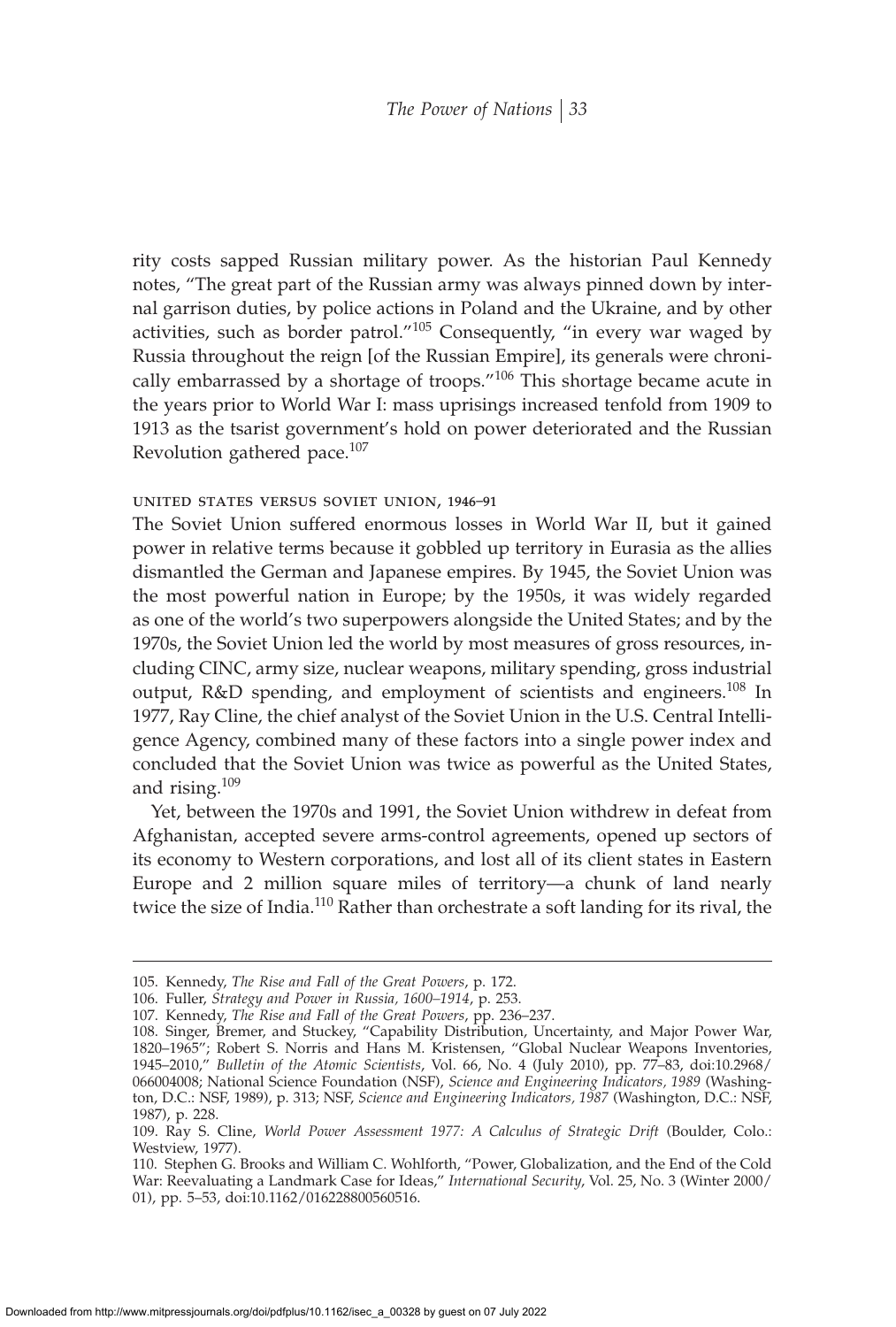

Figure 4. U.S. and Soviet Relative Shares of Power Resources, 1975

SOURCES: Christopher J. Fariss, Jonathan Markowitz, and Therese Anders, "Over 500 Years of Latent GDP and Population Estimates," University of Michigan and University of Southern California, 2017; and David J. Singer, Stuart Bremer, and John Stuckey, "Capability Distribution, Uncertainty, and Major Power War, 1820–1965," in Bruce Russett, ed., *Peace, War, and Numbers* (Beverly Hills, Calif.: Sage, 1972).

United States engaged in "extreme predation" by backing independence movements within the Soviet Union and absorbing a reunited Germany into the North Atlantic Treaty Organization.<sup>111</sup> In 1989, the Soviet Union effectively called off the Cold War, and in 1991 it broke apart into fifteen states, leaving the United States standing as the world's only superpower.<sup>112</sup>

How could this happen? With the benefit of hindsight, it is clear that the Soviet Union, for all of its vast size, was an inefficient state suffering from onerous production, welfare, and security costs (figure 4).

First, the Soviet Union had the "worst performing economy in the world" in the 1970s and 1980s: its productivity was negative; its output-capital ratios (the amount of wealth generated per unit of investment) declined steadily; and it became the first industrialized nation in history to record peacetime declines

NOTE: GDP stands for gross domestic product. CINC stands for Composite Indicator of National Capability.

<sup>111.</sup> Joshua R. Itzkowitz Shifrinson, *Rising Titans, Falling Giants: How Great Powers Exploit Power Shifts*, Texas A&M University, chap. 3.

<sup>112.</sup> Hal Brands, *Making the Unipolar Moment: U.S. Foreign Policy and the Rise of the Post–Cold War Order* (Ithaca, N.Y.: Cornell University Press, 2016).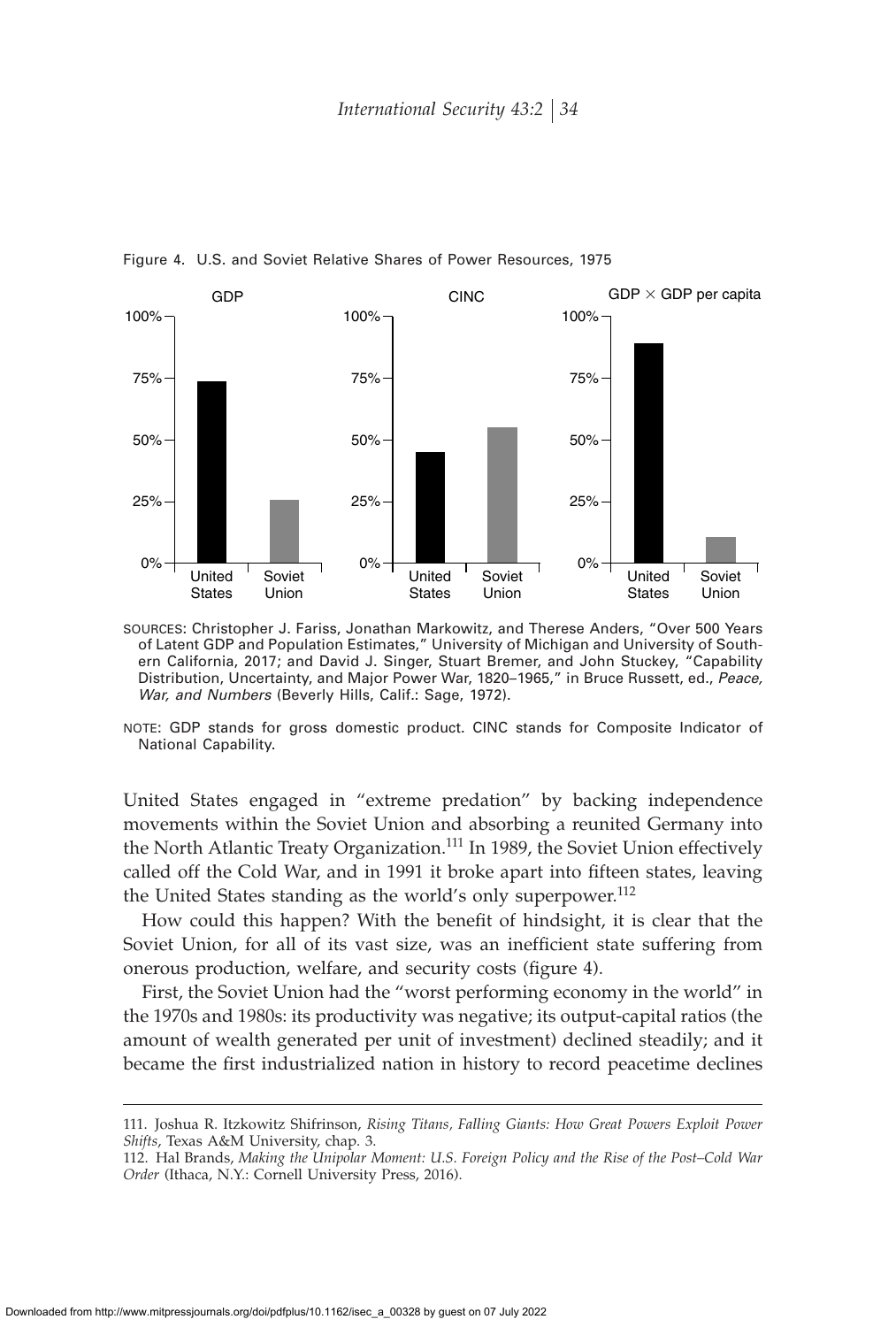in life expectancy and infant mortality.<sup>113</sup> Soviet industries used twice as many raw material and energy inputs as U.S. industries, but produced half the output.<sup>114</sup>

The U.S. productivity advantage was particularly pronounced in hightechnology industries.<sup>115</sup> The Soviet Union employed nearly twice as many scientists and engineers as the United States and spent nearly twice as much on  $R&D$  as a share of GDP,<sup>116</sup> but the Soviet Union's massive science projects (socalled Projects of the Century) failed to produce breakthroughs and succeeded only in swallowing up ever-greater shares of Soviet resources.<sup>117</sup> While R&D spending and scientific employment steadily increased from the 1960s to 1990, the number of Soviet inventions, prototypes, patents, profitable products, and international scientific prizes declined sharply relative to those of the United States.<sup>118</sup> For example, in 1985, U.S. technology companies sold 7 million computers while the Soviet Union produced only 9,000.<sup>119</sup>

Welfare costs also eroded Soviet wealth. Soviet social assistance programs depleted half of Moscow's revenues annually.<sup>120</sup> In the United States, by contrast, all food, housing, and social assistance programs combined accounted for less than 10 percent of the budget. $121$ 

Security costs also took their toll on Soviet wealth. Defense spending consumed roughly 40 percent of the Soviet budget and 15 to 20 percent of GDP, at least four times the U.S. level.<sup>122</sup> The Soviet Union also spent an additional 2 to

<sup>113.</sup> William Easterly and Stanley Fischer, "The Soviet Economic Decline," *World Bank Economic Review*, Vol. 9, No. 3 (September 1995), pp. 341–371, at p. 341, doi:10.3386/w4735; International Monetary Fund, *A Study of the Soviet Economy* (Washington, D.C.: International Monetary Fund, 1991); Brooks and Wohlforth, "Power, Globalization, and the End of the Cold War," pp. 14–20; and Allen, *Farm to Factory*, pp. 190–200.

<sup>114.</sup> Yegor Gaidar, *Collapse of an Empire: Lessons for Modern Russia* (Washington, D.C.: Brookings Institution Press, 2007), p. 75.

<sup>115.</sup> John R. Oneal, "Measuring the Material Base of the Contemporary East-West Balance of Power," *International Interactions*, Vol. 15, No. 2 (January 1989), pp. 177–196, doi:10.1080/ 03050627908434727.

<sup>116.</sup> NSF, *Science and Engineering Indicators, 1989*, p. 278; and NSF, *Science and Engineering Indicators, 1987*, p. 228.

<sup>117.</sup> Gur Ofer, "Soviet Economic Growth: 1928–1985," *Journal of Economic Literature*, Vol. 25, No. 4 (December 1987), pp. 1767–1833.

<sup>118.</sup> Vladimir Kontorovich, "The Long-Run Decline in Soviet R&D Productivity," in Henry S. Rowen and Charles Wolf Jr., eds., *The Impoverished Superpower: Perestroika and the Soviet Military Burden* (San Francisco, Calif.: ICS Press, 1990).

<sup>119.</sup> U.S. Bureau of the Census, *USA/USSR: Facts and Figures* (Washington, D.C.: U.S. Government Printing Office, 1991), pp. 4-9.

<sup>120.</sup> International Monetary Fund, *A Study of the Soviet Economy*, p. 53, table II.2.3.

<sup>121.</sup> Susan B. Carter et al., eds., *Historical Statistics of the United States: Earliest Times to the Present*, millennial ed. (Cambridge: Cambridge University Press, 2006).

<sup>122.</sup> Noel E. Firth and James H. Noren, *Soviet Defense Spending: A History of CIA Estimates, 1950– 1990* (College Station: Texas A&M University Press, 1998), pp. 129–130.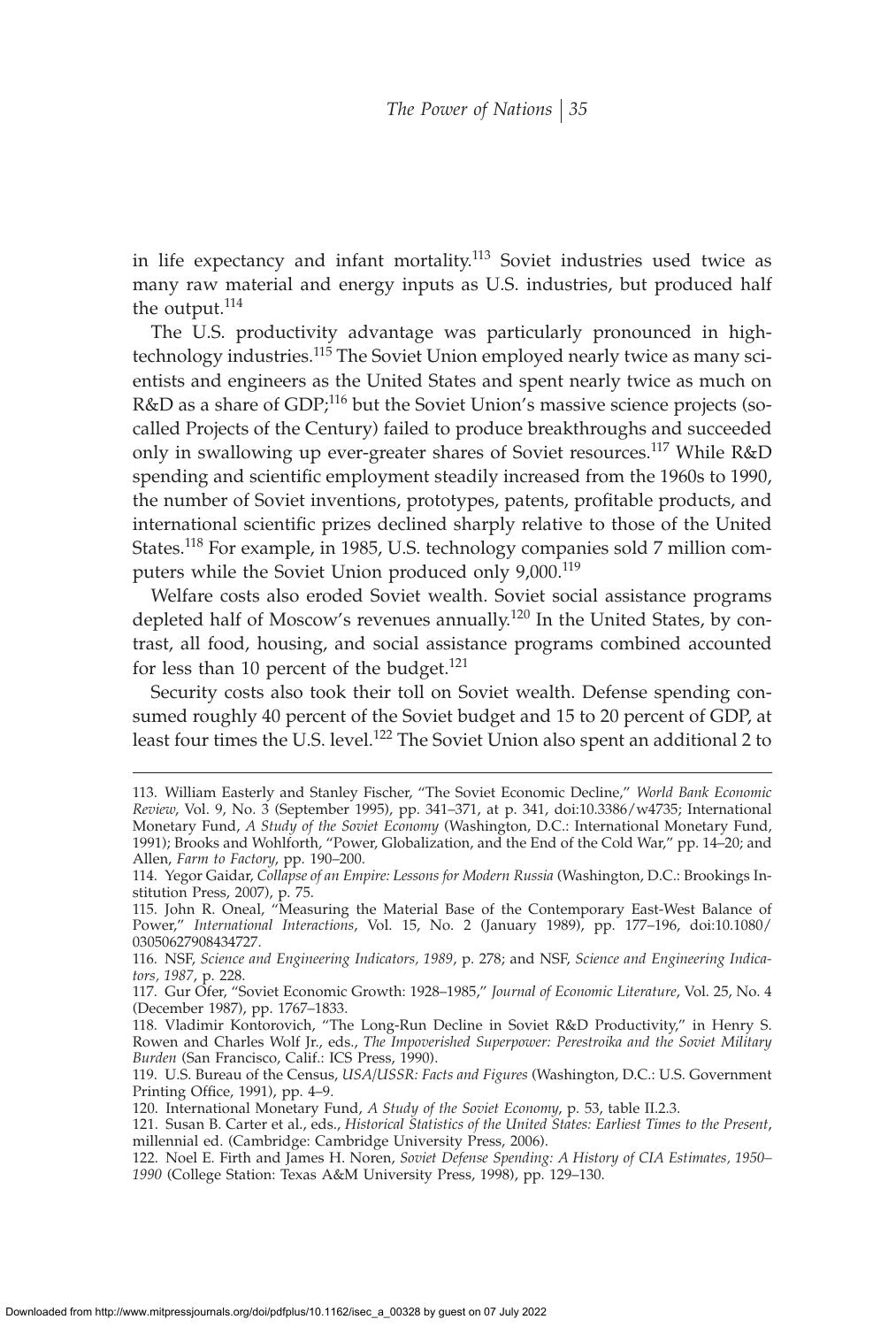4 percent of GDP annually propping up its allies with aid and arms.<sup>123</sup> The United States, by contrast, spent 0.3 percent of its GDP annually on all forms of foreign assistance combined.<sup>124</sup>

The Soviet military, too, suffered from high production, welfare, and security costs. The Soviet Union spent 2 to 3 percent of its GDP on military R&D, but lagged a generation or more behind the United States in fifteen of the twenty most critical military technologies and was merely on par with the United States in the remaining five categories.<sup>125</sup> The Soviet military was hobbled by a rigid command structure, and its officers lacked initiative; its troops lacked basic skills, such as map-reading; language barriers created serious communication problems among different divisions; and 25 percent of Soviet forces were made up of fresh conscripts with little to no training.<sup>126</sup> Soviet forces trained so little in part because Soviet weapons systems were so fragile; for example, Soviet fighters required overhauls at triple the rate of many Western aircraft, and Soviet tank engines wore out after 500 hours or less of use.<sup>127</sup> Plagued by equipment failures, the government kept most weapons systems "packed away like a family's best china," using them only for special exercises once or twice a year.<sup>128</sup> The resulting skill deficiencies, plus the technology issues discussed above, probably made a successful Soviet invasion of Central Europe impossible.<sup>129</sup>

Finally, and perhaps most important, the Soviet military confronted an extremely hostile security environment.<sup>130</sup> By the 1980s, the United States had six times as many allies as the Soviet Union, and this American alliance network had three times the population and gross resources of the Soviet Union and its

<sup>123.</sup> Charles Wolf et al., *The Costs of the Soviet Empire* (Santa Monica, Calif.: RAND Corporation, 1983).

<sup>124.</sup> Ibid.; and Carter et al., *Historical Statistics of the United States*.

<sup>125.</sup> Oneal, "Measuring the Material Base of the Contemporary East-West Balance of Power," p. 182.

<sup>126.</sup> John J. Mearsheimer, "Numbers, Strategy, and the European Balance," *International Security*, Vol. 12, No. 4 (Spring 1988), p. 183, doi:10.2307/2539001; William W. Kaufmann, "Who Is Conning the Alliance?" *Brookings Review*, Vol. 5, No. 4 (Fall 1987), p. 13; and William E. Odom, *The Collapse of the Soviet Military* (New Haven, Conn.: Yale University Press, 1998).

<sup>127.</sup> Richard K. Betts, *Military Readiness: Concepts, Choices, Consequences* (Washington, D.C.: Brookings Institution Press, 1995), pp. 156–159.

<sup>128.</sup> Ibid., p. 156.

<sup>129.</sup> John J. Mearsheimer, "Why the Soviets Can't Win Quickly in Central Europe," *International Security*, Vol. 7, No. 1 (Summer 1982), pp. 3–39, doi:10.2307/2538686; Mearsheimer, "Numbers, Strategy, and the European Balance"; Barry R. Posen, "Measuring the European Conventional Balance: Coping with Complexity in Threat Assessment," *International Security*, Vol. 9, No. 3 (Winter 1984/85), pp. 47–88, doi:10.2307/2538587; and Barry R. Posen and Stephen Van Evera, "Defense Policy and the Reagan Administration: Departure from Containment," *International Security*, Vol. 8, No. 1 (Summer 1983), pp. 3–45, doi:10.2307/2538484.

<sup>130.</sup> Stephen M. Walt, "The Case for Finite Containment: Analyzing U.S. Grand Strategy," *International Security*, Vol. 14, No. 1 (Summer 1989), pp. 5–49, doi:10.2307/2538764.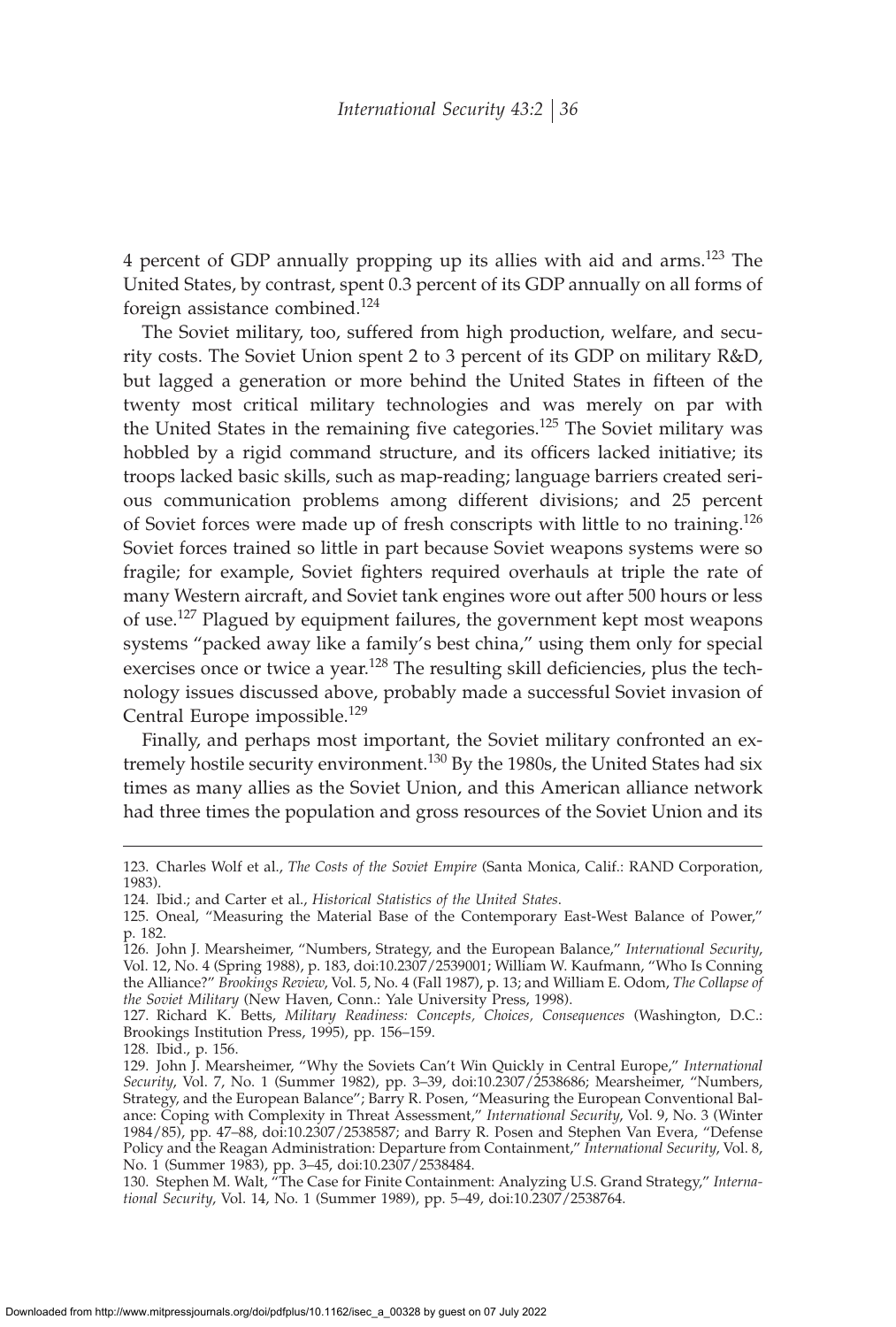allies.<sup>131</sup> Facing a robust U.S. containment barrier abroad and disaffected citizens at home, the Soviet Union had to expend significant resources just to defend its borders and prevent restive regions and satellite countries from breaking away. The United States, by contrast, had a secure home base in the Western Hemisphere and dozens of rich allies around the world. It therefore had more leeway to choose where and when to project military power and was able to offload part of the burden of defending the free world to others.

# *War and Dispute Outcomes, 1816–2010*

The cases discussed above focus on a handful of great powers. To provide a broader perspective, I consider international disputes and wars among all nations that occurred from 1816 to 2010. These analyses provide further evidence that power stems from net rather than gross resources.

It would, of course, be unreasonable to expect any single power indicator to predict the outcome of every dispute and war, because such outcomes are determined in part by nonmaterial factors such as strategy, resolve, and luck.<sup>132</sup> On the other hand, it is reasonable to expect a headline indicator of power to perform better than a coin toss at predicting winners and losers. In this section, therefore, I compare the predictive power of GDP and CINC against my crude proxy for net resources,  $GDP \times GDP$  per capita.

To evaluate war outcomes, I use a revised version of the Correlates of War's Interstate Wars dataset, which divides coalition wars (e.g., World War II) into sets of bilateral conflicts.<sup>133</sup> The dataset shows who defeated whom in each conflict, but it obscures the role of coalition partners in deciding the outcomes of those conflicts; for example, according to the dataset, China defeated Japan in World War II; Russia defeated Germany in World War I; and Morocco defeated Iraq in the Gulf War. To ensure such cases do not bias my results, I use a restricted sample that includes only bilateral wars.

<sup>131.</sup> Stephen M. Walt, "Alliance Formation and the Balance of World Power," *International Security*, Vol. 9, No. 4 (Spring 1985), pp. 34–35, doi:10.2307/2538540.

<sup>132.</sup> Analyses of war and dispute outcomes may also suffer from selection effects, because weak countries are unlikely to pick fights with stronger countries unless they have some advantage (e.g., more resolve, favorable terrain, or the element of surprise) that offsets the stronger side's material superiority. Such effects are probably present in my samples of wars and disputes, but I do not believe that selection effects or omitted variables bias my results, because I am comparing among indicators of power, not between indicators of power and other factors. To guard against omitted variable bias, however, I replicate several existing studies of war and dispute outcomes that control for many factors. The results, which are presented in the next section, show that the balance of net resources is a better predictor of war and dispute outcomes than the balance of gross resources. 133. Dan Reiter, Allan C. Stam, and Michael C. Horowitz, "A Revised Look at Interstate Wars, 1816–2007," *Journal of Conflict Resolution*, Vol. 60, No. 5 (August 2016), pp. 956–976, doi: 10.1177/ 0022002714553107.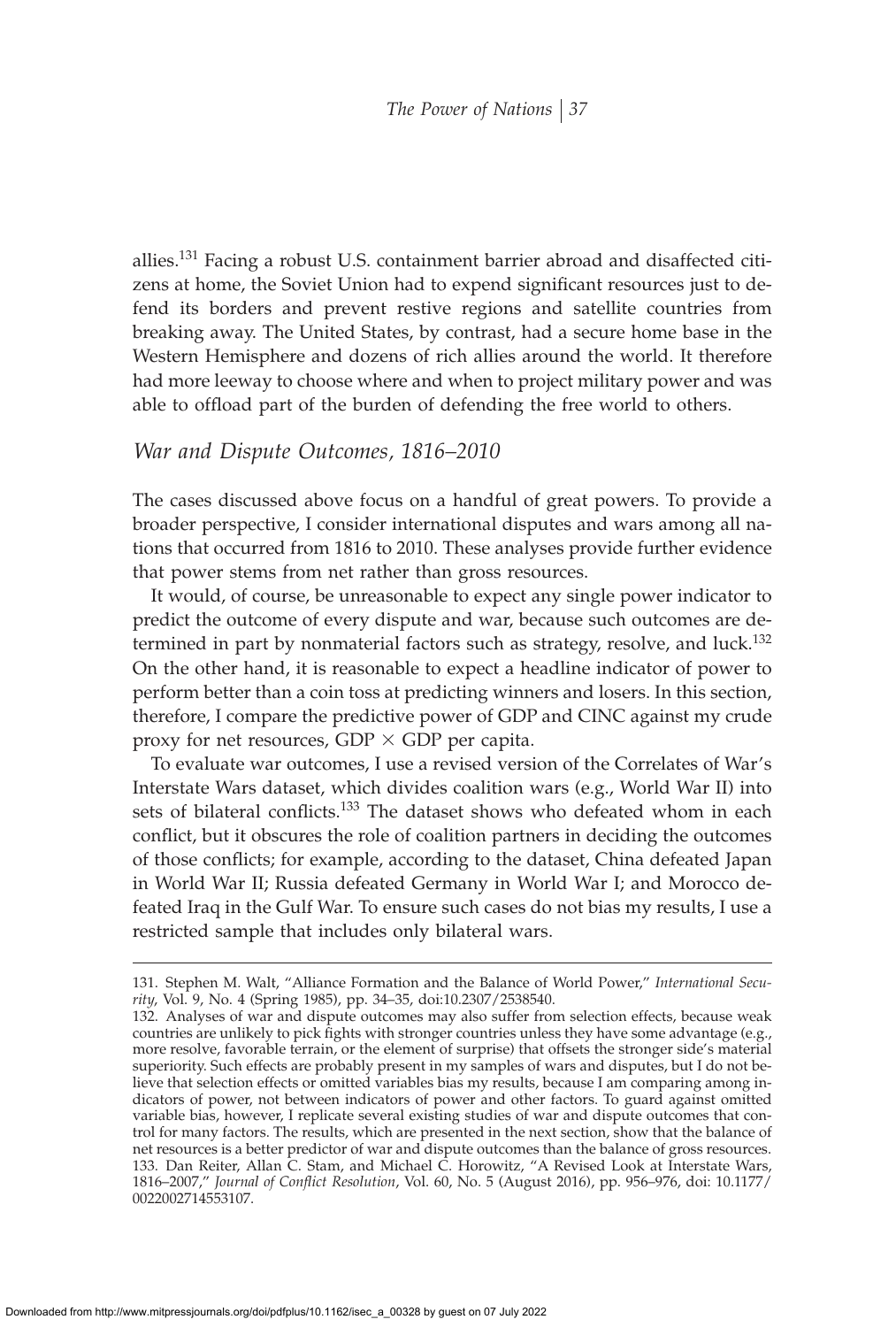|                             | Wars | <b>MIDs</b> |
|-----------------------------|------|-------------|
| GDP                         | 68%  | 64%         |
| <b>CINC</b>                 | 70%  | 64%         |
| GDP $\times$ GDP per capita | 78%  | 70%         |
| Number of observations      | 54   | 276         |

Table 2. Power Indicators as Predictors of War and Dispute Outcomes, 1816–2010 (percentage of outcomes predicted correctly)

NOTE: MIDs are militarized interstates disputes. GDP stands for gross domestic product. CINC stands for Composite Indicator of National Capability.

To evaluate dispute outcomes, I use the Correlates of War's Militarized Interstate Dispute dataset, which codes the outcomes of thousands of disputes, ranging in intensity from low-level diplomatic squabbles to full-blown wars.<sup>134</sup> Most of these disputes ended without a clear winner and thus do not provide a basis on which to compare the predictive validity of different power indicators. In several hundred cases, however, there was a clear winner, and I use the data on these decisive disputes to evaluate the predictive success of the indicators mentioned above. As with the war analyses, I use a restricted sample that includes only bilateral disputes.

Table 2 presents the success rate of each indicator (i.e., the percentage of wars and disputes in which the side with the larger GDP, CINC score, or  $GDP \times GDP$  per capita won) as well as the number of cases for which data were available. The results show that the proxy for net resources (GDP  $\times$  GDP per capita) performs 8 to 10 percentage points better than the measures of gross resources in predicting war outcomes and 6 percentage points better at predicting dispute outcomes. All of the power indicators accurately predict a higher percentage of war outcomes than dispute outcomes, probably because many disputes were minor events (e.g., diplomatic squabbles or fishing disputes) that did not fully engage the full power resources of the belligerents.

In the online appendix, I list the wars and disputes in which different indicators produced divergent predictions.<sup>135</sup> Among the disputes predicted by  $\mathsf{GDP}\times\mathsf{GDP}$  per capita but not by  $\mathsf{GDP}$  or  $\mathsf{CINC}$ , roughly half involve Russian/Soviet or Chinese losses to more developed but less populous nations, and another 15 percent involve Israeli victories over more populous but less developed Arab states. These cases are prevalent for two main reasons.

<sup>134.</sup> Faten Ghosen, Glenn Palmer, and Stuart A. Bremmer, "The MID3 Data Set, 1993–2001: Procedures, Coding Rules, and Description," *Conflict Management and Peace Science,* Vol. 21, No. 2 (April 2004), pp. 133–154, doi:10.1080/07388940490463861.

<sup>135.</sup> See the online supplementary materials, doi:10.7910/DVN/58KDCM.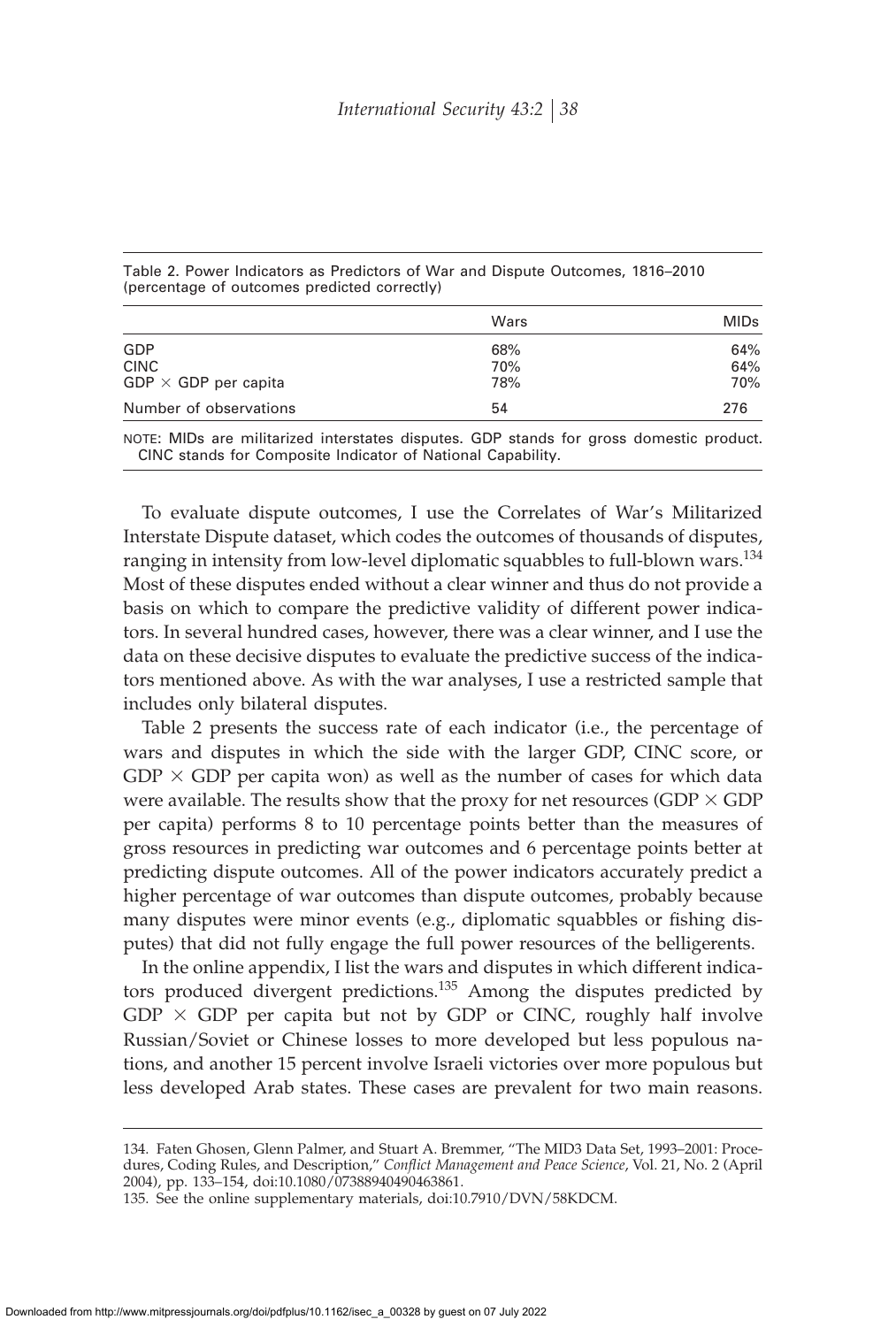First, Russia, China, and Israel have been involved in a large percentage of all militarized conflicts: Russia and China have been the first and fourth most militarily active nations in the world over the past two centuries, accounting for 19 percent and 11 percent of all militarized interstate disputes since 1816; and Israel has been one of the most militarily active states since its founding, having been involved in 8 percent of all militarized interstate disputes since 1948. Second, these nations consistently fought rivals that had a different balance of gross versus net resources: as noted, Russia and China led the world in gross resources, but lagged behind their great power rivals in terms of net resources; and Israel has a smaller population and set of gross resources than its Arab enemies, but is more developed and therefore has often had greater net resources.

# *Replication Analyses*

My proxy for net resources more accurately accounts for the outcomes of great power rivalries and international wars and disputes, but scholars often want to control for relative power in statistical models of various aspects of international relations. As a final test, therefore, I replicate a random sample of recent international relations studies and substitute measures of gross and net resources into their statistical models to see how each measure affects the models' in-sample goodness-of-fit.

My sample consists of all studies published in seven leading political science journals from January 2012 to April 2017 that included a control variable for relative power and for which replication data were publicly available.<sup>136</sup> These criteria left me with twenty-four studies, which are listed in the online appendix.137 These studies analyze a variety of aspects of international relations, including nuclear proliferation, terrorism, trade, immigration, international law, alliance formation, and the onset and outcomes of wars and disputes. I provide more information about each study in a separate bibliography, which is included in the online appendix.

I replicated the main model of each study using CINC, GDP, and GDP  $\times$ GDP per capita, respectively, as the variable for relative power and calculated the in-sample goodness-of-fit using the Akaike Information Criterion (AIC),

<sup>136.</sup> The seven journals were *American Journal of Political Science, American Political Science Review,* International Organization, International Studies Quarterly, Journal of Conflict Resolution, Journal of Poli*tics*, and *Security Studies*. I identified studies that control for power by searching for citations of commonly used databases for CINC, GDP, and military spending data. 137. See the online supplementary materials.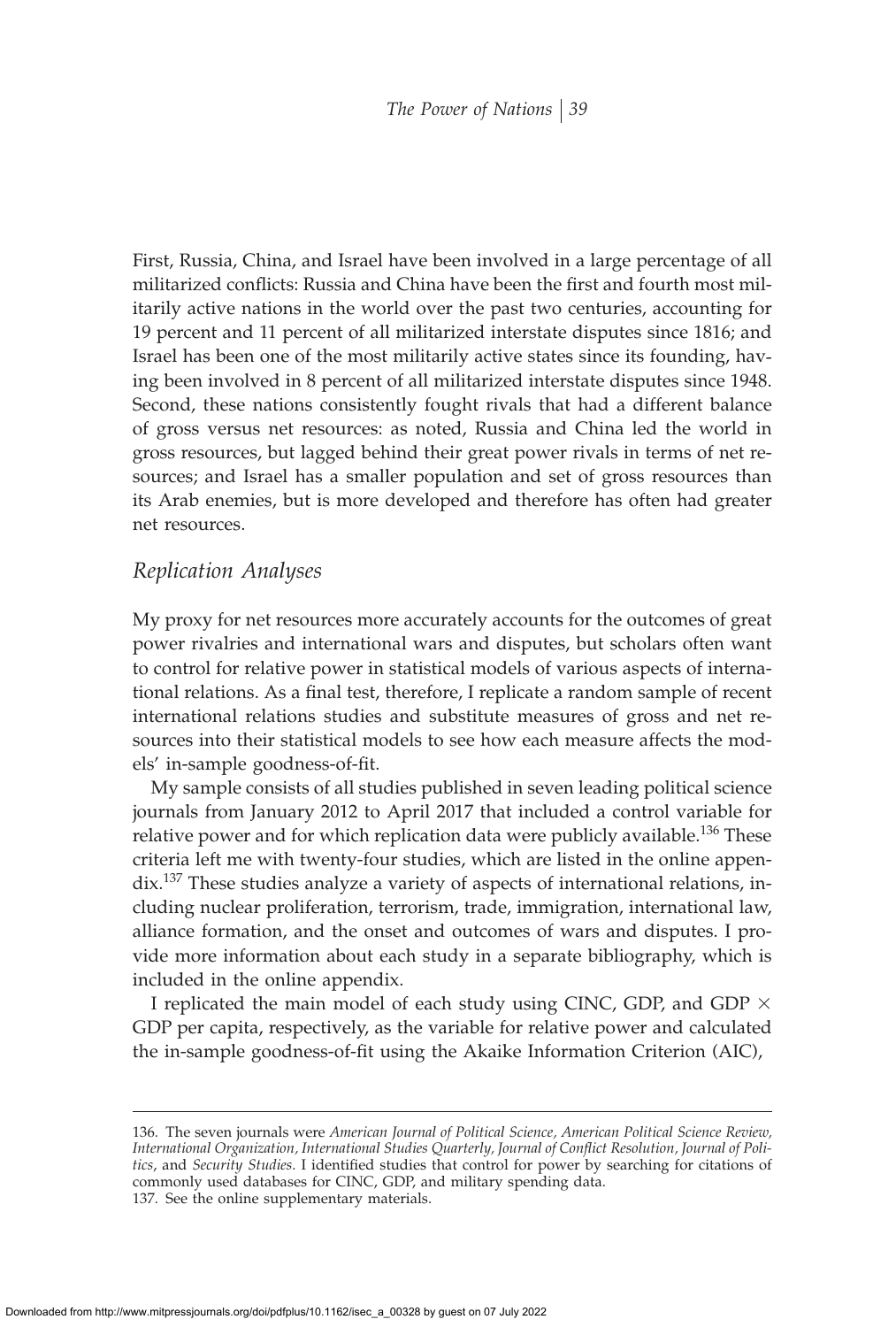$AIC = 2$ (number of coefficients) - 2(log-likelihood).

The AIC is commonly used in model selection, with lower values representing better fit.<sup>138</sup> When no main model was apparent, I used the most fully specified model.

Table 3 in the online appendix summarizes the results of the replication analyses. In seventeen of twenty-four studies, the models using GDP  $\times$  GDP per capita achieved a better goodness-of-fit than the models using CINC. Among these seventeen cases, the average  $\Delta AIC$  (i.e., the difference in AIC between the models using CINC and those using GDP  $\times$  GDP per capita) is 6, which implies that the models using CINC are .05 times as likely as the models using GDP  $\times$  GDP per capita to minimize information loss on average. A common rule of thumb is that a  $\Delta AIC$  greater than 2 provides statistically significant evidence of one model being better than another.<sup>139</sup> By this criterion, eleven of the seventeen cases are significant. In three other studies, the models using GDP  $\times$  GDP per capita and CINC achieved the same goodnessof-fit, leaving only four studies in which CINC performed better than GDP  $\times$ GDP per capita.

In eleven of the twenty-four studies, the models using GDP  $\times$  GDP per capita achieved a better goodness-of-fit than the models using GDP, and the AIC in eight of these eleven cases was 2 or greater. In seven other studies,  $\operatorname{GDP}\times\operatorname{GDP}$  per capita and  $\operatorname{GDP}$  produced the same goodness-of-fit, and in six studies GDP performed better than GDP  $\times$  GDP per capita.

In sum, replacing standard gross measures of power with my proxy for net resources improves the model fit in a plurality of recent international relations studies. Given the small number of replicated studies, these results certainly do not prove that power is a function of net rather than gross resources. They are consistent, however, with such a claim, as well as with the narrower claim that GDP  $\times$  GDP per capita is a better single-variable indicator of relative power than CINC or GDP.

## *Conclusion*

I have argued that scholars should measure power in terms of net resources rather than gross resources; developed a rough but ready indicator for doing

<sup>138.</sup> Hirotugu Akaike, "A New Look at the Statistical Model Identification," *IEEE Transactions on Automatic Control*, Vol. 19, No. 6 (December 1974), pp. 716–723.

<sup>139.</sup> Kenneth P. Burnham and David R. Anderson, *Model Selection and Multimodel Inference: A Practical Information-Theoretic Approach*, 2nd ed. (New York: Springer, 2002), p. 70.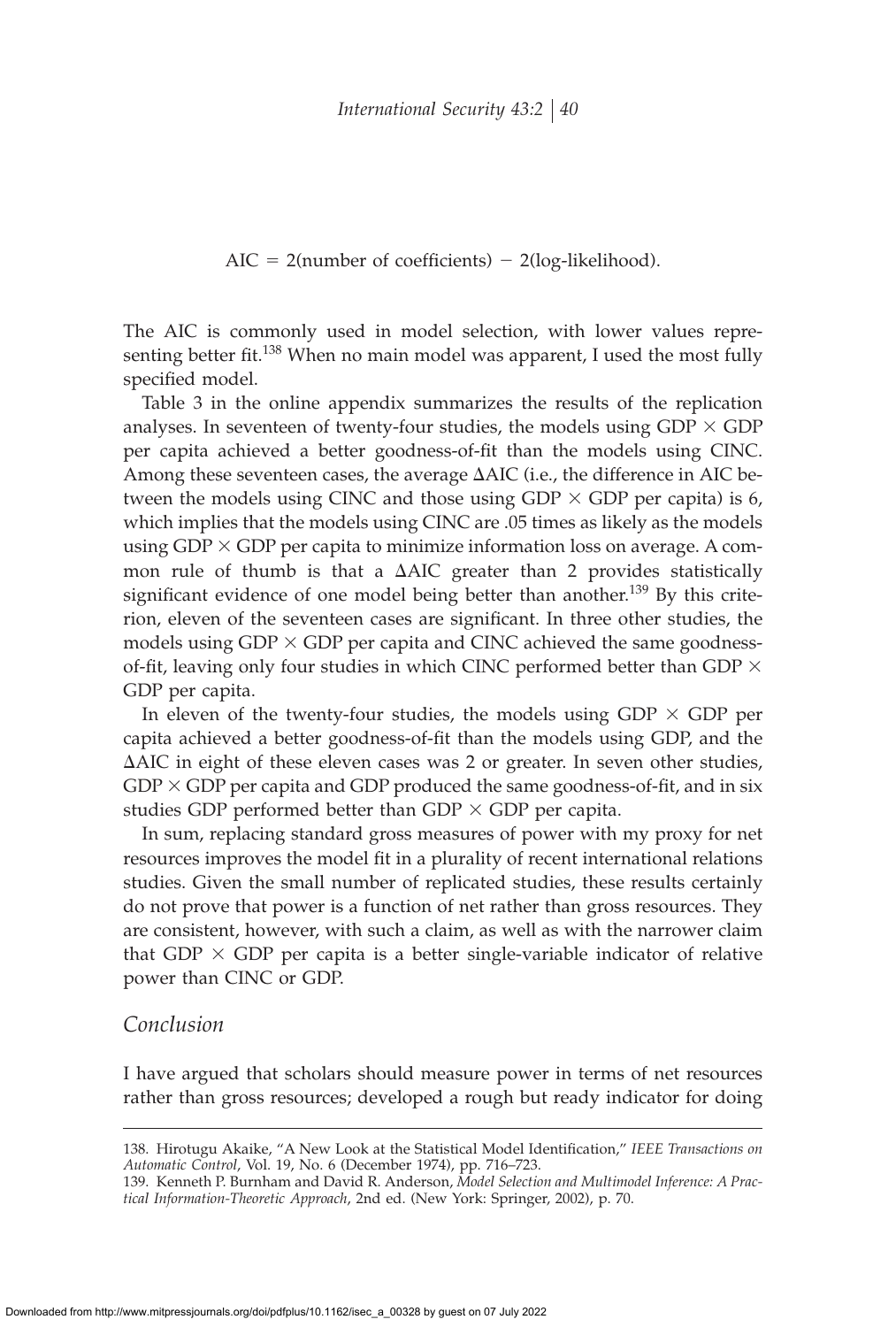so; and demonstrated that this indicator does a better job than standard gross indicators at tracking the rise and fall of great powers, predicting the outcomes of international disputes and wars, and serving as a control variable in quantitative studies of international relations. There are two main implications of these results.

First, an enormous literature in international relations has been built on a flawed conception of power, so existing studies may need to be reevaluated with new measures. As noted, more than 1,000 peer-reviewed studies have used CINC to measure power. Yet, this indicator severely mischaracterizes the balance of power in some of the most important geopolitical events of the past 200 years. CINC also suggests, nonsensically, that Israel is, and has always been, one of the weakest countries in the Middle East; Singapore is one of the weakest in Southeast Asia; Brazil dominates South America with roughly five times the power resources of any other state; Russia dominated Europe throughout the 1990s, with more power resources than Germany, France, and the United Kingdom combined; and China has dominated the world since 1996 and currently has twice the power resources of the United States.

Given the size and scope of these errors, one has to wonder whether the results of some seminal studies would change if scholars replaced CINC with more accurate measures of power. I can only conjecture which sets of studies might be ripe for reevaluation, but several immediately come to mind.

One is the literature on war and militarized dispute outcomes. Many studies argue that military power is shaped by nonmaterial factors, such as strategy, culture, and domestic politics.<sup>140</sup> These claims have been bolstered by prominent statistical studies that find little relationship between the balance of material power, as measured by CINC and GDP, and the outcomes of wars and militarized disputes.<sup>141</sup> These nonfindings, however, may be artifacts of flawed indicators. When power is measured in net terms, I find that the side with greater resources has won 70 percent of disputes and nearly 80 percent of wars over the past two centuries. Thus, material resources, when properly measured, may be a more significant source of military power than a large literature in international relations suggests.

Another literature that might need to be reevaluated is power transition theory. For decades, scholars have debated whether power parity increases or decreases the likelihood of war between states.<sup>142</sup> Nearly all of these studies,

<sup>140.</sup> For a review of this literature, see Nye, *The Future of Power*.

<sup>141.</sup> Zeev Maoz, "Resolve, Capabilities, and the Outcomes of Interstate Disputes, 1816–1976," *Journal of Conºict Resolution*, Vol. 27, No. 2 (June 1983), pp. 195–229, doi:10.1177/0022002783 027002001; and Biddle, *Military Power*.

<sup>142.</sup> For the most recent study on this issue, see Allison, *Destined for War*.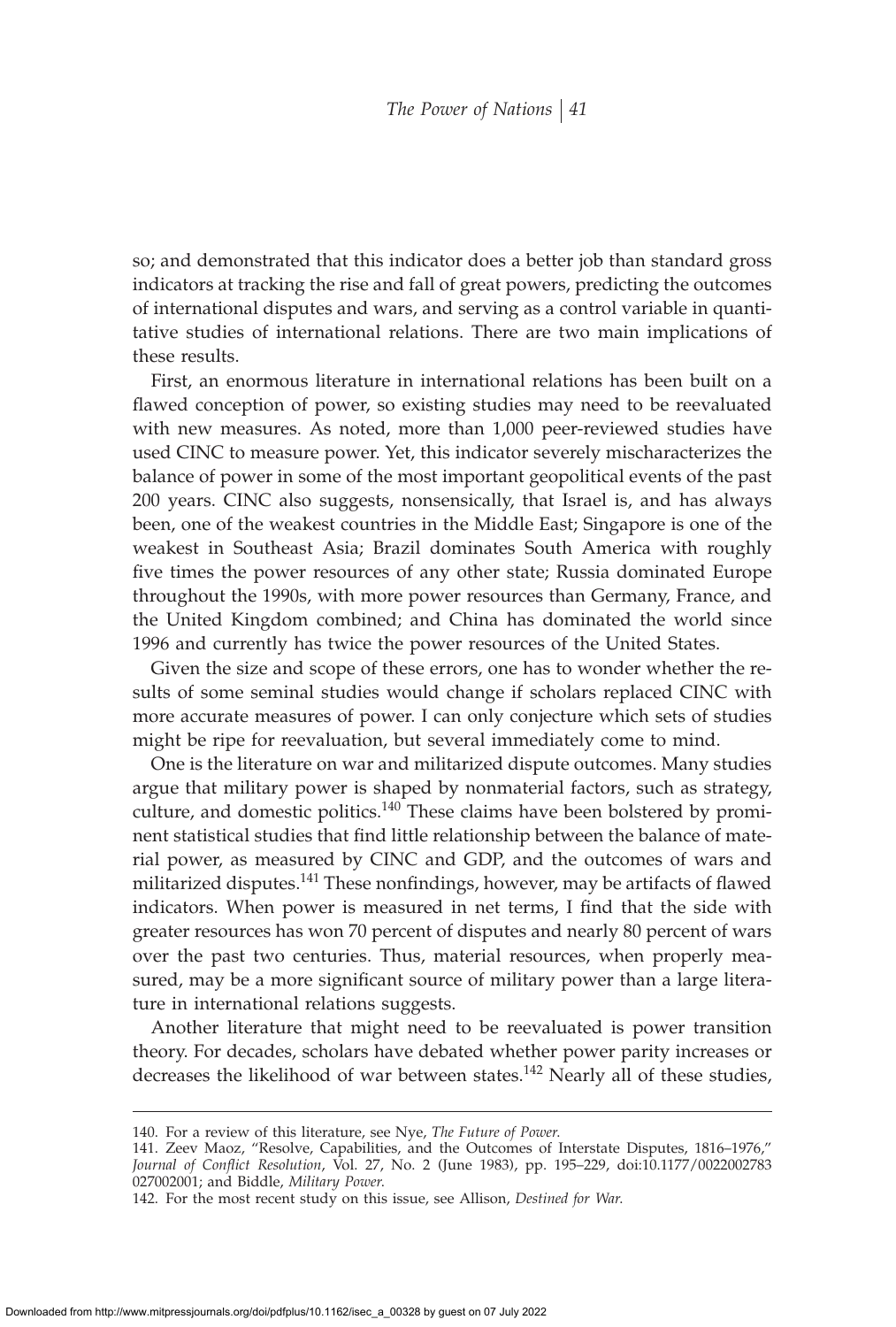however, measure power in gross terms, with the most popular indicators being GDP and CINC.<sup>143</sup> As I have shown, these indicators misrepresent the balance of power in many cases, so it is possible that the power transition literature is littered with false positives and false negatives; in other words, many of the cases identified as power transitions may not have involved an actual transition in power, and, conversely, many genuine power transitions may not have not been identified as such.<sup>144</sup> Given that power transition theory relies on a precise measure of power, it is vital that scholars reevaluate it with sound indicators.

The second implication of my results is that they challenge the conventional wisdom about current trends in the balance of power. Since the 1990s, and especially since the 2008 financial crisis, hundreds of books and thousands of articles and reports have asserted that the United States' economic and military edge over other nations is eroding and that the world will soon become multipolar.

The main evidence typically cited for these trends is China's rising GDP and military spending and various statistics that are essentially subcomponents of GDP—most notably, China's massive manufacturing output; volume of exports; trade surplus with the United States; infrastructure spending; consumer spending; and large government bureaucracy and scientific establishment.<sup>145</sup>

The problem, however, is that these are the same gross indicators that made China look like a superpower during its century of humiliation: in the mid-1800s, China had the world's largest economy and military; led the world in manufacturing output; ran a trade surplus with Britain; presided over a tributary system that extended Chinese trade and investment, infrastructure projects, and soft power across continental East Asia; and was celebrated in the West for its consumer market potential and tradition of bureaucratic competence and scientific ingenuity.

Obviously China is not as weak today as it was in the nineteenth century, but neither is it as powerful as its gross resources suggest. China may have the world's biggest economy and military, but it also leads the world in debt; resource consumption; pollution; useless infrastructure and wasted industrial capacity; scientific fraud; internal security spending; border disputes; and pop-

<sup>143.</sup> Indra de Soysa, John R. Oneal, and Yong-Hee Park, "Testing Power-Transition Theory Using Alternative Measures of National Capabilities," Journal of Conflict Resolution, Vol. 41, No. 4 (August 1997), pp. 509–528, doi:10.1177/0022002797041004002.

<sup>144.</sup> For evidence of this problem, see Carsten Rauch, "Challenging the Power Consensus: GDP, CINC, and Power Transition Theory," *Security Studies*, Vol. 26, No. 4 (July 2017), pp. 642–664, doi:10.1080/09636412.2017.1336389.

<sup>145.</sup> See, for example, Rachman, *Easternization*; Zakaria, *The Post-American World*; NIC, *Global Trends 2030*; Allison, *Destined for War*; and Subramanian, *Eclipse*.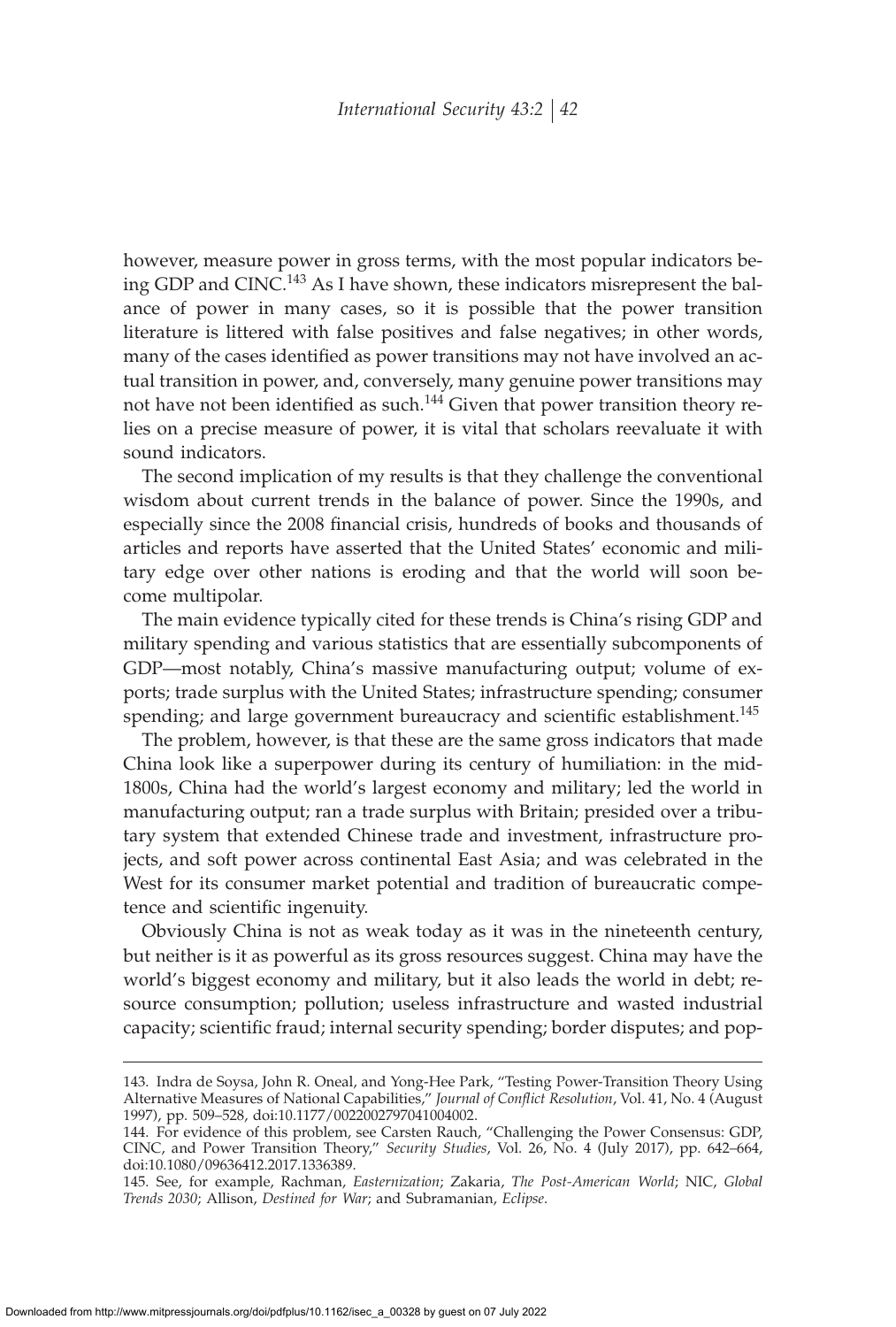

Figure 5. The U.S.-China Power Balance, 1990–2015

SOURCES: Christopher J. Fariss, Jonathan Markowitz, and Therese Anders, "Over 500 Years of Latent GDP and Population Estimates," University of Michigan and University of Southern California, 2017; David J. Singer, Stuart Bremer, and John Stuckey, "Capability Distribution, Uncertainty, and Major Power War, 1820–1965," in Bruce Russett, ed., *Peace, War, and Numbers* (Beverly Hills, Calif.: Sage, 1972); Glenn-Marie Lange and Kevin Carey, eds., *The Changing Wealth of Nations, 2018* (Washington, D.C.: World Bank, 2018); and United Nations University International Human Dimensions Programme on Global Environmental Change (UNU-IHDP) and United Nations Environment Programme (UNEP), *Inclusive Wealth Report, 2014: Measuring Progress toward Sustainability* (New York: Cambridge University Press, 2014).

ulations of invalids, geriatrics, and pensioners. China also uses seven times the input to generate a given level of economic output as the United States and is surrounded by nineteen countries, most of which are hostile toward China, politically unstable, or both.

Accounting for even a fraction of these production, welfare, and security costs substantially reduces the significance of China's rise. As shown in figure 5, if power is measured in terms of GDP or CINC, China already appears to be the most powerful country in the world; by contrast, if power is mea